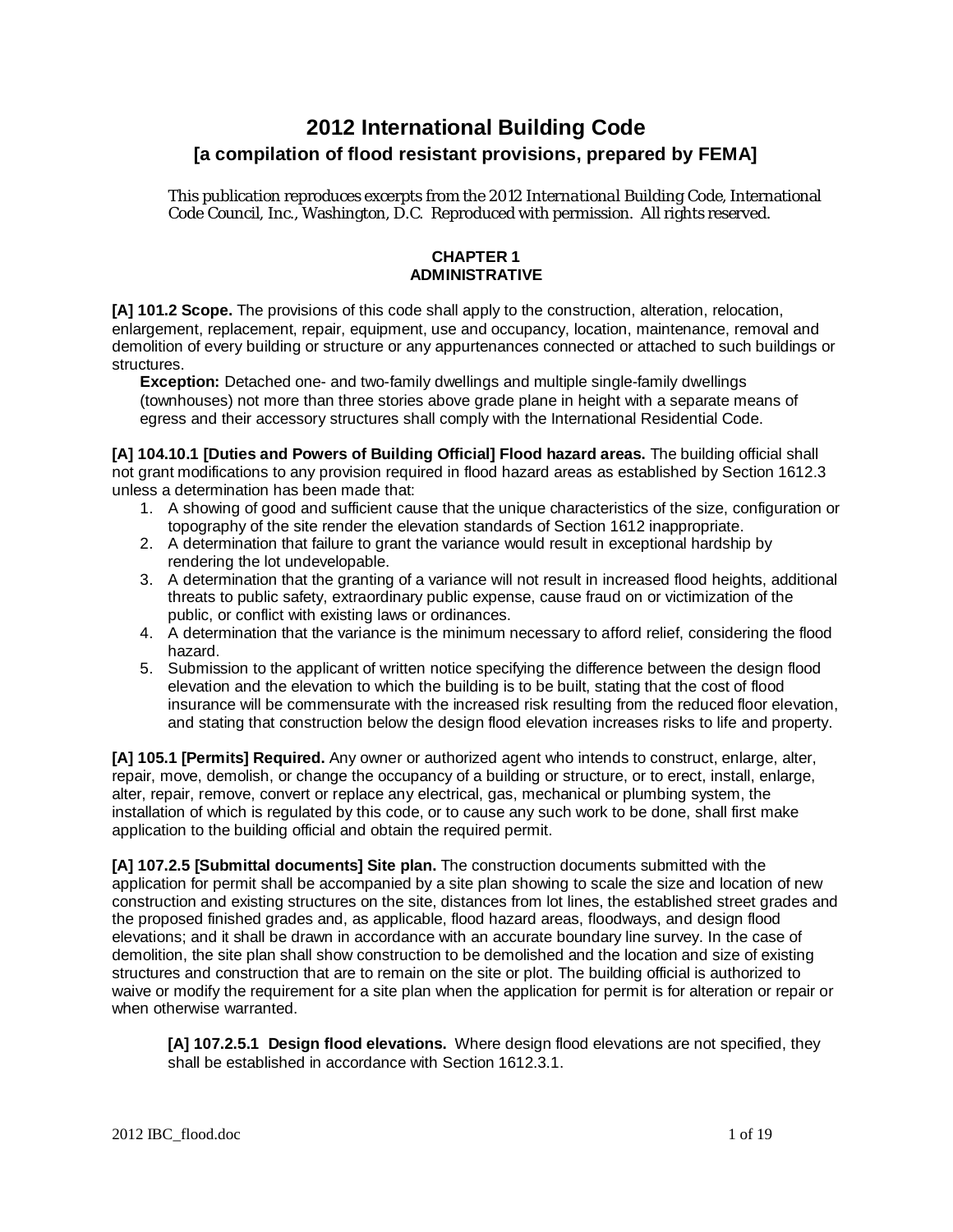**[A] 110.3.3 [Required inspections] Lowest floor elevation**. In flood hazard areas, upon placement of the lowest floor, including the basement, and prior to further vertical construction, the elevation certification required in Section 1612.5 shall be submitted to the building official.

**[A] 110.3.10.1 [Final inspection] Flood hazard documentation.** If located in a flood hazard area, documentation of the elevation of the lowest floor required by Section 1612.5 shall be submitted to the building official prior to the final inspection.

## **CHAPTER 2 SECTION 202 DEFINITIONS[1](#page-1-0)**

**BASE FLOOD.** The flood having a 1-percent chance of being equaled or exceeded in any given year.

**BASE FLOOD ELEVATION.** The elevation of the base flood, including wave height, relative to the National Geodetic Vertical Datum (NGVD), North American Vertical Datum (NAVD) or other datum specified on the Flood Insurance Rate Map (FIRM).

**BASEMENT (for flood loads)**. The portion of a building having its floor subgrade (below ground level) on all sides. This definition of "Basement" is limited in application to the provisions of Section 1612.

**BASEMENT.** A story that is not a story above grade plane (see "Story above grade plane"). This definition of "Basement" does not apply to the provisions of Section 1612 for flood loads.

**DESIGN FLOOD.** The flood associated with the greater of the following two areas:

- 1. Area with a floodplain subject to a 1-percent or greater chance of flooding in any year; or
- 2. Area designated as a flood hazard area on a community's flood hazard map, or otherwise legally designated.

**DESIGN FLOOD ELEVATION.** The elevation of the "design flood," including wave height, relative to the datum specified on the community's legally designated flood hazard map. In areas designated as Zone AO, the design flood elevation shall be the elevation of the highest existing grade of the building's perimeter plus the depth number (in feet) specified on the flood hazard map. In areas designated as Zone AO where a depth number is not specified on the map, the depth number shall be taken as being equal to 2 feet (610mm).

**DRY FLOODPROOFING**. A combination of design modifications which results in a building or structure, including the attendant utility and sanitary facilities, being watertight with walls substantially impermeable to the passage of water and with structural components having the capacity to resist loads as identified in ASCE 7.

**EXISTING CONSTRUCTION.** Any buildings and structures for which the "start of construction" commenced before the effective date of the community's first floodplain management code, ordinance or standard. "Existing construction" is also referred to as "existing structures."

**EXISTING STRUCTURE (For Section 1612.2).** See "Existing construction."

**EXISTING STRUCTURE (For Chapter 34).** A structure erected prior to the date of adoption of the appropriate code, or one for which a legal building permit has been issued.

**FLOOD or FLOODING.** A general and temporary condition of partial or complete inundation of normally dry land from:

- 1. The overflow of inland or tidal waters.
- 2. The unusual and rapid accumulation or runoff of surface waters from any source.

2012 IBC flood.doc 2 of 19

<span id="page-1-0"></span> <sup>1</sup> Starting with 2012, definitions moved to Chapter 2 from Section 1612.2.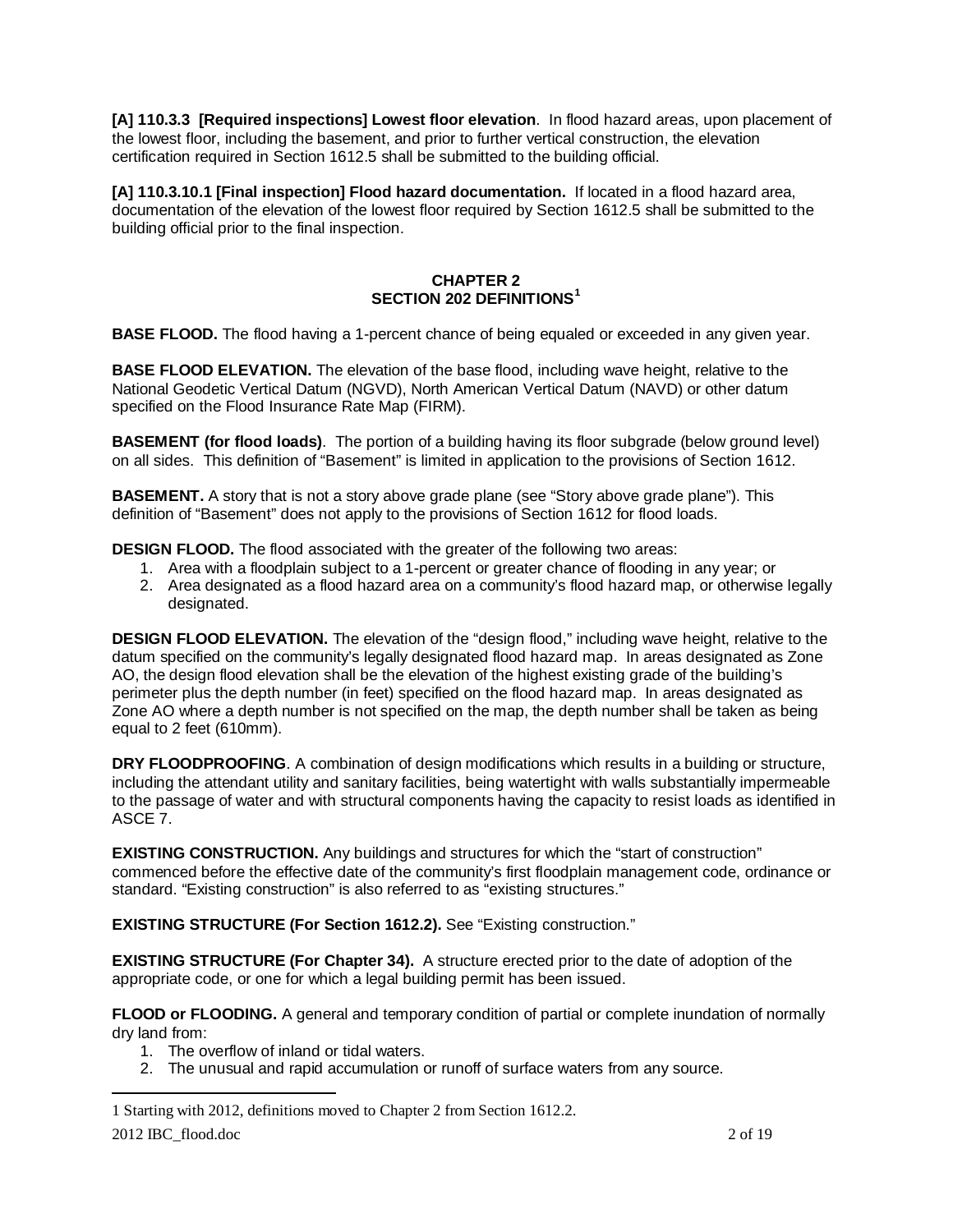**FLOOD DAMAGE-RESISTANT MATERIALS.** Any construction material capable of withstanding direct and prolonged contact with floodwaters without sustaining any damage that requires more than cosmetic repair.

**FLOOD HAZARD AREA.** The greater of the following two areas:

- 1. The area within a floodplain subject to a 1-percent or greater chance of flooding in any year.
- 2. The area designated as a flood hazard area on a community's flood hazard map, or otherwise legally designated.

**FLOOD HAZARD AREA SUBJECT TO HIGH-VELOCITY WAVE ACTION.** Area within the flood hazard area that is subject to high-velocity wave action, and shown on a Flood Insurance Rate Map (FIRM) or other flood hazard map as Zone V, VO, VE or V1-30.

**FLOOD INSURANCE RATE MAP (FIRM**). An official map of a community on which the Federal Emergency Management Agency (FEMA) has delineated both the special flood hazard areas and the risk premium zones applicable to the community.

**FLOOD INSURANCE STUDY.** The official report provided by the Federal Emergency Management Agency containing the Flood Insurance Rate Map (FIRM), the Flood Boundary and Floodway Map (FBFM), the water surface elevation of the base flood and supporting technical data.

**FLOODWAY.** The channel of the river, creek, or other watercourse and the adjacent land areas that must be reserved in order to discharge the base flood without cumulatively increasing the water surface elevation more than a designated height.

**LOWEST FLOOR.** The floor of the lowest enclosed area, including basement, but excluding any unfinished or flood-resistant enclosure, usable solely for vehicle parking, building access or limited storage provided that such enclosure is not built so as to render the structure in violation of Section 1612.

**SPECIAL FLOOD HAZARD AREA**. The land area subject to flood hazards and shown on a Flood Insurance Rate Map or other flood hazard map as Zone A, AE, A1-30, A99, AR, AO, AH, V, VO, VE, or V1-30.

**START OF CONSTRUCTION.** The date of issuance for new construction and substantial improvements to existing structures, provided the actual start of construction, repair, reconstruction, rehabilitation, addition, placement or other improvement is within 180 days after the date of issuance. The actual start of construction means the first placement of permanent construction of a building (including a manufactured home) on a site, such as the pouring of a slab or footings, installation of pilings or construction of columns.

Permanent construction does not include land preparation (such as clearing, excavation, grading or filling), the installation of streets or walkways, excavation for a basement, footings, piers or foundations, the erection of temporary forms or the installation of accessory buildings such as garages or sheds not occupied as dwelling units or not part of the main building. For a substantial improvement, the actual "start of construction" means the first alteration of any wall, ceiling, floor or other structural part of a building, whether or not that alteration affects the external dimensions of the building.

**SUBSTANTIAL DAMAGE.** Damage of any origin sustained by a structure whereby the cost of restoring the structure to its before-damaged condition would equal or exceed 50 percent of the market value of the structure before the damage occurred.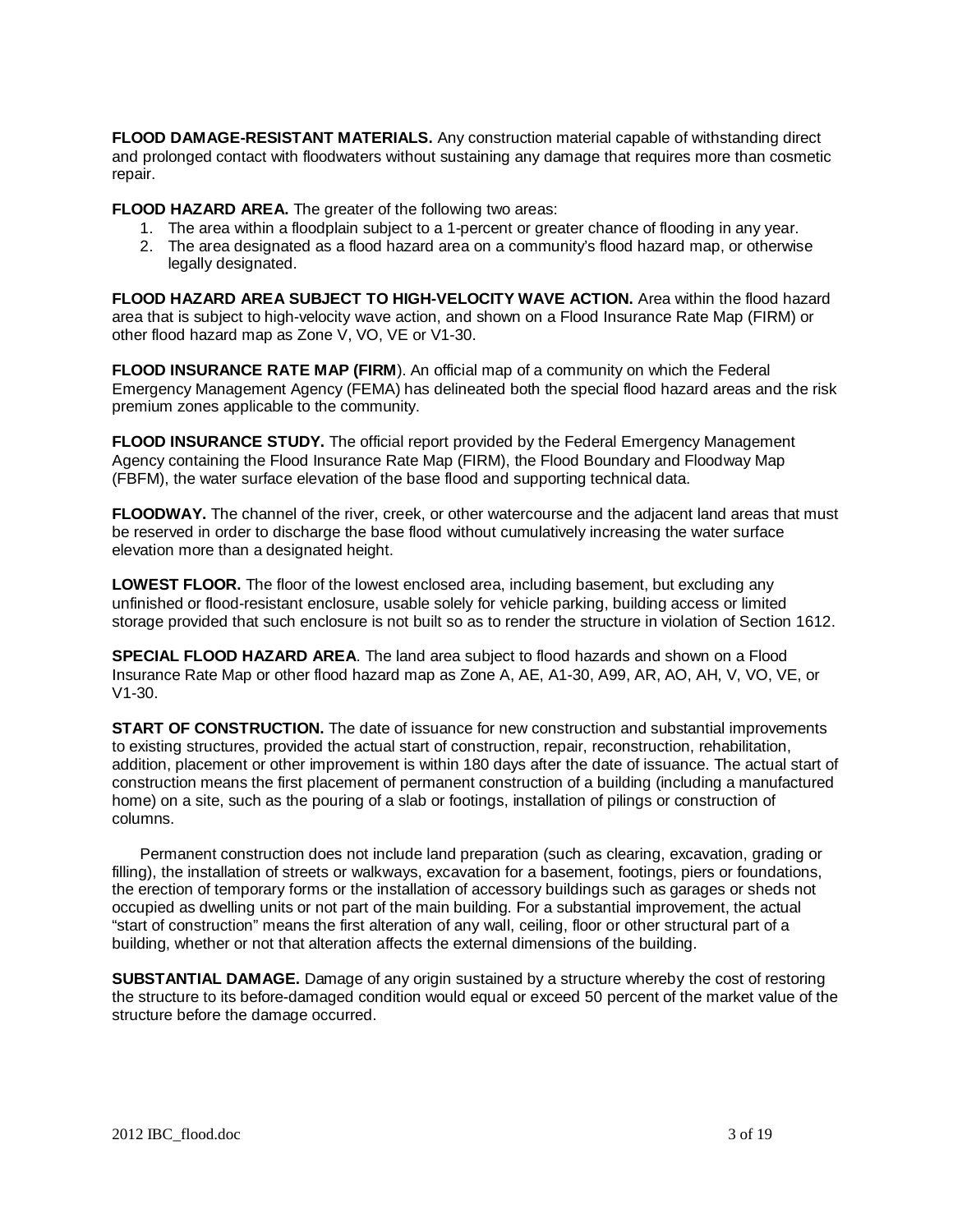**SUBSTANTIAL IMPROVEMENT.** Any repair, reconstruction, rehabilitation, addition or improvement of a building or structure, the cost of which equals or exceeds 50 percent of the market value of the structure before the improvement or repair is started. If the structure has sustained substantial damage, any repairs are considered substantial improvement regardless of the actual repair work performed. The term does not, however, include either:

- 1. Any project for improvement of a building required to correct existing health, sanitary or safety code violations identified by the building official and that are the minimum necessary to assure safe living conditions.
- 2. Any alteration of a historic structure provided that the alteration will not preclude the structure's continued designation as a historic structure.

#### **CHAPTER 8 INTERIOR FINISHES**

**801.5 Applicability.** For buildings in flood hazard areas as established in Section 1612.3, interior finishes, trim and decorative materials that extend below the elevation required by Section 1612 shall be flood-damage-resistant materials.

## **CHAPTER 11 ACCESSIBILITY**

**1107.7.5 [General exceptions] Design flood elevation.** The required number of Type A units and Type B units shall not apply to a site where the required elevation of the lowest floor or the lowest horizontal structural building members of nonelevator buildings are at or above the design flood elevation resulting in:

- 1. A difference in elevation between the minimum required floor elevation at the primary entrances and vehicular and pedestrian arrival points within 50 feet (15,240 mm) exceeding 30 inches (762 mm), and
- 2. A slope exceeding 10 percent between the minimum required floor elevation at the primary entrances and vehicular and pedestrian arrival points within 50 feet (15,240 mm).

Where no such arrival points are within 50 feet (15,240 mm) of the primary entrances, the closest arrival point shall be used.

#### **CHAPTER 12 INTERIOR ENVIRONMENT**

## **1203.3 Under-floor ventilation.**

#### **1203.3.2 Exceptions.**

5. For buildings in flood hazard areas as established in Section 1612.3, the openings for underfloor ventilation shall be deemed as meeting the flood opening requirements of ASCE 24 provided that the ventilation openings are designed and installed in accordance with ASCE 24.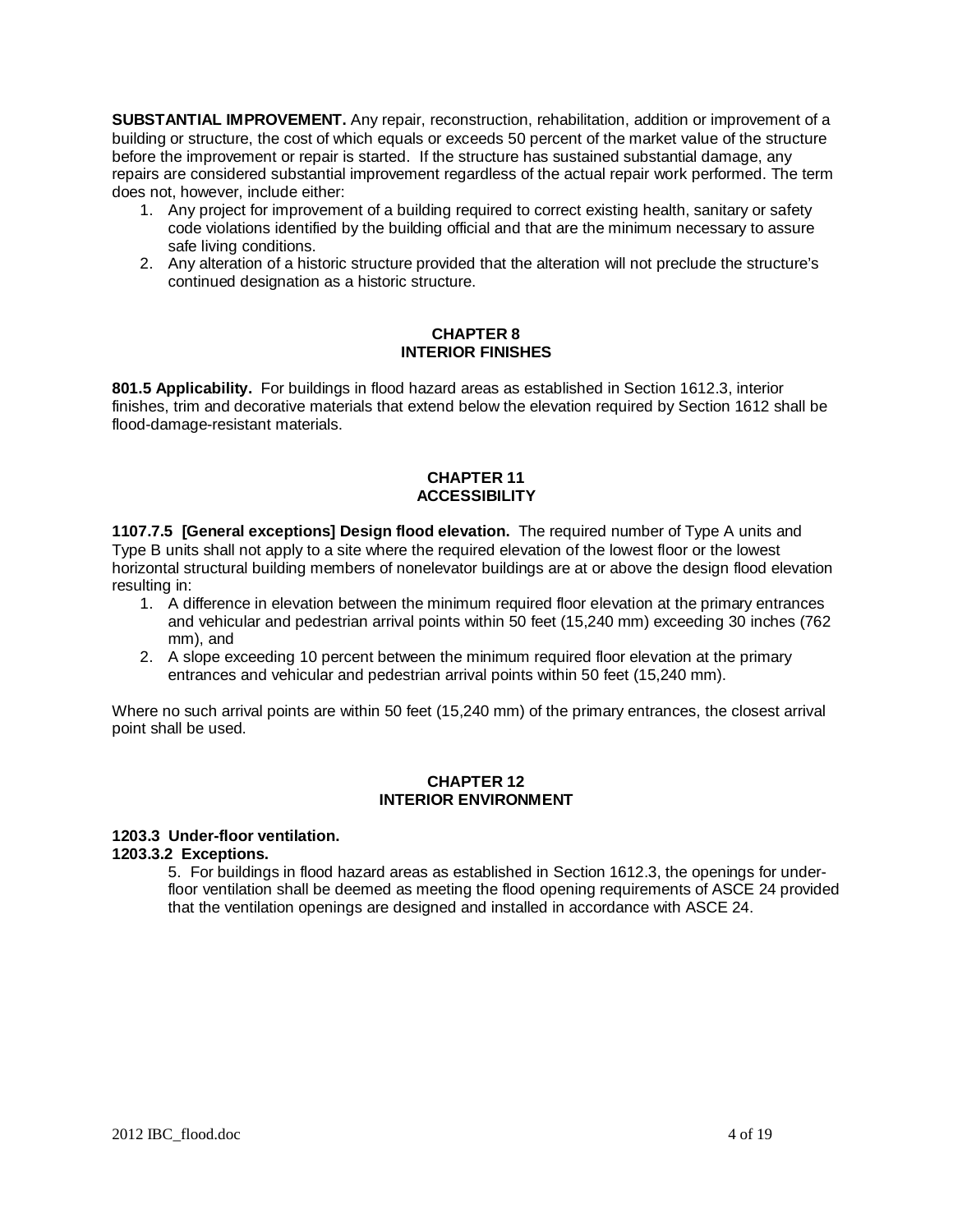#### **CHAPTER 14 EXTERIOR WALLS**

**1403.6 Flood resistance.** For buildings in flood hazard areas as established in Section 1612.3, exterior walls extending below the elevation required by Section 1612 shall be constructed with flood damageresistant materials. Wood shall be pressure-preservative treated in accordance with AWPA U1 for the species, product and end use using a preservative listed in Section 4 in APWA Standard U1 or decayresistant heartwood of redwood, black locust or cedar.

**1403.7 Flood resistance for high-velocity wave action areas.** For buildings in flood hazard areas subject to high-velocity wave action as established in Section 1612.3, electrical, mechanical and plumbing system components shall not be mounted on or penetrate through exterior walls that are designed to break away under flood loads.

## **CHAPTER 16 STRUCTURAL DESIGN REQUIREMENTS**

## **NOTATIONS.**

Fa = Flood load in accordance with Chapter 5 of ASCE 7.

**1603.1 General.** Construction documents shall show the size, section and relative locations of structural members with floor levels, column centers and offsets fully dimensioned. The design loads and other information pertinent to the structural design required by Section 1603.1.1 through Section 1603.1.9 shall be indicated on the construction documents.

**Exception:** Construction documents for buildings constructed in accordance with the conventional light-frame construction provisions of Section 2308 shall indicate the following structural design information:

- 1. Floor and roof live loads.
- 2. Ground snow load, *Pg*.

3. Ultimate design wind speed *Vult*, (3-second gust), miles per hour (mph)(km/hr) and nominal design wind speed, *Vasd*, as determined in accordance with Section 1609.3.1 and wind exposure.

- 4. Seismic design category and site class.
- 5. Flood design data, if located in flood hazard areas established in Section 1612.3.
- 6. Design load-bearing values of soils.

**1603.1.7 Flood design data.** For buildings located in whole or in part in flood hazard areas as established in Section 1612.3, the documentation pertaining to design, if required in Section 1612.5, shall be included and the following information, referenced to the datum on the community's Flood Insurance Rate Map (FIRM), shall be shown, regardless of whether flood loads govern the design of the building:

- 1. In flood hazard areas not subject to high-velocity wave action, the elevation of the proposed lowest floor, including basement.
- 2. In flood hazard areas not subject to high-velocity wave action, the elevation to which any nonresidential building will be dry floodproofed.
- 3. In flood hazard areas subject to high-velocity wave action, the proposed elevation of the bottom of the lowest horizontal structural member of the lowest floor, including basement.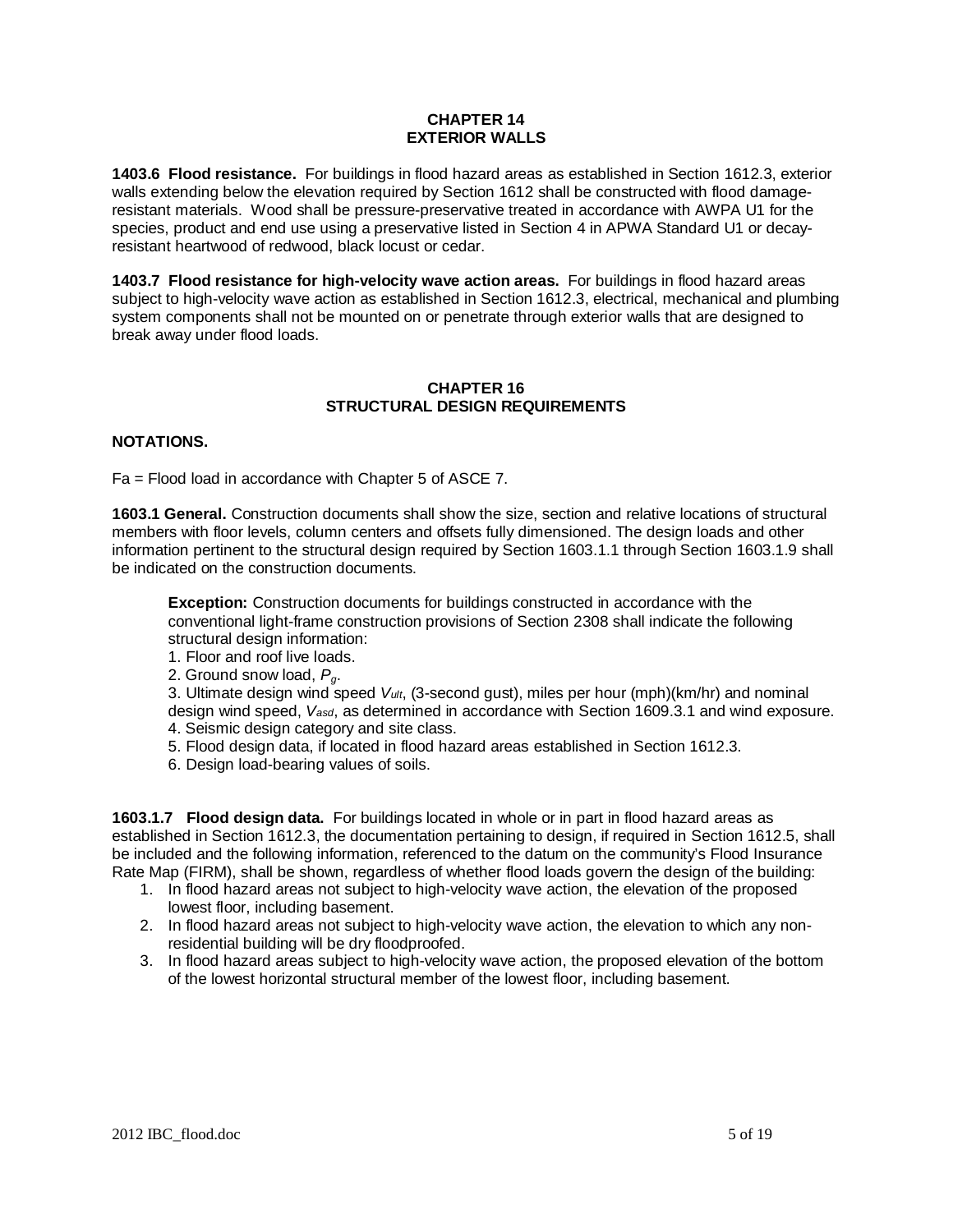**1605.2.1 [Load combinations using strength design or load and resistance factor design] Other loads.** Where flood loads, *Fa*, are to be considered in the design, the load combinations of Section 2.3.3 of ASCE 7 shall be used. Where self-straining loads, *T*, are considered in design, their structural effects in combination with other loads shall be determined in accordance with Section 2.4.4 of ASCE 7. Where an ice-sensitive structure is subjected to loads due to atmospheric icing, the load combinations of Section 2.3.4 of ASCE 7 shall be considered.

**1605.3.1.2 [Load combinations using allowable stress design] Other loads.** Where flood loads, *Fa*, are to be considered in design, the load combinations of Section 2.4.2 of ASCE 7 shall be used. Where self-straining loads, *T*, are considered in design, their structural effects in combination with other loads shall be determined in accordance with Section 2.4.4 of ASCE 7. Where an ice-sensitive structure is subjected to loads due to atmospheric icing, the load combinations of Section 2.3.4 of ASCE 7 shall be considered.

## **SECTION 1612 FLOOD LOADS**

**1612.1 General.** Within flood hazard areas as established in Section 1612.3, all new construction of buildings, structures and portions of buildings and structures, including substantial improvement and restoration of substantial damage to buildings and structures, shall be designed and constructed to resist the effects of flood hazards and flood loads. For buildings that are located in more than one flood hazard area, the provisions associated with the most restrictive flood hazard area shall apply.

**1612.2 Definitions.** The following terms are defined in Chapter 2. **BASE FLOOD. BASE FLOOD ELEVATION. BASEMENT. DESIGN FLOOD. DESIGN FLOOD ELEVATION. DRY FLOODPROOFING. EXISTING CONSTRUCTION. EXISTING STRUCTURE. FLOOD or FLOODING. FLOOD DAMAGE-RESISTANT MATERIALS. FLOOD HAZARD AREA. FLOOD HAZARD AREA SUBJECT TO HIGH-VELOCITY WAVE ACTION. FLOOD INSURANCE RATE MAP (FIRM). FLOOD INSURANCE STUDY. FLOODWAY. LOWEST FLOOR. SPECIAL FLOOD HAZARD AREA. START OF CONSTRUCTION. SUBSTANTIAL DAMAGE. SUBSTANTIAL IMPROVEMENT.**

**1612.3 Establishment of flood hazard areas**. To establish flood hazard areas, the applicable governing authority shall adopt a flood hazard map and supporting data. The flood hazard map shall include, at a minimum, areas of special flood hazard as identified by the Federal Emergency Management Agency in an engineering report entitled "The Flood Insurance Study for [INSERT NAME OF JURISDICTION]," dated [INSERT DATE OF ISSUANCE], as amended or revised with the accompanying Flood Insurance Rate Map (FIRM) and Flood Boundary and Floodway Map (FBFM) and related supporting data along with any revisions thereto. The adopted flood hazard map and supporting data are hereby adopted by reference and declared to be part of this Section.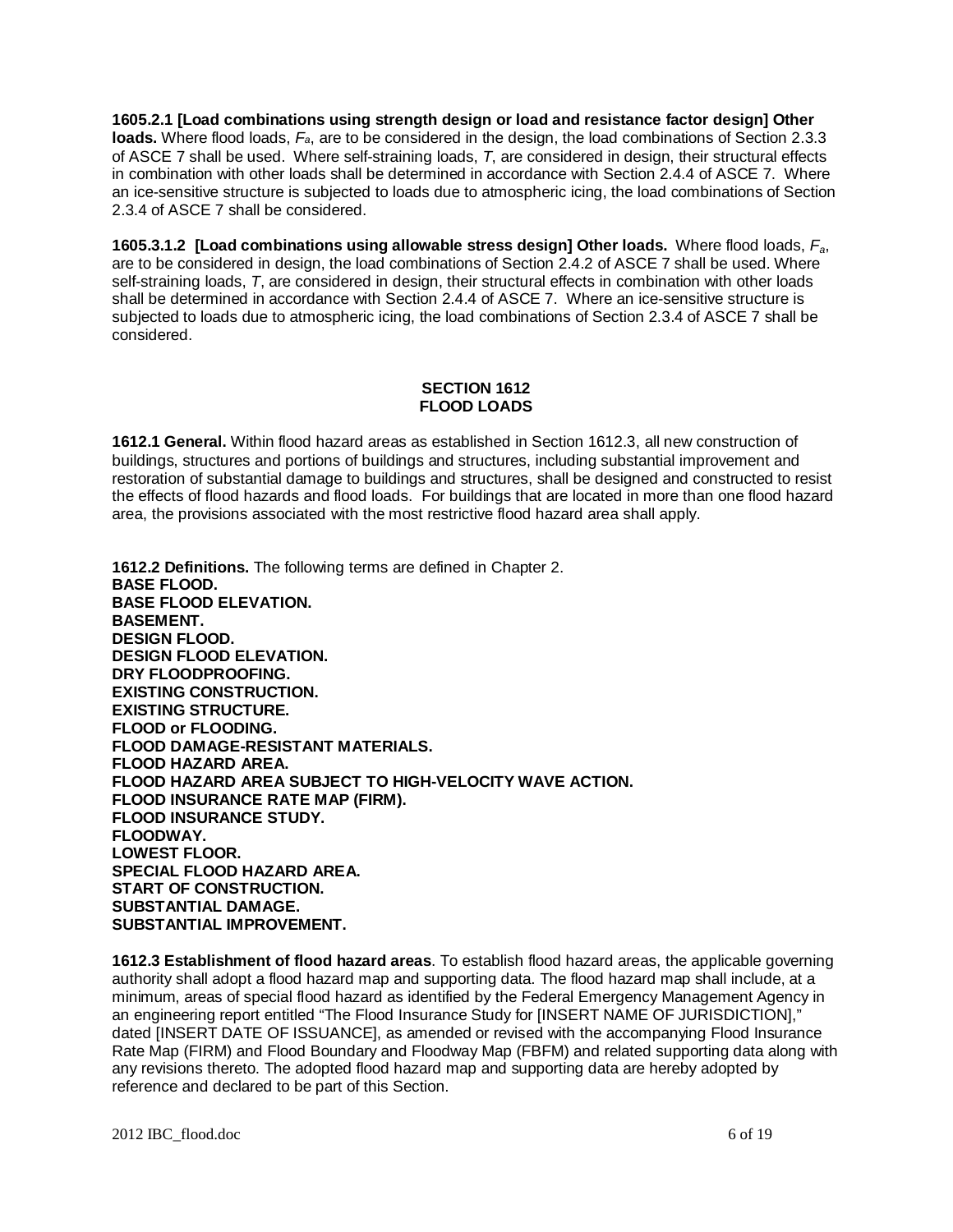**1612.3.1 Design flood elevations.** Where design flood elevations are not included in the flood hazard areas established in Section 1612.3, or where floodways are not designated, the building official is authorized to require the applicant to:

- 1. Obtain and reasonably utilize any design flood elevation and floodway data available from a federal, state, or other source; or
- 2. Determine the design flood elevation and/or floodway in accordance with accepted hydrologic and hydraulic engineering practices used to define special flood hazard areas. Determinations shall be undertaken by a registered design professional who shall document that the technical methods used reflect currently accepted engineering practice.

**1612.3.2 Determination of impacts.** In riverine flood hazard areas where design flood elevations are specified but floodways have not been designated, the applicant shall provide a floodway analysis that demonstrates that the proposed work will not increase the design flood elevation more than 1 foot (305 mm) at any point within the jurisdiction of the applicable governing authority.

**1612.4 Design and construction.** The design and construction of buildings and structures located in flood hazard areas, including flood hazard areas subject to high-velocity wave action, shall be in accordance with Chapter 5 of ASCE 7 and with ASCE 24.

**1612.5 Flood hazard documentation.** The following documentation shall be prepared and sealed by a registered design professional and submitted to the building official:

- 1. For construction in flood hazard areas not subject to high-velocity wave action:
	- 1.1.The elevation of the lowest floor, including the basement, as required by the lowest floor elevation inspection in Section 110.3.3.
	- 1.2.For fully enclosed areas below the design flood elevation where provisions to allow for the automatic entry and exit of floodwaters do not meet the minimum requirements in Section 2.6.2.1, ASCE 24, construction documents shall include a statement that the design will provide for equalization of hydrostatic flood forces in accordance with Section 2.6.2.2 of ASCE 24.
	- 1.3.For dry floodproofed nonresidential buildings, construction documents shall include a statement that the dry floodproofing is designed in accordance with ASCE 24.
- 2. For construction in flood hazard areas subject to high-velocity wave action:
	- 2.1.The elevation of the bottom of the lowest horizontal structural member as required by the lowest floor elevation inspection in Section 110.3.3.
	- 2.2.Construction documents shall include a statement that the building is designed in accordance with ASCE 24, including that the pile or column foundation and building or structure to be attached thereto is designed to be anchored to resist flotation, collapse and lateral movement due to the effects of wind and flood loads acting simultaneously on all building components, and other load requirements of Chapter 16.
	- 2.3. For breakaway walls designed to have a resistance of more than 20 psf (0.96 kN/m<sup>2</sup>) determined using allowable stress design, construction documents shall include a statement that the breakaway wall is designed in accordance with ASCE 24.

## **CHAPTER 18 SOILS AND FOUNDATIONS**

**1801.1 Scope.** The provisions of this chapter shall apply to building and foundation systems.

**1804.4 Grading and fill in flood hazard areas.** In flood hazard areas established in Section 1612.3, grading and/or fill shall not be approved:

- 1. Unless such fill is placed, compacted and sloped to minimize shifting, slumping and erosion during the rise and fall of floodwater and, as applicable, wave action.
- 2. In floodways, unless it has been demonstrated through hydrologic and hydraulic analyses performed by a registered design professional in accordance with standard engineering practice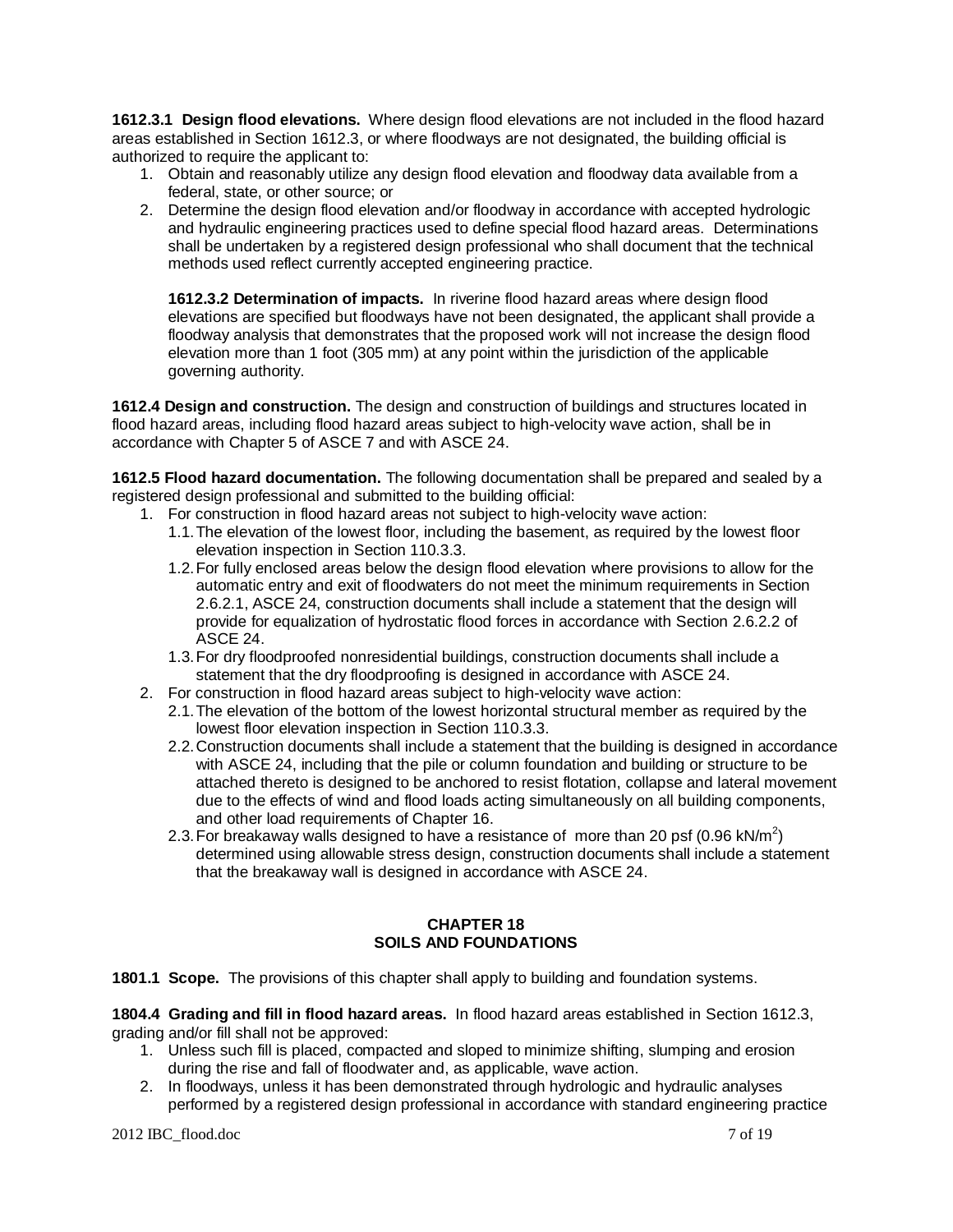that the proposed grading or fill, or both, will not result in any increase in flood levels during the occurrence of the design flood.

- 3. In flood hazard areas subject to high-velocity wave action, unless such fill is conducted and/or placed to avoid diversion of water and waves toward any building or structure.
- 4. Where design flood elevations are specified but floodways have not been designated, unless it has been demonstrated that the cumulative effect of the proposed flood hazard area encroachment, when combined with all other existing and anticipated flood hazard area encroachment, will not increase the design flood elevation more than 1 foot (305 mm) at any point.

**1805.1.2.1 [Under-floor space] Flood hazard areas.** For buildings and structures in flood hazard areas as established in Section 1612.3, the finished ground level of an under-floor space such as a crawl space shall be equal to or higher than the outside finished ground level on at least one side.

**Exception:** Under-floor spaces of Group R-3 buildings that meet the requirements of FEMA-TB-11.

#### **CHAPTER 30 ELEVATORS AND CONVEYING SYSTEMS**

**3001.2 Referenced standards.** Except as otherwise provided for in this code, the design, construction, installation, alteration, repair and maintenance of elevators and conveying systems and their components shall conform to ASME A17.1/CSA b44, ASME A90.1, ASME B20.1, ALI ALCTV and ASCE 24 for construction in flood hazard areas established in Section 1612.3.

#### **CHAPTER 31 SPECIAL CONSTRUCTION**

**3102.7 Engineering design.** The structure shall be designed and constructed to sustain dead loads, loads due to tension or inflation, live loads including wind, snow, flood, and seismic loads and in accordance with Chapter 16.

## **CHAPTER 34 EXISTING STRUCTURES**

**3403.1 Existing buildings or structures.** Additions or alterations to any building or structure shall comply with the requirements of the code for new construction. Additions or alterations shall not be made to an existing building or structure which will cause the existing building or structure to be in violation of any provisions of this code. An existing building plus additions shall comply with the height and area provisions of Chapter 5. Portions of the structure not altered and not affected by the alteration are not required to comply with the code requirements for a new structure.

**3403.2 [Additions] Flood hazard areas.** For buildings and structures in flood hazard areas established in Section 1612.3, any addition that constitutes substantial improvement of the existing structure, as defined in Section 1612.2, shall comply with the flood design requirements for new construction, and all aspects of the existing structure shall be brought into compliance with the requirements for new construction for flood design.

For buildings and structures in flood hazard areas established in Section 1612.3, any additions that do not constitute substantial improvement of the existing structure, as defined in Section 1612.2, are not required to comply with the flood design requirements for new construction.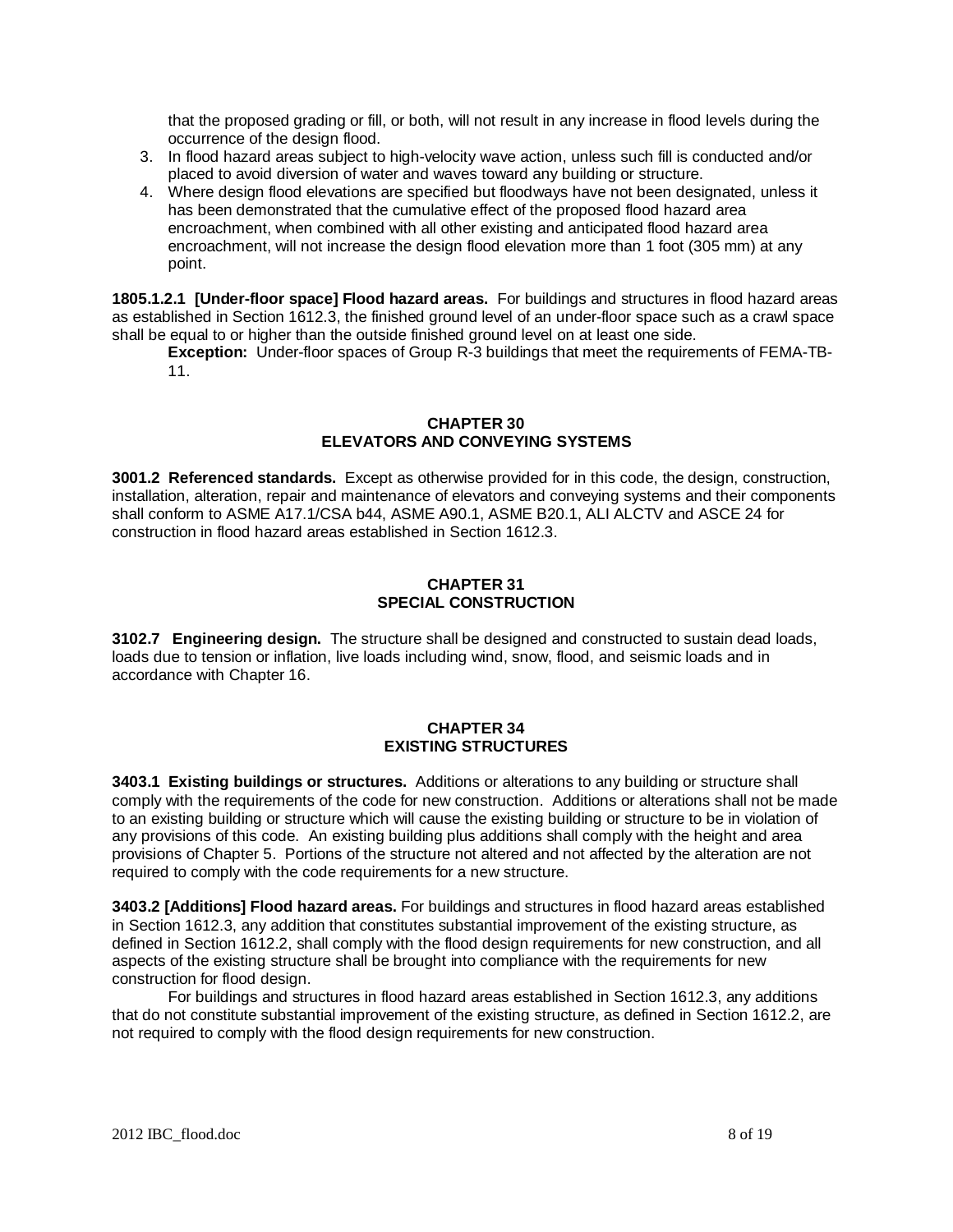**3404.2 [Alterations] Flood hazard areas.** For buildings and structures in flood hazard areas established in Section 1612.3, any alteration that constitutes substantial improvement of the existing structure, as defined in Section 1612.2, shall comply with the flood design requirements for new construction, and all aspects of the existing structure shall be brought into compliance with the requirements for new construction for flood design.

For buildings and structures in flood hazard areas established in Section 1612.3, any alterations that do not constitute substantial improvement of the existing structure, as defined in Section 1612.2, are not required to comply with the flood design requirements for new construction.

**3405.5 [Repairs] Flood hazard areas.** For buildings and structures in flood hazard areas established in Section 1612.3, any repair that constitutes substantial improvement of the existing structure, as defined in Section 1612.2, shall comply with the flood design requirements for new construction, and all aspects of the existing structure shall be brought into compliance with the requirements for new construction for flood design.

For buildings and structures in flood hazard areas established in Section 1612.3, any repairs that do not constitute substantial improvement or repair of substantial damage of the existing structure, as defined in Section 1612.2, are not required to comply with the flood design requirements for new construction.

#### **SECTION 3409 HISTORIC BUILDINGS**

**3409.1 Historic Buildings.** The provisions of this code relating to the construction, repair, alteration, addition, restoration and movement of structures, and change of occupancy shall not be mandatory for historic buildings where such buildings are judged by the building official to not constitute a distinct life safety hazard.

**3409.2 Flood hazard areas.** Within flood hazard areas established in accordance with Section 1612.3, where the work proposed constitutes substantial improvement as defined in Section 1612.2, the building shall be brought into conformance with Section 1612.

**Exception:** Historic buildings that are:

- 1. Listed or preliminarily determined to be eligible for listing in the National Register of Historic Places;
- 2. Determined by the Secretary of the U.S. Department of Interior as contributing to the historical significance of a registered historic district or a district preliminarily determined to qualify as an historic district; or
- 3. Designated as historic under a state or local historic preservation program that is approved by the Department of Interior.

#### **SECTION 3412 COMPLIANCE ALTERNATIVES**

**3412.2.4 Alterations and repairs.** An existing building or portion thereof, which does not comply with the requirements of this code for new construction shall not be altered or repaired in such a manner that results in the building being less safe or sanitary than such building is currently. If, in the alteration or repair, the current level of safety or sanitation is to be reduced, the portion altered or repaired shall conform to the requirements of Chapter 2 through Chapter 12 and Chapter 14 through Chapter 33.

**3412.2.4.1 Flood hazard areas:** For existing buildings located in flood hazard areas established in Section 1612.3, if the alterations and repairs constitute substantial improvement of the existing building, the existing building shall be brought into compliance with the requirements for new construction for flood design.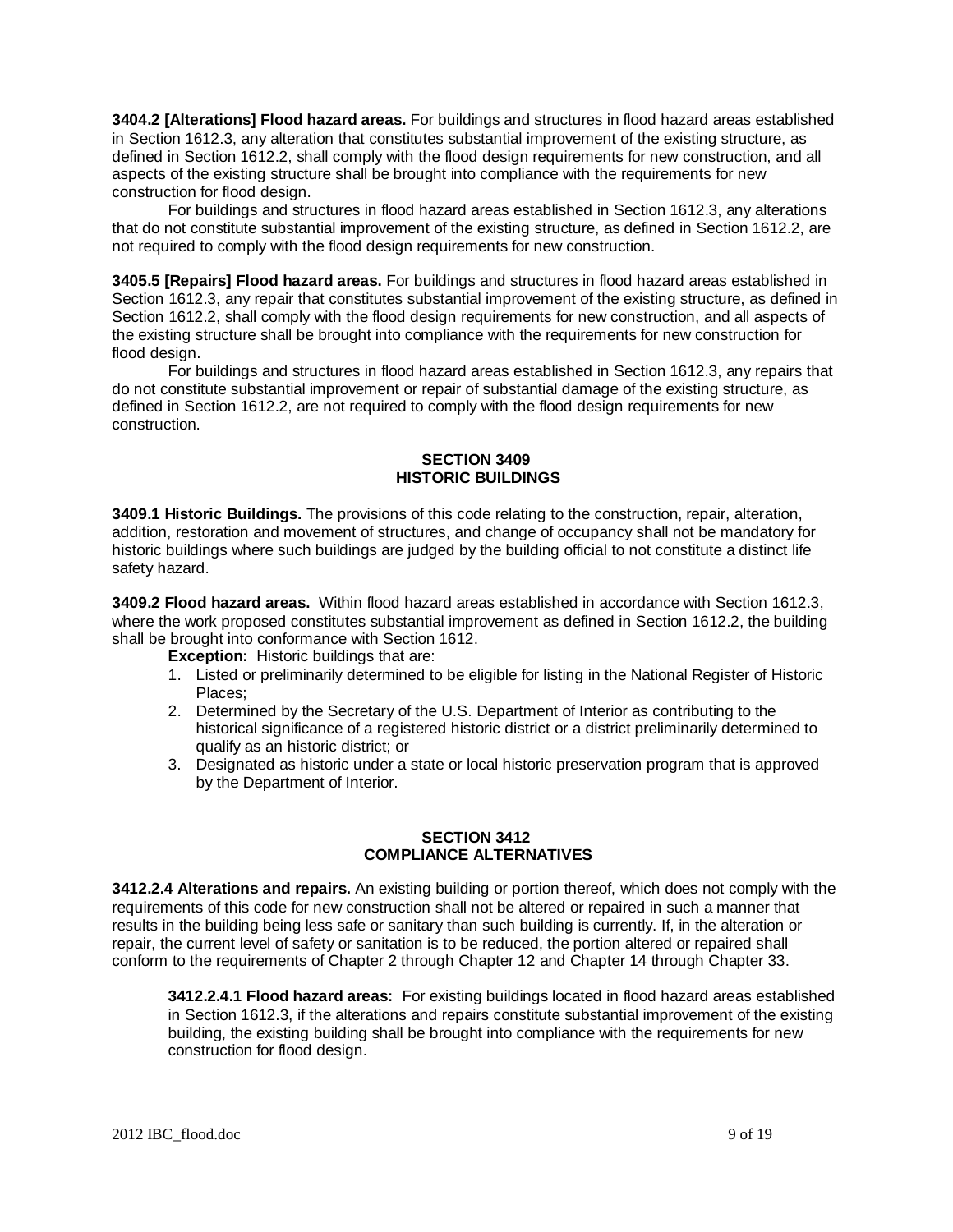## **CHAPTER 35 REFERENCED STANDARDS**

FEMA Federal Emergency Management Agency Federal Center Plaza 500 C Street S.W. Washington, DC 20472

Standard Referenced Referenced Referenced Referenced Referenced Referenced Referenced Referenced Referenced Referenced Referenced Referenced Referenced Referenced Referenced Referenced Referenced Referenced Referenced Refe Reference<br>Number Title

Section Number

FEMA-TB-11-01 Crawlspace Construction for Buildings 1805.1.2.1 Located in Special Flood Hazard Areas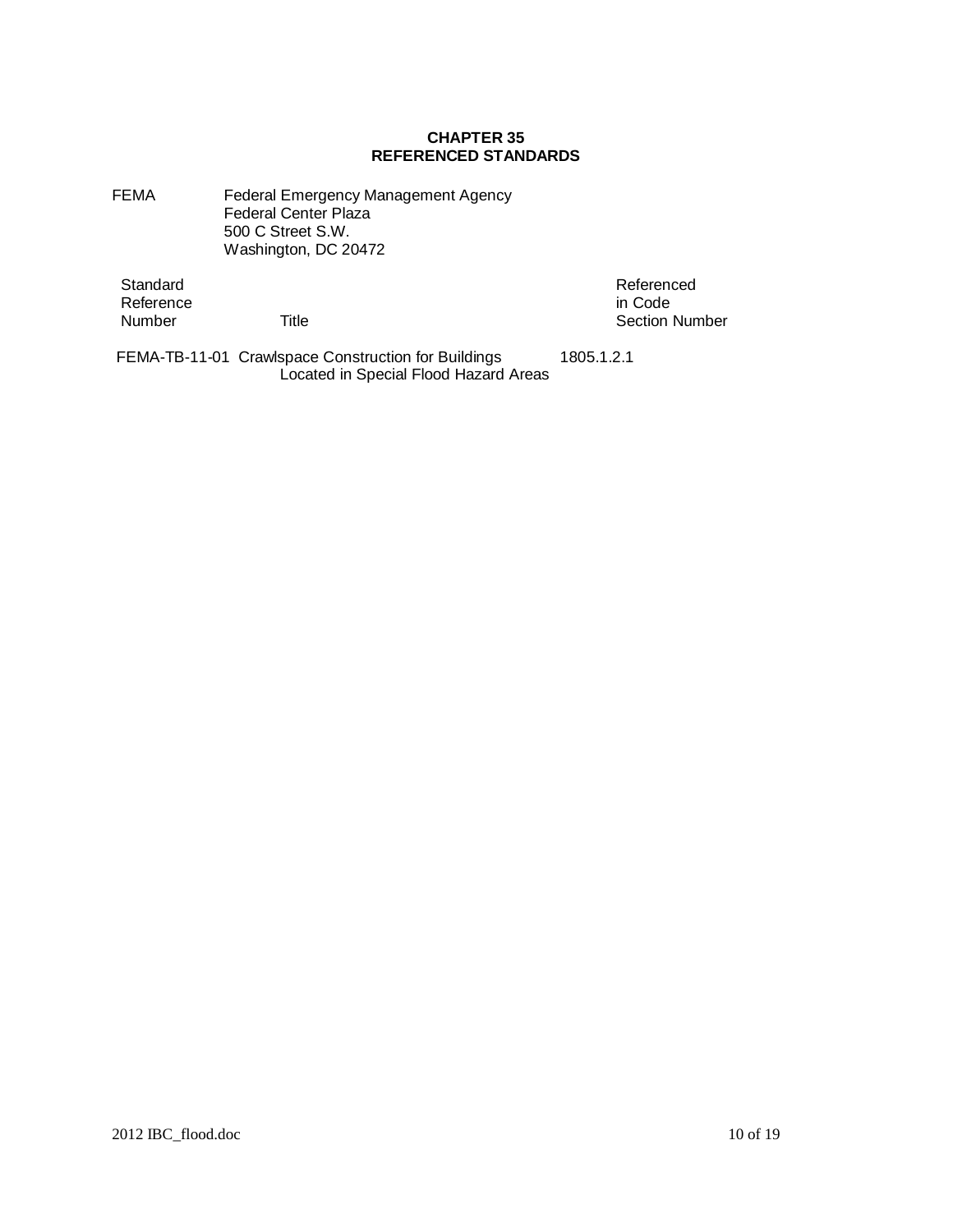#### **APPENDIX G FLOOD RESISTANT CONSTRUCTION**

The provisions contained in this appendix are not mandatory unless specifically referenced in the adopting ordinance.

## **G101 ADMINISTRATION**

**G101.1 Purpose**. The purpose of this appendix is to promote the public health, safety and general welfare and to minimize public and private losses due to flood conditions in specific flood hazard areas through the establishment of comprehensive regulations for management of flood hazard areas, designed to:

- 1. Prevent unnecessary disruption of commerce, access and public service during times of flooding;
- 2. Manage the alteration of natural floodplains, stream channels and shorelines;
- 3. Manage filling, grading, dredging and other development which may increase flood damage or erosion potential;
- 4. Prevent or regulate the construction of flood barriers which will divert floodwaters or which can increase flood hazards; and
- 5. Contribute to improved construction techniques in the floodplain.

**G101.2 Objectives.** The objectives of this appendix are to protect human life, minimize the expenditure of public money for flood control projects, minimize the need for rescue and relief efforts associated with flooding, minimize prolonged business interruption, minimize damage to public facilities and utilities, help maintain a stable tax base by providing for the sound use and development of flood-prone areas, contribute to improved construction techniques in the floodplain and ensure that potential owners and occupants are notified that property is within flood hazard areas.

**G101.3 Scope.** The provisions of this appendix shall apply to all proposed development in a flood hazard area established in Section1612 of this code, including certain building work exempt from permit under Section 105.2.

**G101.4 Violations.** Any violation of a provision of this appendix, or failure to comply with a permit or variance issued pursuant to this appendix or any requirement of this appendix, shall be handled in accordance with Section 114.

#### **G102 APPLICABILITY**

**G102.1 General.** This appendix, in conjunction with the *International Building Code*, provides minimum requirements for development located in flood hazard areas, including the subdivision of land; installation of utilities; placement and replacement of manufactured homes; new construction and repair, reconstruction, rehabilitation or additions to new construction; substantial improvement of existing buildings and structures, including restoration after damage; temporary structures and temporary or permanent storage; utility and miscellaneous Group U buildings and structures; and certain building work exempt from permit under Section 105.2.

**G102.2 Establishment of flood hazard areas.** Flood hazard areas are established in Section 1612.3 of the *International Building Code*, adopted by the applicable governing authority on [INSERT DATE].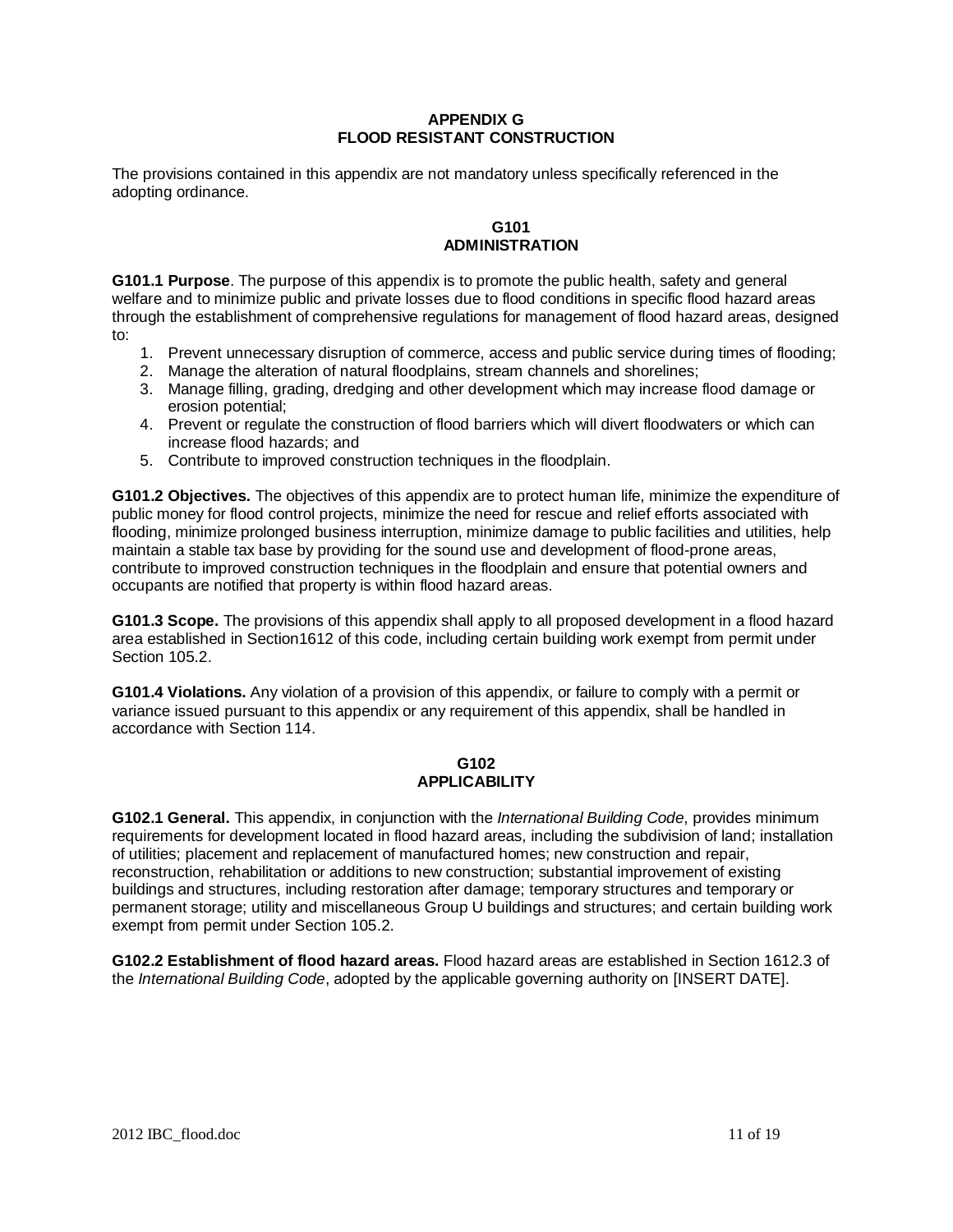#### **G103 POWERS AND DUTIES**

**G103.1 Permit Applications.** The building official shall review all permit applications to determine whether proposed development sites will be reasonably safe from flooding. If a proposed development site is in a flood hazard area, all site development activities, (including grading, filling, utility installation and drainage modification), all new construction and substantial improvements (including the placement of prefabricated buildings and manufactured homes) and certain building work exempt from permit under Section105.2, shall be designed and constructed with methods, practices and materials that minimize flood damage and that are in accordance with this code and ASCE 24.

**G103.2 Other permits**. It shall be the responsibility of the building official to assure that approval of a proposed development shall not be given until proof that necessary permits have been granted by federal or state agencies having jurisdiction over such development.

**G103.3 Determination of design flood elevations.** If design flood elevations are not specified, the building official is authorized to require the applicant to:

- 1. Obtain, review and reasonably utilize data available from a federal, state or other source, or
- 2. Determine the design flood elevation in accordance with accepted hydrologic and hydraulic engineering techniques. Such analyses shall be performed and sealed by a registered design professional. Studies, analyses and computations shall be submitted in sufficient detail to allow review and approval by the building official. The accuracy of data submitted for such determination shall be the responsibility of the applicant.

**G103.4 Activities in riverine flood hazard areas.** In riverine flood hazard areas where design flood elevations are specified but floodways have not been designated, the building official shall not permit any new construction, substantial improvement or other development, including fill, unless the applicant demonstrates that the cumulative effect of the proposed development, when combined with all other existing and anticipated flood hazard area encroachment, will not increase the design flood elevation more than 1 foot (305 mm) at any point within the community.

**G103.5 Floodway encroachment.** Prior to issuing a permit for any floodway encroachment, including fill, new construction, substantial improvements and other development or land-disturbing-activity, the building official shall require submission of a certification, along with supporting technical data, that demonstrates that such development will not cause any increase of the level of the base flood.

**G103.5.1 Floodway revisions.** A floodway encroachment that increases the level of the base flood is authorized if the applicant has applied for a conditional Flood Insurance Rate Map (FIRM) revision and has received the approval of the Federal Emergency Management Agency (FEMA).

**G103.6 Watercourse alteration.** Prior to issuing a permit for any alteration or relocation of any watercourse, the building official shall require the applicant to provide notification of the proposal to the appropriate authorities of all affected adjacent government jurisdictions, as well as appropriate state agencies. A copy of the notification shall be maintained in the permit records and submitted to FEMA.

**G103.6.1 Engineering analysis.** The building official shall require submission of an engineering analysis which demonstrates that the flood-carrying capacity of the altered or relocated portion of the watercourse will not be decreased. Such watercourses shall be maintained in a manner which preserves the channel's flood-carrying capacity.

**G103.7 Alterations in coastal areas.** Prior to issuing a permit for any alteration of sand dunes and mangrove stands in flood hazard areas subject to high velocity wave action, the building official shall require submission of an engineering analysis which demonstrates that the proposed alteration will not increase the potential for flood damage.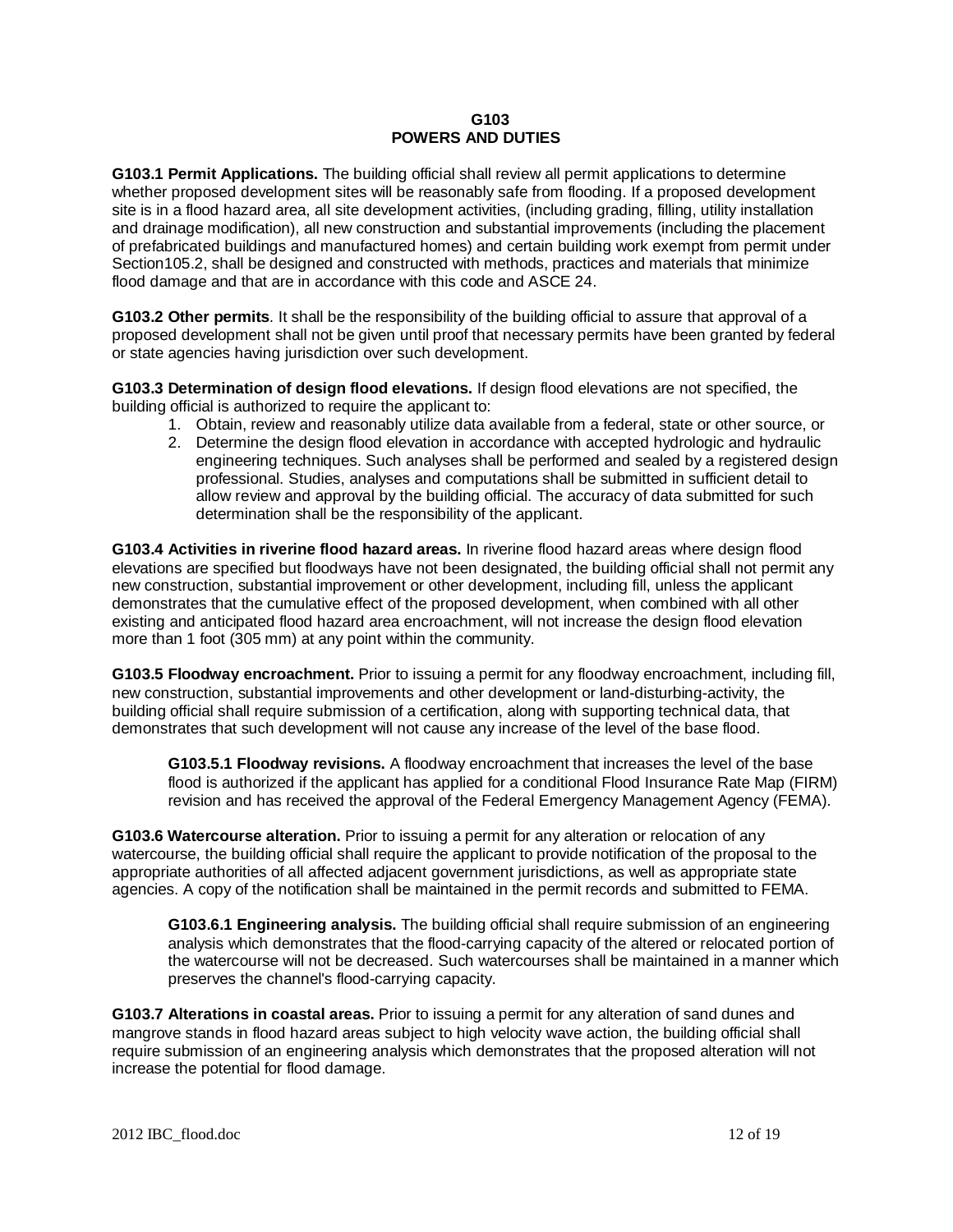**G103.8 Records.** The building official shall maintain a permanent record of all permits issued in flood hazard areas, including copies of inspection reports and certifications required in Section 1612.

## **G104 PERMITS**

**G104.1 Required.** Any person, owner or authorized agent who intends to conduct any development in a flood hazard area shall first make application to the building official and shall obtain the required permit.

**G104.2 Application for permit.** The applicant shall file an application in writing on a form furnished by the building official. Such application shall:

- 1. Identify and describe the development to be covered by the permit.
- 2. Describe the land on which the proposed development is to be conducted by legal description, street address or similar description that will readily identify and definitely locate the site.
- 3. Include a site plan showing the delineation of flood hazard areas, floodway boundaries, flood zones, design flood elevations, ground elevations, proposed fill and excavation and drainage patterns and facilities.
- 4. Indicate the use and occupancy for which the proposed development is intended.
- 5. Be accompanied by construction documents, grading and filling plans and other information deemed appropriate by the building official.
- 6. State the valuation of the proposed work.
- 7. Be signed by the applicant or the applicant's authorized agent.

**G104.3 Validity of permit.** The issuance of a permit under this appendix shall not be construed to be a permit for, or approval of, any violation of this appendix or any other ordinance of the jurisdiction. The issuance of a permit based on submitted documents and information shall not prevent the building official from requiring the correction of errors. The building official is authorized to prevent occupancy or use of a structure or site which is in violation of this appendix or other ordinances of this jurisdiction.

**G104.4 Expiration.** A permit shall become invalid if the proposed development is not commenced within 180 days after its issuance, or if the work authorized is suspended or abandoned for a period of 180 days after the work commences. Extensions shall be requested in writing and justifiable cause demonstrated. The building official is authorized to grant, in writing, one or more extensions of time, for periods not more than 180 days each.

**G104.5 Suspension or revocation.** The building official is authorized to suspend or revoke a permit issued under this appendix wherever the permit is issued in error or on the basis of incorrect, inaccurate or incomplete information, or in violation of any ordinance or code of this jurisdiction.

#### **G105 VARIANCES**

**G105.1 General.** The board of appeals established pursuant to Section 113 shall hear and decide requests for variances. The board of appeals shall base its determination on technical justifications, and has the right to attach such conditions to variances as it deems necessary to further the purposes and objectives of this appendix and Section 1612.

**G105.2 Records.** The building official shall maintain a permanent record of all variance actions, including justification for their issuance.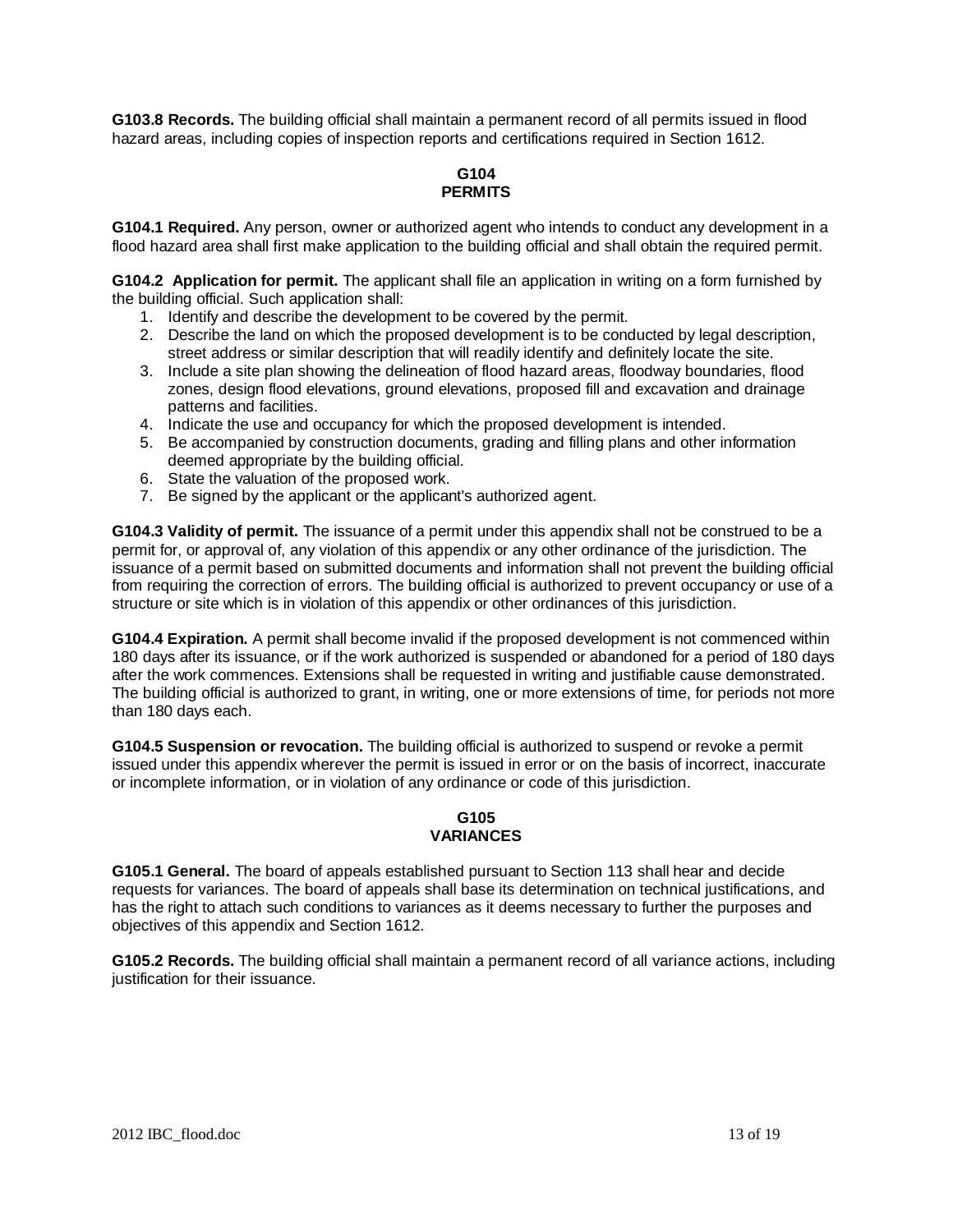**G105.3 Historic structures.** A variance is authorized to be issued for the repair or rehabilitation of a historic structure upon a determination that the proposed repair or rehabilitation will not preclude the structure's continued designation as a historic structure, and the variance is the minimum necessary to preserve the historic character and design of the structure.

**Exception:** Within flood hazard areas, historic structures that are not:

- 1. Listed or preliminarily determined to be eligible for listing in the National Register of Historic Places; or
- 2. Determined by the Secretary of the U.S. Department of Interior as contributing to the historical significance of a registered historic district or a district preliminarily determined to qualify as an historic district; or
- 3. Designated as historic under a state or local historic preservation program that is approved by the Department of Interior.

**G105.4 Functionally dependent facilities.** A variance is authorized to be issued for the construction or substantial improvement of a functionally dependent facility provided the criteria in Section 1612.1 are met and the variance is the minimum necessary to allow the construction or substantial improvement, and that all due consideration has been given to methods and materials that minimize flood damages during the design flood and create no additional threats to public safety.

**G105.5 Restrictions**. The board of appeals shall not issue a variance for any proposed development in a floodway if any increase in flood levels would result during the base flood discharge.

**G105.6 Considerations.** In reviewing applications for variances, the board of appeals shall consider all technical evaluations, all relevant factors, all other portions of this appendix, and the following:

- 1. The danger that materials and debris may be swept onto other lands resulting in further injury or damage:
- 2. The danger to life and property due to flooding or erosion damage;
- 3. The susceptibility of the proposed development, including contents, to flood damage and the effect of such damage on current and future owners;
- 4. The importance of the services provided by the proposed development to the community;
- 5. The availability of alternate locations for the proposed development that are not subject to flooding or erosion;
- 6. The compatibility of the proposed development with existing and anticipated development;
- 7. The relationship of the proposed development to the comprehensive plan and floodplain management program for that area;
- 8. The safety of access to the property in times of flood for ordinary and emergency vehicles;
- 9. The expected heights, velocity, duration, rate of rise and debris and sediment transport of the floodwaters and the effects of wave action, if applicable, expected at the site, and;
- 10. The costs of providing governmental services during and after flood conditions including maintenance and repair of public utilities and facilities such as sewer, gas, electrical and water systems, streets and bridges.

## **G105.7 Conditions for issuance.** Variances shall only be issued by the board of appeals upon:

- 1. A technical showing of good and sufficient cause that the unique characteristics of the size, configuration or topography of the site renders the elevation standards inappropriate;
- 2. A determination that failure to grant the variance would result in exceptional hardship by rendering the lot undevelopable;
- 3. A determination that the granting of a variance will not result in increased flood heights, additional threats to public safety, extraordinary public expense, nor create nuisances, cause fraud on or victimization of the public or conflict with existing local laws or ordinances;
- 4. A determination that the variance is the minimum necessary, considering the flood hazard, to afford relief; and
- 5. Notification to the applicant in writing over the signature of the building official that the issuance of a variance to construct a structure below the base flood level will result in increased premium rates for flood insurance up to amounts as high as \$25 for \$100 of insurance coverage, and that such construction below the base flood level increases risks to life and property.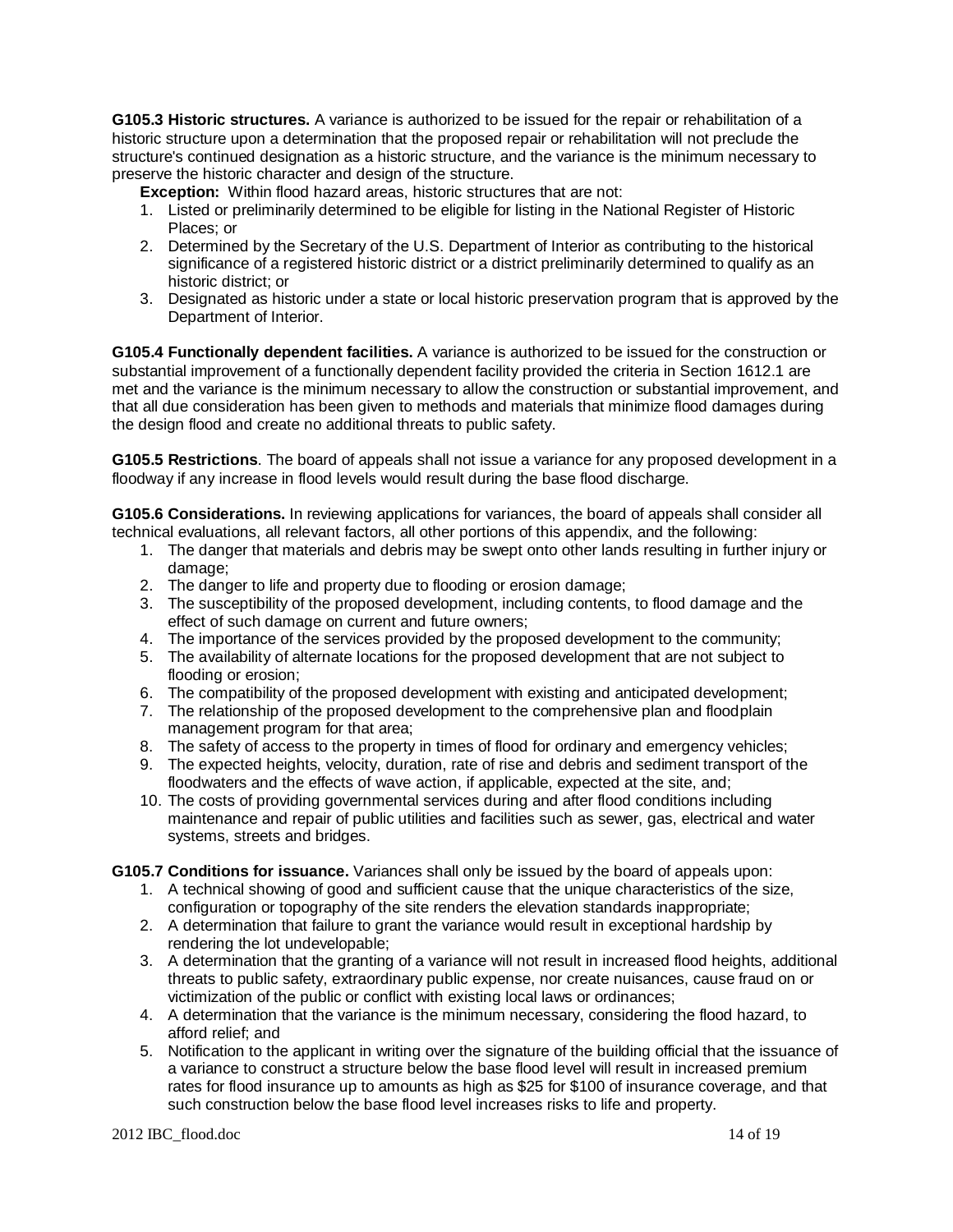#### **G201 DEFINITIONS**

**G201.1 General**. The following words and terms shall, for the purposes of this appendix, have the meanings shown herein. Refer to Chapter 2 for general definitions.

#### **G201.2 Definitions**

DEVELOPMENT. Any manmade change to improved or unimproved real estate, including but not limited to, buildings or other structures, temporary structures, temporary or permanent storage of materials, mining, dredging, filling, grading, paving, excavations, operations and other land-disturbing activities.

FUNCTIONALLY DEPENDENT FACILITY. A facility which cannot be used for its intended purpose unless it is located or carried out in close proximity to water, such as a docking or port facility necessary for the loading or unloading of cargo or passengers, shipbuilding or ship repair. The term does not include long-term storage, manufacture, sales or service facilities.

MANUFACTURED HOME. A structure that is transportable in one or more sections, built on a permanent chassis, designed for use with or without a permanent foundation when attached to the required utilities, and constructed to the Federal Mobile Home Construction and Safety Standards and rules and regulations promulgated by the U.S. Department of Housing and Urban Development. The term also includes mobile homes, park trailers, travel trailers and similar transportable structures that are placed on a site for 180 consecutive days or longer.

MANUFACTURED HOME PARK OR SUBDIVISION. A parcel (or contiguous parcels) of land divided into two or more manufactured home lots for rent or sale.

RECREATIONAL VEHICLE. A vehicle that is built on a single chassis, 400 square feet (37.16  $m^2$ ) or less when measured at the largest horizontal projection, designed to be self-propelled or permanently towable by a light-duty truck, and designed primarily not for use as a permanent dwelling but as temporary living quarters for recreational, camping, travel or seasonal use. A recreational vehicle is ready for highway use if it is on its wheels or jacking system, is attached to the site only by quick disconnect type utilities and security devices and has no permanently attached additions.

VARIANCE. A grant of relief from the requirements of this section which permits construction in a manner otherwise prohibited by this section where specific enforcement would result in unnecessary hardship.

VIOLATION. A development that is not fully compliant with this appendix or Section1612, as applicable.

#### **G301 SUBDIVISIONS**

**G301.1 General.** Any subdivision proposal, including proposals for manufactured home parks and subdivisions, or other proposed new development in a flood hazard area shall be reviewed to assure that:

- 1. All such proposals are consistent with the eed to minimize flood damage;
- 2. All public utilities and facilities, such as sewer, gas, electric and water systems are located and constructed to minimize or eliminate flood damage; and
- 3. Adequate drainage is provided to reduce exposure o flood hazards.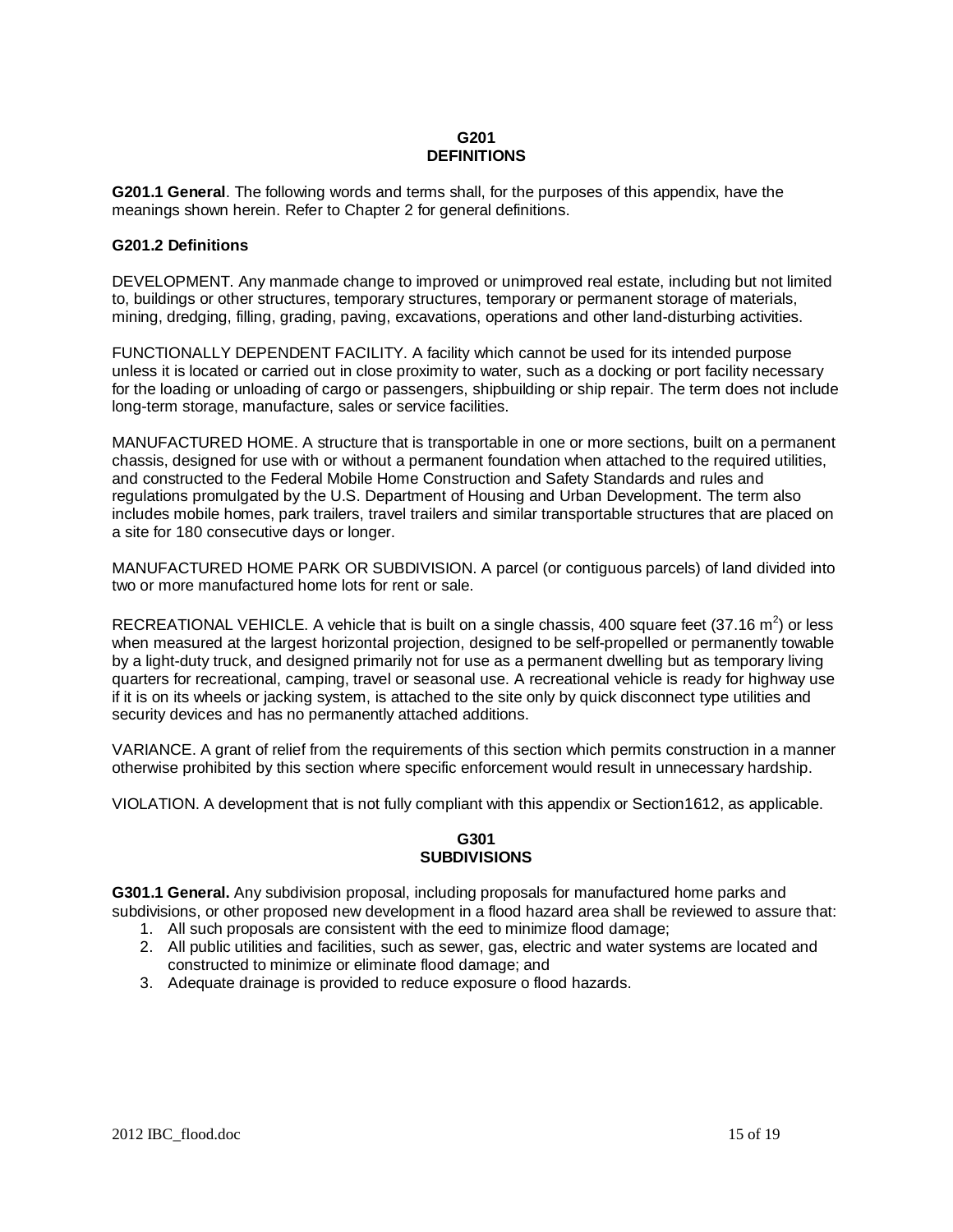**301.2 Subdivision requirements.** The following requirements shall apply in the case of any proposed subdivision, including proposals for manufactured home parks and subdivisions, any portion of which lies within a flood hazard area:

- 1. The flood hazard area, including floodways and areas subject to high velocity wave action, as appropriate, shall be delineated on tentative and final subdivision plats;
- 2. Design flood elevations shall be shown on tentative and final subdivision plats;
- 3. Residential building lots shall be provided with adequate buildable area outside the floodway; and
- 4. The design criteria for utilities and facilities set forth in this appendix and appropriate *International Codes* shall be met.

#### **G401 SITE IMPROVEMENT**

**G401.1 Development in floodways**. Development or land disturbing activity shall not be authorized in the floodway unless it has been demonstrated through hydrologic and hydraulic analyses performed in accordance with standard engineering practice that the proposed encroachment will not result in any increase in the level of the base flood.

**G401.2 Flood hazard areas subject to high-velocity wave action.** In flood hazard areas subject to high velocity wave action:

- 1. New buildings and buildings that are substantially improved shall only be authorized landward of the reach of mean high tide.
- 2. The use of fill for structural support of buildings is prohibited.

**G401.3 Sewer facilities**. All new or replaced sanitary sewer facilities, private sewage treatment plants (including all pumping stations and collector systems) and on-site waste disposal systems shall be designed in accordance with Chapter 7, ASCE 24, to minimize or eliminate infiltration of floodwaters into the facilities and discharge from the facilities into flood waters, or impairment of the facilities and systems.

**G401.4 Water facilities**. All new or replacement water facilities shall be designed in accordance with the provisions of Chapter 7, ASCE 24, to minimize or eliminate infiltration of floodwaters into the systems.

**G401.5 Storm drainage.** Storm drainage shall be designed to convey the flow of surface waters to minimize or eliminate damage to persons or property.

**G401.6 Streets and sidewalks**. Streets and sidewalks shall be designed to minimize potential for increasing or aggravating flood levels.

#### **G501 MANUFACTURED HOMES**

**G501.1 Elevation.** All new and replacement manufactured homes to be placed or substantially improved in a flood hazard area shall be elevated such that the lowest floor of the manufactured home is elevated to or above the design flood elevation.

**G501.2 Foundations**. All new and replacement manufactured homes, including substantial improvement of existing manufactured homes, shall be placed on a permanent, reinforced foundation that is designed in accordance with Section 1612.

**G501.3 Anchoring.** All new and replacement manufactured homes to be placed or substantially improved in a flood hazard area shall be installed using methods and practices which minimize flood damage. Manufactured homes shall be securely anchored to an adequately anchored foundation system to resist flotation, collapse and lateral movement. Methods of anchoring are authorized to include, but are not to be limited to, use of over-the-top or frame ties to ground anchors. This requirement is in addition to applicable state and local anchoring requirements for resisting wind forces.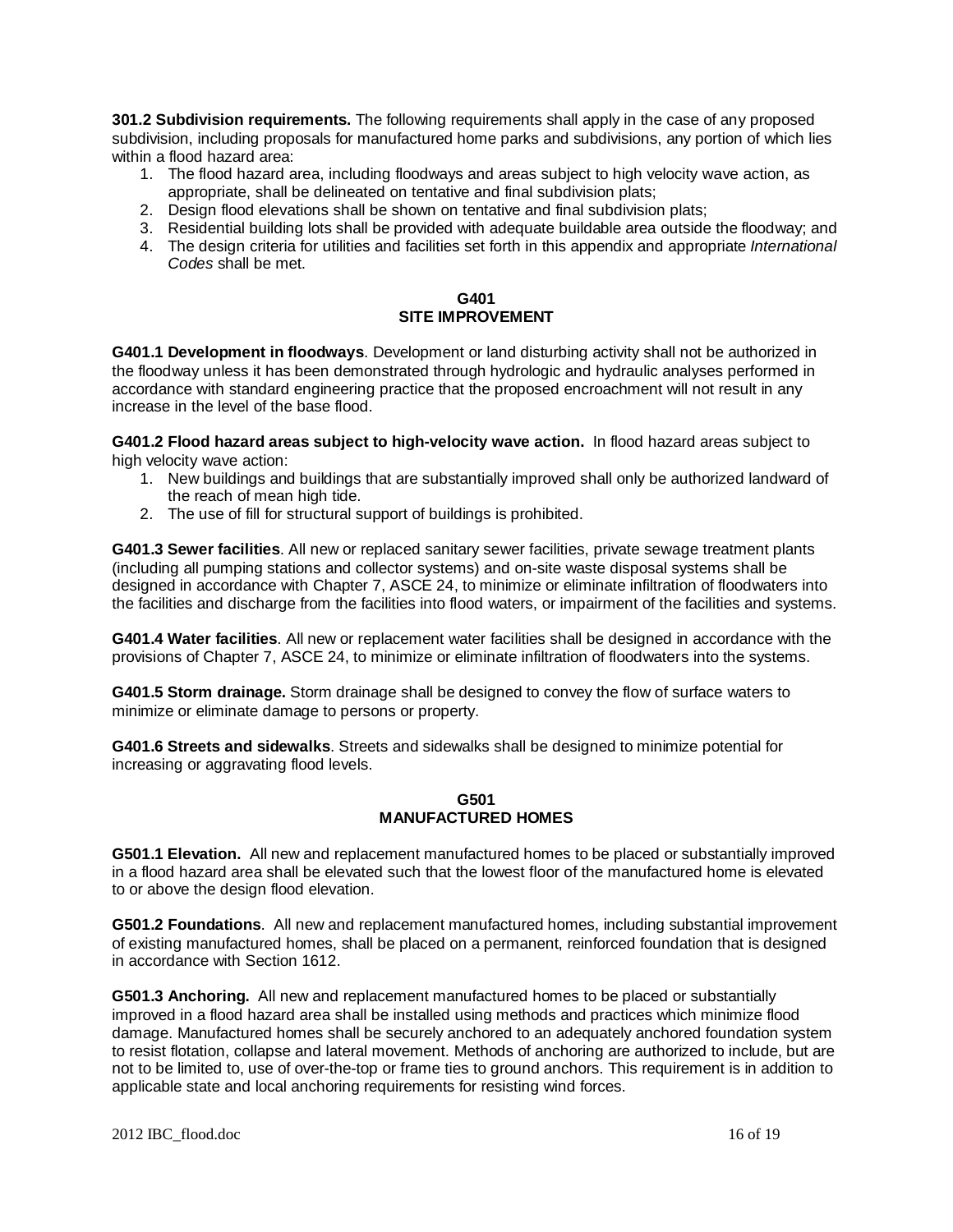#### **G601 RECREATIONAL VEHICLES**

**G601.1 Placement prohibited.** The placement of recreational vehicles shall not be authorized in flood hazard areas subject to high velocity wave action and in floodways.

**G601.2 Temporary placement.** Recreational vehicles in flood hazard areas shall be fully licensed and ready for highway use, and shall be placed on a site for less than 180 consecutive days.

**G601.3 Permanent placement.** Recreational vehicles that are not fully licensed and ready for highway use, or that are to be placed on a site for more than 180 consecutive days shall meet the requirements of Section G501 for manufactured homes.

#### **G701 TANKS**

**G701.1 Underground tanks.** Underground tanks in flood hazard areas shall be anchored to prevent flotation, collapse or lateral movement resulting from hydrostatic loads, including the effects of buoyancy, during conditions of the design flood.

**G701.2 Above-ground tanks.** Above-ground tanks in flood hazard areas shall be elevated to or above the design flood elevation or shall be anchored or otherwise designed and constructed to prevent flotation, collapse or lateral movement resulting from hydrodynamic and hydrostatic loads, including the effects of buoyancy, during conditions of the design flood.

**G701.3 Tank inlets and vents.** In flood hazard areas, tank inlets, fill openings, outlets and vents shall be:

- 1. At or above the design flood elevation or fitted with covers designed to prevent the inflow of floodwater or outflow of the contents of the tanks during conditions of the design flood.
- 2. Anchored to prevent lateral movement resulting from hydrodynamic and hydrostatic loads, including the effects of buoyancy, during conditions of the design flood.

#### **G801 OTHER BUILDING WORK**

**G801.1 Detached accessory structures.** Detached accessory structures shall be anchored to prevent flotation, collapse or lateral movement resulting from hydrostatic loads, including the effects of buoyancy, during conditions of the design flood. Fully enclosed accessory structures shall have flood openings to allow for the automatic entry and exit of flood waters.

**G801.2 Fences.** Fences in floodways that may block the passage of floodwaters, such as stockade fences and wire mesh fences, shall meet the requirement of Section G103.5.

**G801.3 Oil derricks.** Oil derricks located in flood hazard areas shall be designed in conformance with the flood loads in Section 1603.1.7 and Section 1612.

**G801.4 Retaining walls, sidewalks and driveways.** Retaining walls, sidewalks and driveways shall meet the requirements of Section 1804.4.

**G801.5 Prefabricated Swimming pools.** Prefabricated swimming pools in floodways shall meet the requirement of Section G103.5.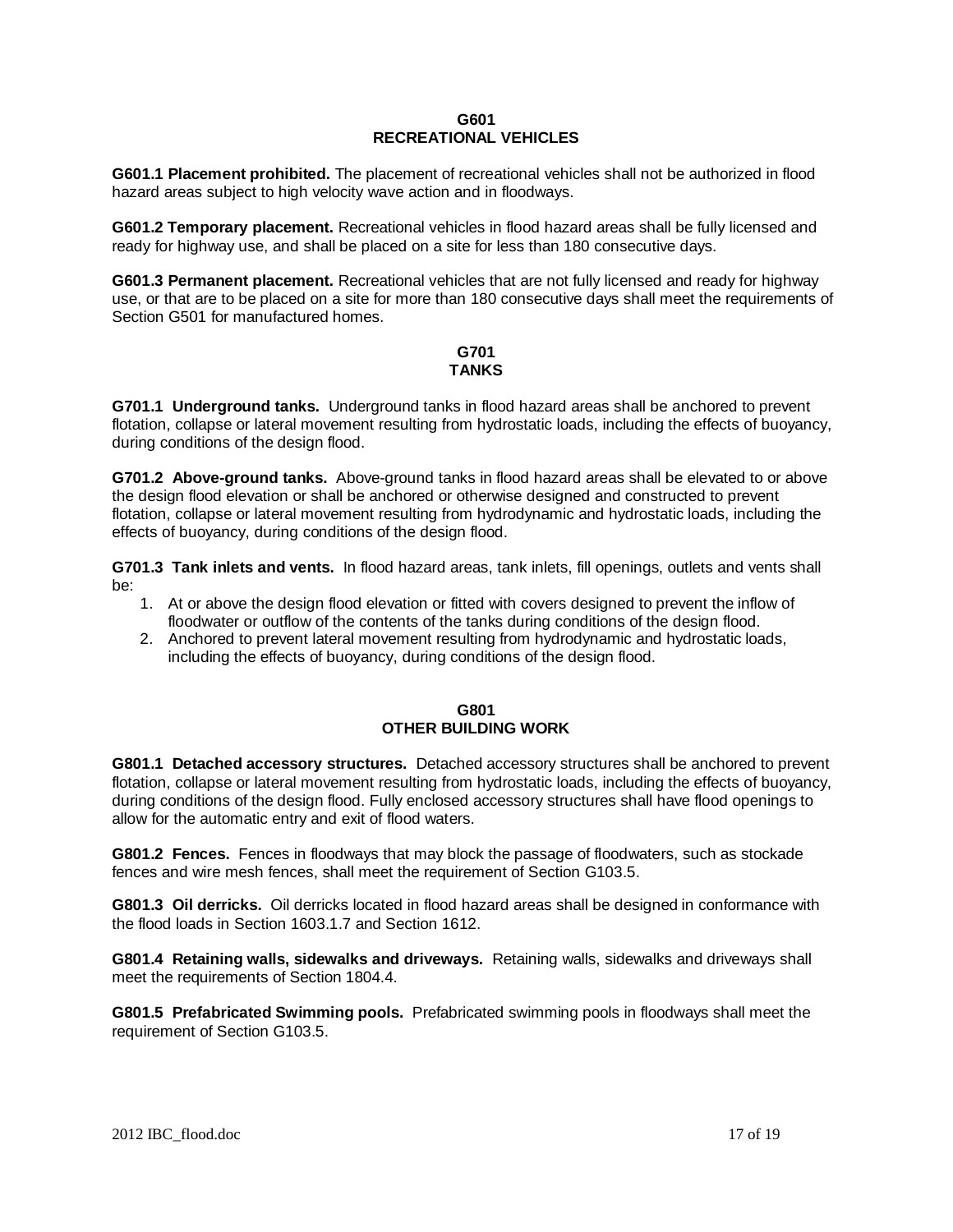#### **G901 TEMPORARY STRUCTURES AND TEMPORARY STORAGE**

**G901.1 Temporary structures.** Temporary structures shall be erected for a period of less than 180 days. Temporary structures shall be anchored to prevent flotation, collapse or lateral movement resulting from hydrostatic loads, including the effects of buoyancy, during conditions of the design flood. Fully enclosed temporary structures shall have flood openings to allow for the automatic entry and exit of flood waters.

**G901.2 Temporary storage.** Temporary storage includes storage of goods and materials for a period of less than 180 days. Stored materials shall not include hazardous materials.

**G901.3 Floodway encroachment.** Temporary structures and temporary storage in floodways shall meet the requirements of G103.5.

## **G1001 UTILITY AND MISCELLANEOUS GROUP U**

**G1001.1 Utility and Miscellaneous Group U.** Utility and Miscellaneous Group U includes buildings that are accessory in character and miscellaneous structures not classified in any specific occupancy in the *International Building Code*, including, but not limited to, agricultural buildings, aircraft hangars (accessory to a one- or two-family residence), barns, carports, fences more than 6 feet (1829 mm) high, grain silos (accessory to a residential occupancy), greenhouses, livestock shelters, private garages, retaining walls, sheds, stables, and towers.

**G1001.2 Flood loads.** Utility and miscellaneous Group U buildings and structures, including substantial improvement of such buildings and structures, shall be anchored to prevent flotation, collapse or lateral movement resulting from flood loads, including the effects of buoyancy, during conditions of the design flood.

**G1001.3 Elevation.** Utility and miscellaneous Group U buildings and structures, including substantial improvement of such buildings and structures, shall be elevated such that the lowest floor, including basement, is elevated to or above the design flood elevation in accordance with Section 1612 of the *International Building Code*.

**G1001.4 Enclosures below design flood elevation.** Fully enclosed areas below the design flood elevation shall be at or above grade on all sides and conform to the following:

- 1. In flood hazard areas not subject to high-velocity wave action, enclosed areas shall have flood openings to allow for the automatic inflow and outflow of floodwaters.
- 2. In flood hazard areas subject to high-velocity wave action, enclosed areas shall have walls below the design flood elevation that are designed to break away or collapse from a water load less than that which would occur during the design flood, without causing collapse, displacement or other structural damage to the building or structure.

**G1001.5 Flood-damage resistant materials.** Flood-damage-resistant materials shall be used below the design flood elevation.

**G1001.6 Protection of mechanical, plumbing and electrical systems.** Mechanical, plumbing and electrical systems, including plumbing fixtures, shall be elevated to or above the design flood elevation.

**Exception:** Electrical systems, equipment and components, and heating, ventilating, air conditioning, and plumbing appliances, plumbing fixtures, duct systems, and other service equipment shall be permitted to be located below the design flood elevation provided that they are designed and installed to prevent water from entering or accumulating within the components and to resist hydrostatic and hydrodynamic loads and stresses, including the effects of buoyancy, during the occurrence of flooding to the design flood elevation in compliance with the floodresistant construction requirements of this code. Electrical wiring systems shall be permitted to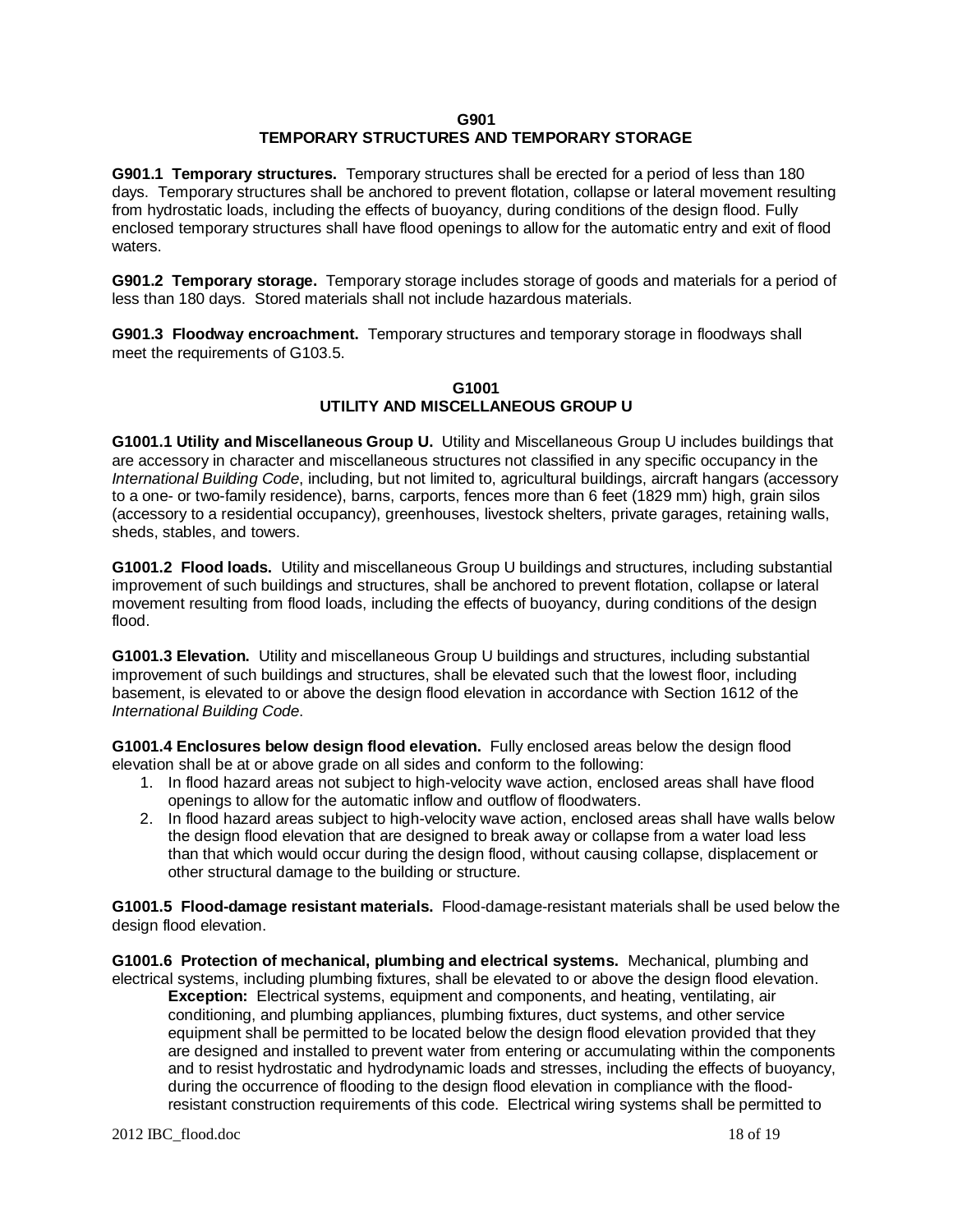be located below the design flood elevation provided they conform to the provisions of NFPA 70.

## **G1101 REFERENCED STANDARDS**

|          | ASCE 24 - 05 Flood Resistance Design and Construction                                  | G103.1, G401.3, G401.4 |
|----------|----------------------------------------------------------------------------------------|------------------------|
|          | HUD 24 CFR Manufactured Home<br>Part 3280 - 94 Construction and Safety Standards, 1994 | G <sub>201</sub>       |
| IBC-2006 | International Building Code                                                            | G <sub>102.2</sub>     |
|          | NFPA 70-08 National Electrical Code                                                    | G1001.6                |

## **APPENDIX J GRADING**

**J101.2 Flood hazard areas.** The provisions of this chapter shall not apply to grading, excavation and earthwork construction, including fills and embankments, in floodways within flood hazard areas established in Section 1612.3, or in flood hazard areas where design flood elevations are specified but floodways have not been designated, unless it has been demonstrated through hydrologic and hydraulic analyses performed in accordance with standard engineering practice that the proposed work will not result in any increase in the level of the base flood.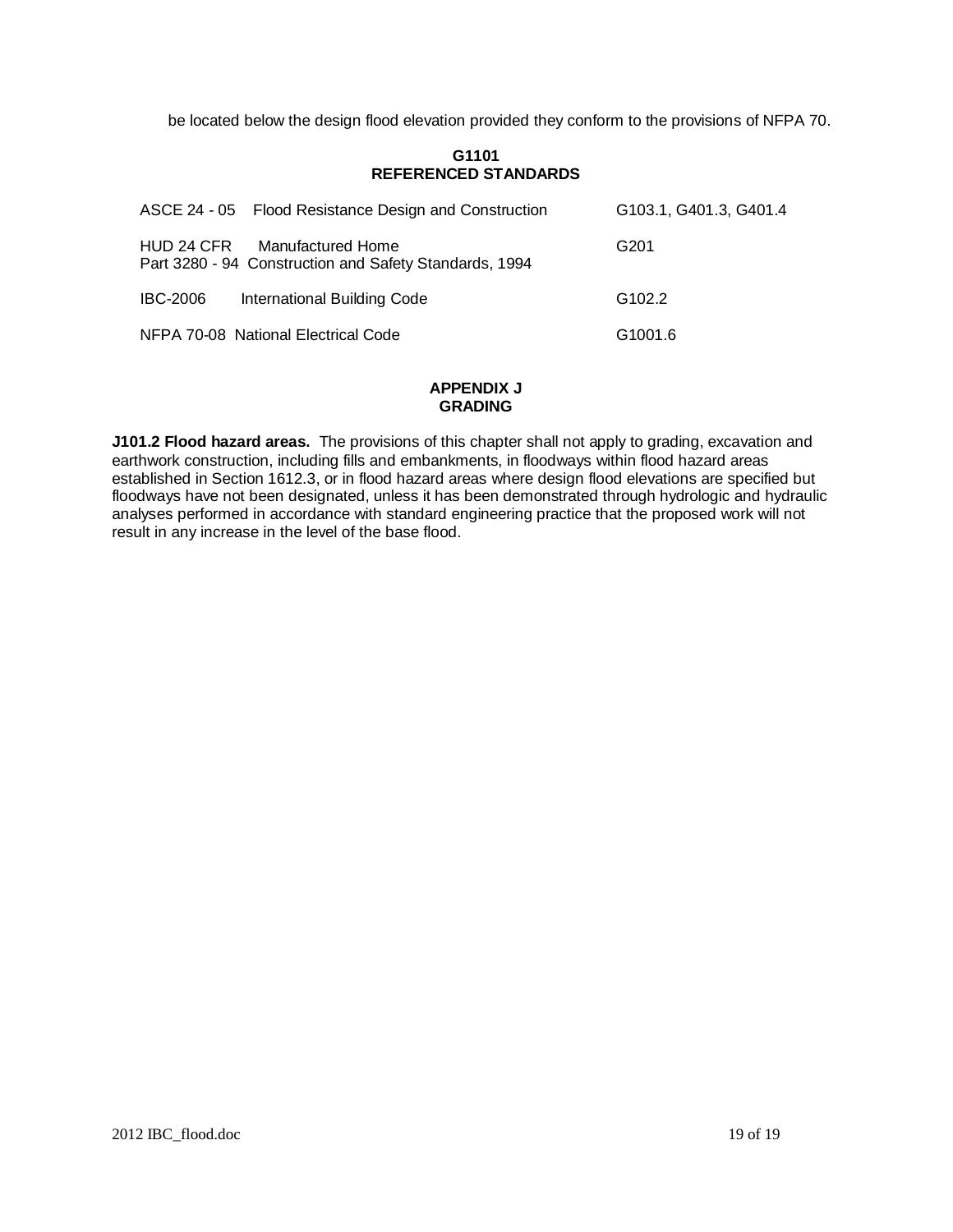## **2012 International Residential Code [a compilation of flood resistant provisions, prepared by FEMA]**

This publication reproduces excerpts from the *2012 International Residential Code*, International Code Council, Inc., Washington, D.C. Reproduced with permission. All rights reserved.

**R102.7.1 [Existing structures] Additions, alterations or repairs.** Additions, alterations or repairs to any structure shall conform to the requirements for a new structure without requiring the existing structure to comply with all of the requirements of this code, unless otherwise stated. Additions, alterations or repairs shall not cause an existing structure to become unsafe or adversely affect the performance of the building.

**R104.10.1 [Modifications] Flood hazard areas.** The building official shall not grant modifications to any provision related to flood hazard areas as established by Table R301.2(1) without the granting of a variance to such provisions by the board of appeals.

## **R105.2 Work exempt from permit.**

(1) One-story detached accessory structures used as tool and storage sheds, playhouses and similar uses, provided the floor area does not exceed 200 square feet.

**R105.3.1.1 Determination of substantially improved or substantially damaged existing buildings in flood hazard areas.** For applications for reconstruction, rehabilitation, addition or other improvement of existing buildings or structures located in a flood hazard area as established by Table R301.2(1), the building official shall examine or cause to be examined the construction documents and shall prepare a finding with regard to the value of the proposed work. For buildings that have sustained damage of any origin, the value of the proposed work shall include the cost to repair the building or structure to its predamage condition. If the building official finds that the value of proposed work equals or exceeds 50 percent of the market value of the building or structure before the damage has occurred or the improvement is started, the finding shall be provided to the board of appeals for a determination of substantial improvement or substantial damage. Applications determined by the board of appeals to constitute substantial improvement or substantial damage shall require all existing portions of the entire building or structure to meet the requirements of R322.

**R106.1.3 Information for construction in flood hazard areas.** For buildings and structures located in whole or in part in flood hazard areas as established by Table R301.2(1), construction documents shall include:

- 1. Delineation of flood hazard areas, floodway boundaries and flood zones and the design flood elevation, as appropriate;
- 2. The elevation of the proposed lowest floor, including basement; in areas of shallow flooding (AO zones), the height of the proposed lowest floor, including basement, above the highest adjacent finished grade; and
- 3. The elevation of the bottom of the lowest horizontal structural member in coastal high-hazard areas (V Zone); and
- 4. If design flood elevations are not included on the community's Flood Insurance Rate Map (FIRM), the building official and the applicant shall obtain and reasonably utilize any design flood elevation and floodway data available from other sources.

**R106.2 Site plan.** The construction documents submitted with the application for permit shall be accompanied by a site plan showing the size and location of new construction and existing structures on the site and distances from lot lines. In the case of demolition, the site plan shall show construction to be demolished and the location and size of existing structures and construction that are to remain on the site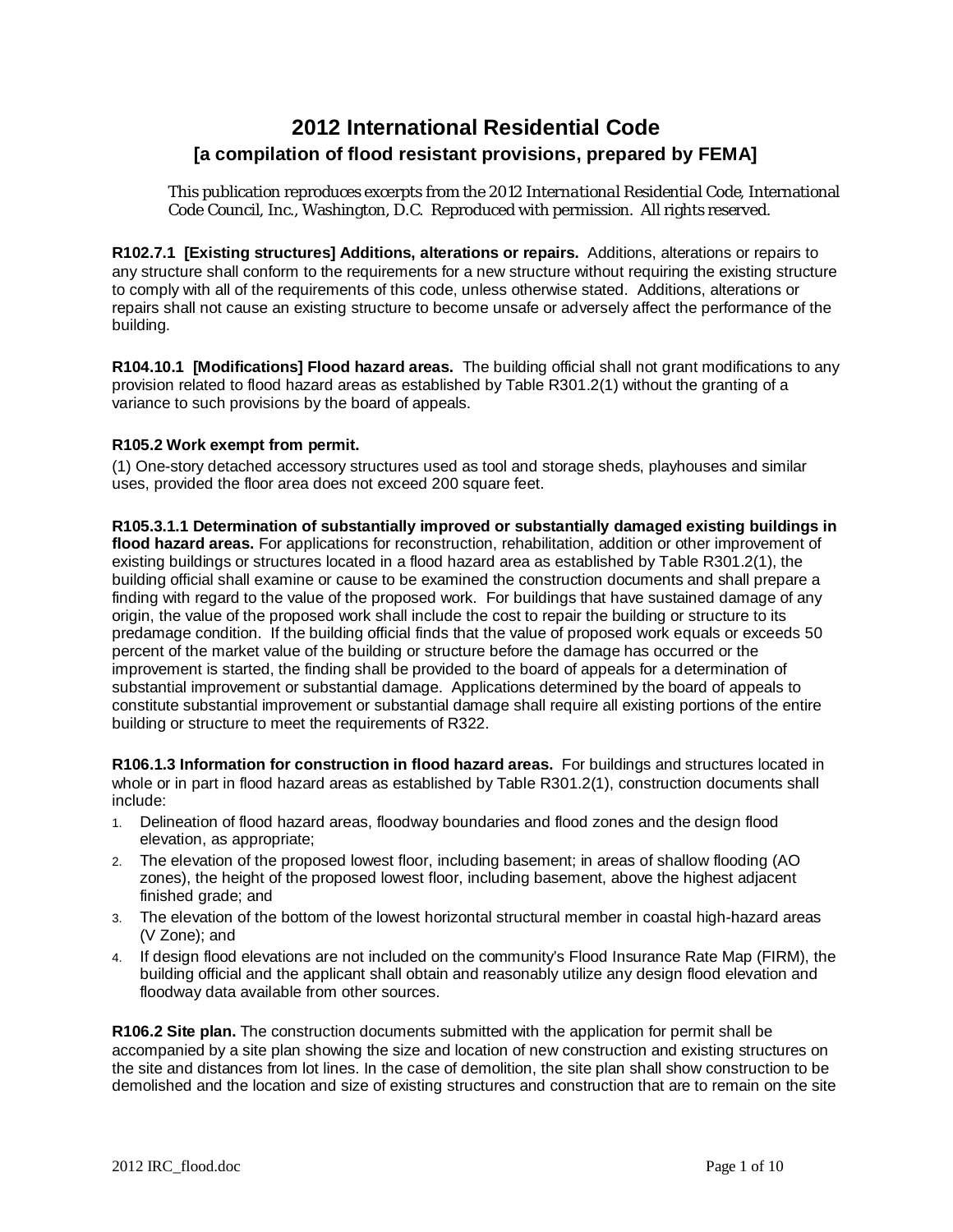or plot. The building official is authorized to waive or modify the requirement for a site plan when the application for a permit is for alteration or repair or when otherwise warranted.

**R109.1.3 Floodplain inspections.** For construction in flood hazard areas as established by Table 301.2(1), upon placement of the lowest floor, including basement, and prior to further vertical construction, the building official shall require submission of documentation, prepared and sealed by a registered design professional, of the elevation of the lowest floor, including basement, required in Section R322.

**R109.1.6.1 [Final inspection] Elevation documentation.** If located in a flood hazard area, documentation of elevations required by Section R322.1.10 shall be submitted to the building official prior to the final inspection.

**R112.2.1 [Board of Appeals, Limitations on authority] Determination of substantial improvement in flood hazard areas.** When the building official provides a finding required in Section R105.3.1.1, the board of appeals shall determine whether the value of the proposed work constitutes a substantial improvement. A substantial improvement means any repair, reconstruction, rehabilitation, addition or improvement of a building or structure, the cost of which equals or exceeds 50 percent of the market value of the building or structure before the improvement or repair is started. If the building or structure has sustained substantial damage, all repairs are considered substantial improvement regardless of the actual repair work performed. The term does not include:

- 1. Improvements of a building or structure required to correct existing health, sanitary or safety code violations identified by the building official and which are the minimum necessary to assure safe living conditions; or
- 2. Any alteration of a historic building or structure, provided that the alteration will not preclude the continued designation as a historic building or structure. For the purposes of this exclusion, a historic building is:
	- 2.1 Listed or preliminarily determined to be eligible for listing in the National Register of Historic Places; or
	- 2.2 Determined by the Secretary of the U.S. Department of Interior as contributing to the historical significance of a registered historic district or a district preliminarily determined to qualify as an historic district; or
	- 2.3 Designated as historic under a state or local historic preservation program that is approved by the Department of Interior.

**R112.2.2 [Board of Appeals, Limitations on authority] Criteria for issuance of a variance for flood hazard areas.** A variance shall only be issued upon:

- 1. A showing of good and sufficient cause that the unique characteristics of the size, configuration or topography of the site render the elevation standards of Section 322 inappropriate.
- 2. A determination that failure to grant the variance would result in exceptional hardship by rendering the lot undevelopable.
- 3. A determination that the granting of a variance will not result in increased flood heights, additional threats to public safety, extraordinary public expense, cause fraud on or victimization of the public, or conflict with existing laws or ordinances.
- 4. A determination that the variance is the minimum necessary to afford relief, considering the flood hazard.
- 5. Submission to the applicant of written notice specifying the difference between the design flood elevation and the elevation to which the building is to be built, stating that the cost of flood insurance will be commensurate with the increased risk resulting from the reduced floor elevation, and stating that construction below the design flood elevation increases risks to life and property.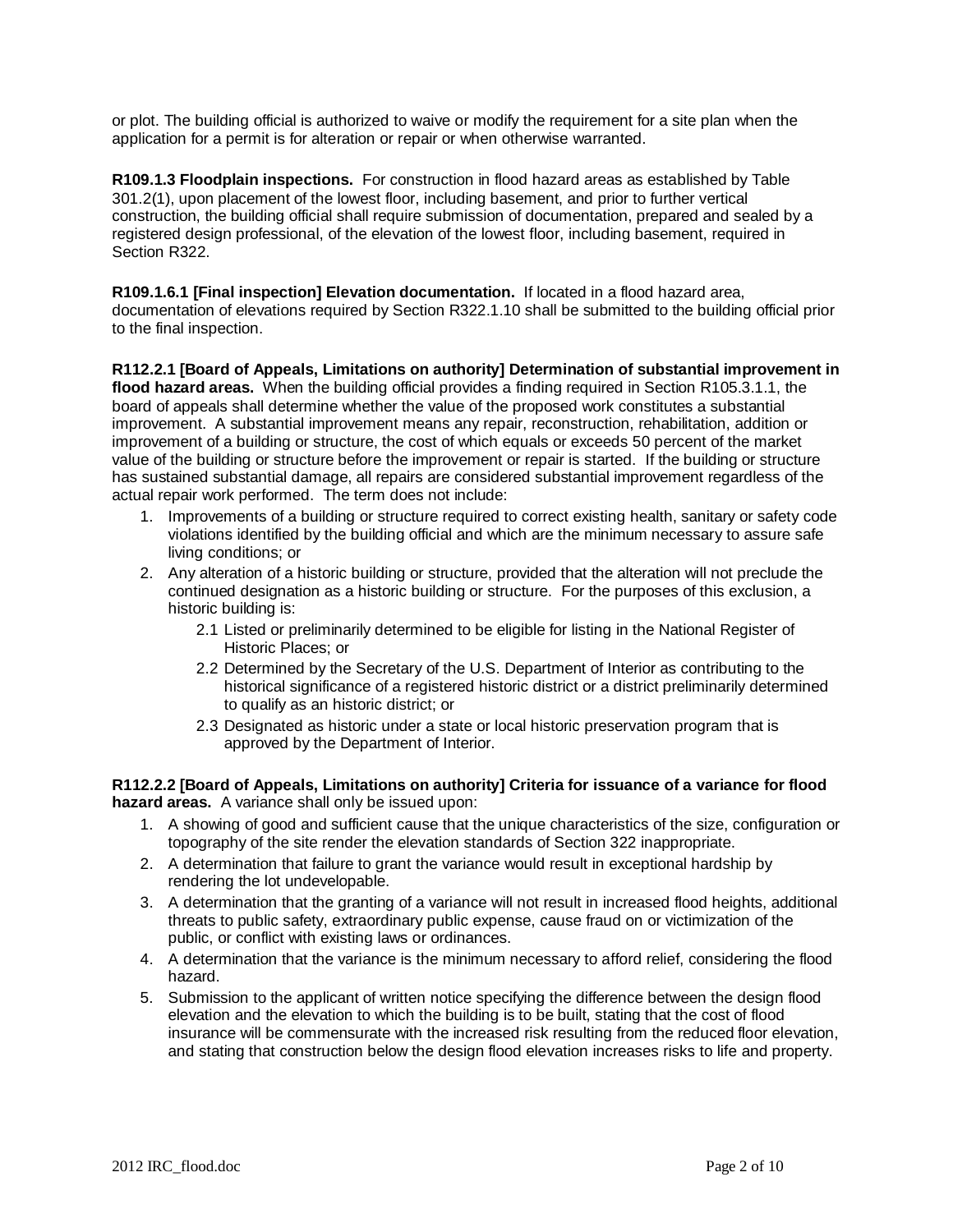**R301.1 Application.** Buildings and structures, and all parts thereof, shall be constructed to safely support all loads, including dead loads, live loads, roof loads, flood loads, snow loads, wind loads and seismic loads as prescribed in this code. The construction of buildings and structures in accordance with the provisions of this code shall result in a system that provides a complete load path that meets all requirements for the transfer of all loads from their point of origin through the load-resisting elements to the foundation. Buildings and structures constructed as prescribed by the code are deemed to comply with the requirements of this section.

**R301.2 Climatic and geographic design criteria.** Buildings shall be constructed in accordance with the provisions of this code as limited by the provisions of this section. Additional criteria shall be established by the local jurisdiction and set forth in Table R301.2(1).

| Ground<br>Snow<br>∟oad | Wind Design                 |                                         | Seismic                         | Subject To Damage From       |                                     | Winter               | Ice shield<br>under-        | Flood                            | Air                  | Mean              |                |
|------------------------|-----------------------------|-----------------------------------------|---------------------------------|------------------------------|-------------------------------------|----------------------|-----------------------------|----------------------------------|----------------------|-------------------|----------------|
|                        | Speed <sup>®</sup><br>(mph) | Горо-<br>raphic<br>Effects <sup>*</sup> | Design<br>Category <sup>'</sup> | Weather-<br>ing <sup>a</sup> | Frost<br>line<br>depth <sup>o</sup> | Termite <sup>c</sup> | Design<br>Temp <sup>e</sup> | layment<br>Required <sup>®</sup> | Hazards <sup>9</sup> | Freezing<br>Index | Annual<br>Temp |
|                        |                             |                                         |                                 |                              |                                     |                      |                             |                                  |                      |                   |                |

g. The jurisdiction shall fill in this part of the table with (a) the date of the jurisdiction's entry into the National Flood Insurance Program (date of adoption of the first code or ordinance for management of flood hazard areas), (b) the date(s) of the Flood Insurance Study and (c) the panel numbers and dates of all currently effective FIRMs and FBFMs or other flood hazard map adopted by the authority having jurisdiction, as amended.

**R301.2.4 Floodplain construction.** Buildings and structures constructed in whole or in part in flood hazard areas (including A or V Zones) as established in Table R301.2(1) shall be designed and constructed in accordance with Section R322. Buildings and structures located in whole or in part in identified floodways shall be designed and constructed in accordance with ASCE 24*.*

**R301.2.4.1 Alternative provisions.** As an alternative to the requirements in Section R322.3 for buildings and structures located in whole or in part in coastal high-hazard areas (V Zones) and Coastal A Zones, if delineated, ASCE 24 is permitted subject to the limitations of this code and the limitations therein.

**R309.5 [Garages and Carports] Flood hazard areas.** For buildings located in flood hazard areas as established by Table 301.2(1), garage floors shall be:

- 1. Elevated to or above the design flood elevation as determined in Section R322; or
- 2. Located below the design flood elevation provided they are at or above grade on at least one side, are used solely for parking, building access, or storage, meet the requirements of Section R322 and are otherwise constructed in accordance with this code.

## **SECTION R322 FLOOD–RESISTANT CONSTRUCTION**

**R322.1 General.** Buildings and structures constructed in whole or in part in flood hazard areas (including A or V Zones) as established in Table R301.2(1) shall be designed and constructed in accordance with the provisions contained in this section. Buildings and structures located in whole or in part in identified floodways shall be designed and constructed in accordance with ASCE 24.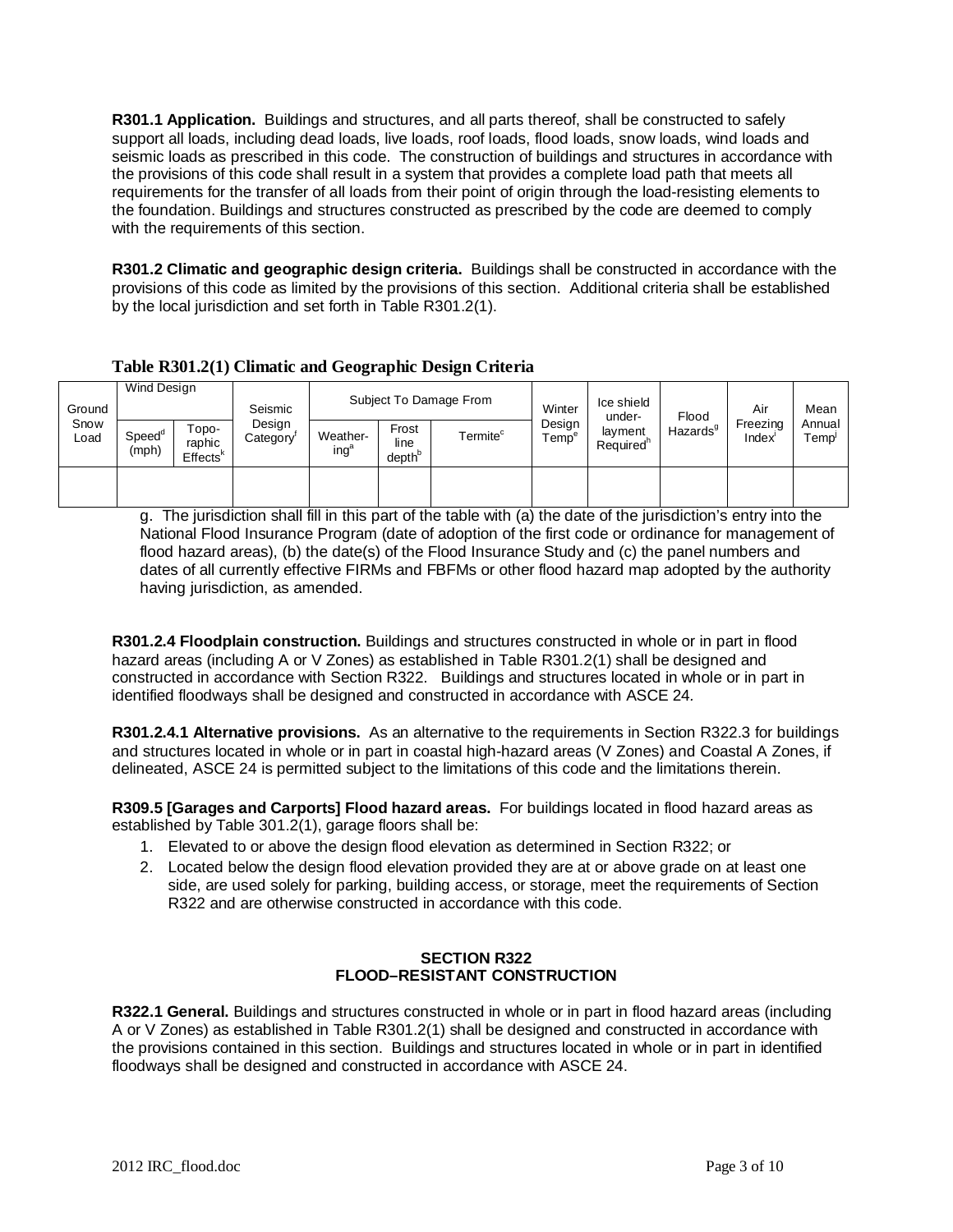**R322.1.1 Alternative provisions.** As an alternative to the requirements in Section R322.3 for buildings and structures located in whole or in part in coastal high-hazard areas (V Zones) and Coastal A Zones, if delineated, ASCE 24 is permitted subject to the limitations of this code and the limitations therein.

**R322.1.2 Structural systems.** All structural systems of all buildings and structures shall be designed, connected and anchored to resist flotation, collapse or permanent lateral movement due to structural loads and stresses from flooding equal to the design flood elevation.

**R322.1.3 Flood–resistant construction.** All buildings and structures erected in flood hazard areas shall be constructed by methods and practices that minimize flood damage.

**R322.1.4 Establishing the design flood elevation.** The design flood elevation shall be used to define flood hazard areas. At a minimum, the design flood elevation is the higher of:

1. The base flood elevation at the depth of peak elevation of flooding (including wave height) which has a 1 percent (100–year flood) or greater chance of being equaled or exceeded in any given year; or

2. The elevation of the design flood associated with the area designated on a flood hazard map adopted by the community, or otherwise legally designated.

**R322.1.4.1 Determination of design flood elevations.** If design flood elevations are not specified, the building official is authorized to require the applicant to:

1. Obtain and reasonably utilize data available from a federal, state or other source; or 2. Determine the design flood elevation in accordance with accepted hydrologic and hydraulic engineering practices used to define special flood hazard areas. Determinations shall be undertaken by a registered design professional who shall document that the technical methods used reflect currently accepted engineering practice. Studies, analyses and computations shall be submitted in sufficient detail to allow thorough review and approval.

**R322.1.4.2 Determination of impacts.** In riverine flood hazard areas where design flood elevations are specified but floodways have not been designated, the applicant shall demonstrate that the effect of the proposed buildings and structures on design flood elevations, including fill, when combined with all other existing and anticipated flood hazard area encroachments, will not increase the design flood elevation more than one foot (305 mm) at any point within the jurisdiction.

**R322.1.5 Lowest floor.** The lowest floor shall be the floor of the lowest enclosed area, including basement, but excluding any unfinished flood-resistant enclosure that is useable solely for vehicle parking, building access or limited storage provided that such enclosure is not built so as to render the building or structure in violation of this section.

**R322.1.6 Protection of mechanical and electrical systems.** Electrical systems, equipment and components; heating, ventilating, air conditioning; plumbing appliances and plumbing fixtures; duct systems; and other service equipment shall be located at or above the elevation required in Section R322.2 (flood hazard areas including A Zones) or R322.3 (coastal high-hazard areas including V Zones). If replaced as part of a substantial improvement, electrical systems, equipment and components; heating, ventilation, air conditioning and plumbing appliances and plumbing fixtures; duct systems; and other service equipment shall meet the requirements of this section. Systems, fixtures, and equipment and components shall not be mounted on or penetrate through walls intended to break away under flood loads.

**Exception:** Locating electrical systems, equipment and components; heating, ventilating, air conditioning; plumbing appliances and plumbing fixtures; duct systems; and other service equipment is permitted below the elevation required in Section R322.2 (flood hazard areas including A Zones) or R322.3 (coastal high-hazard areas including V Zones) provided that they are designed and installed to prevent water from entering or accumulating within the components and to resist hydrostatic and hydrodynamic loads and stresses, including the effects of buoyancy,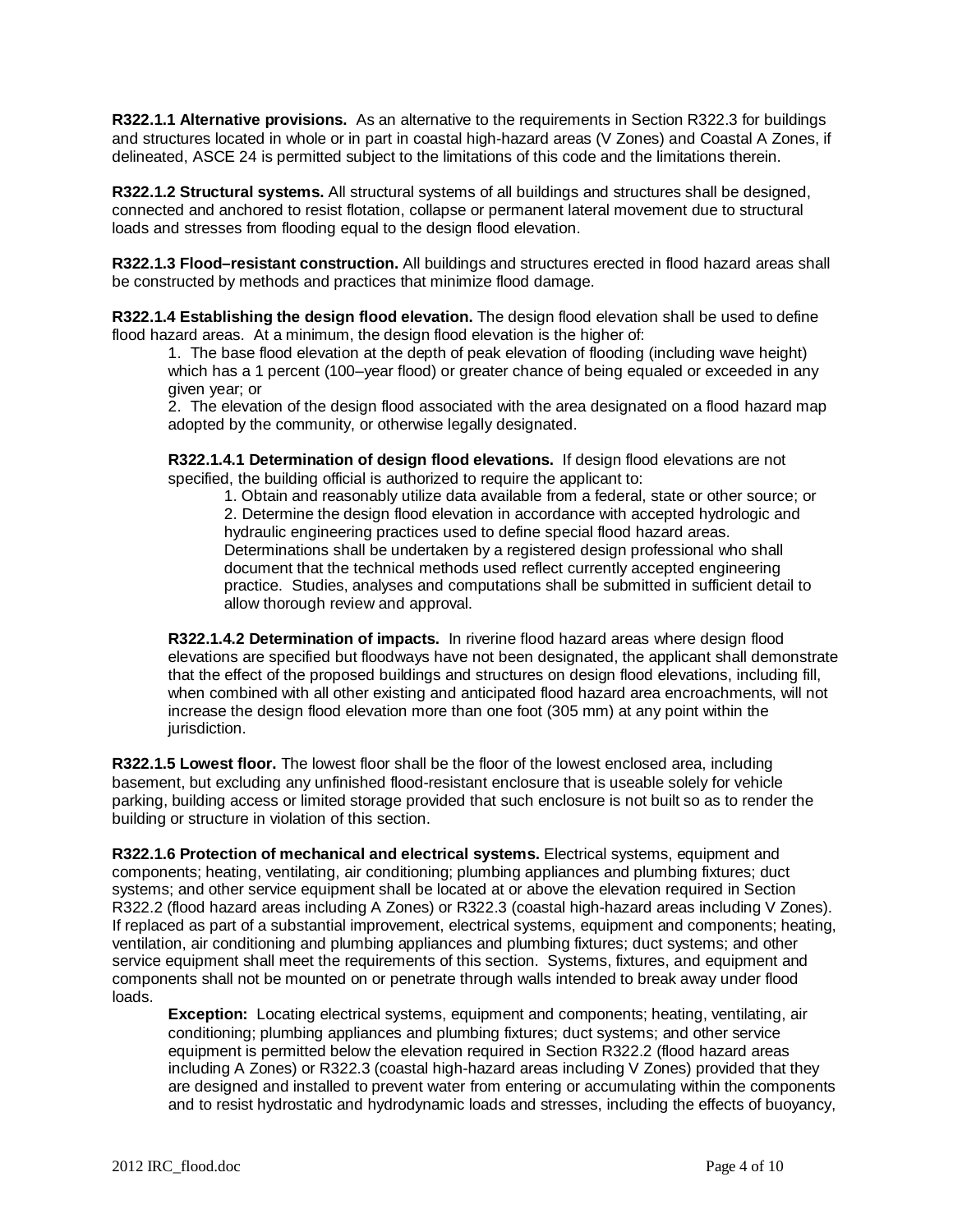during the occurrence of flooding to the design flood elevation in accordance with ASCE 24*.*  Electrical wiring systems are permitted to be located below the required elevation provided they conform to the provisions of the electrical part of this code for wet locations.

**R322.1.7 Protection of water supply and sanitary sewage systems.** New and replacement water supply systems shall be designed to minimize or eliminate infiltration of flood waters into the systems in accordance with the plumbing provisions of this code. New and replacement sanitary sewage systems shall be designed to minimize or eliminate infiltration of floodwaters into systems and discharges from systems into floodwaters in accordance with the plumbing provisions of this code and Chapter 3 of the *International Private Sewage Disposal Code*.

**R322.1.8 Flood-resistant materials.** Building materials used below the elevation required in Section R322.2 (flood hazard areas including A Zones) or R322.3 (coastal high-hazard areas including V Zones) shall comply with the following:

1. All wood, including floor sheathing, shall be pressure-preservative-treated in accordance with AWPA U1 for the species, product, preservative and end use or be the decay–resistant heartwood of redwood, black locust or cedars. Preservatives shall be listed in Section 4 of AWPA U1.

2. Materials and installation methods used for flooring and interior and exterior walls and wall coverings shall conform to the provisions of FEMA-TB-2.

**R322.1.9 Manufactured homes.** New or replacement manufactured homes shall be elevated in accordance with Section R322.2 (flood hazard areas including A Zones) or Section R322.3 in coastal high-hazard areas (V Zones). The anchor and tie-down requirements of Sections AE604 and AE605 of Appendix E shall apply. The foundation and anchorage of manufactured homes to be located in identified floodways shall be designed and constructed in accordance with ASCE 24*.*

**R322.1.10 As–built elevation documentation.** A registered design professional shall prepare and seal documentation of the elevations specified in Section R322.2 or R322.3.

**R322.2 Flood hazard areas (including A Zones).** All areas that have been determined to be prone to flooding but not subject to high velocity wave action shall be designated as flood hazard areas. Flood hazard areas that have been delineated as subject to wave heights between 1  $\frac{1}{2}$  feet (457 mm) and 3 feet (914 mm) shall be designated as Coastal A Zones. All buildings and structures constructed in whole or in part in flood hazard areas shall be designed and constructed in accordance with Sections R322.2.1 through R322.2.3.

## **R322.2.1 Elevation requirements.**

- 1. Buildings and structures in flood hazard areas not designated as Coastal A Zones shall have the lowest floors elevated to or above the design flood elevation.
- 2. Buildings and structures in flood hazard areas designated as Coastal A Zones shall have the lowest floors elevated to or above the base flood elevation plus 1 foot (305 mm), or to the design flood elevation, whichever is higher.
- 3. In areas of shallow flooding (AO Zones), buildings and structures shall have the lowest floor (including basement) elevated at least as high above the highest adjacent grade as the depth number specified in feet on the FIRM, or at least 2 feet (610 mm) if a depth number is not specified.
- 4. Basement floors that are below grade on all sides shall be elevated to or above the design flood elevation.

**Exception:** Enclosed areas below the design flood elevation, including basements whose floors are not below grade on all sides, shall meet the requirements of Section R322.2.2.

**R322.2.2 Enclosed area below design flood elevation.** Enclosed areas, including crawl spaces, that are below the design flood elevation shall:

- 1. Be used solely for parking of vehicles, building access or storage.
- 2. Be provided with flood openings that meet the following criteria: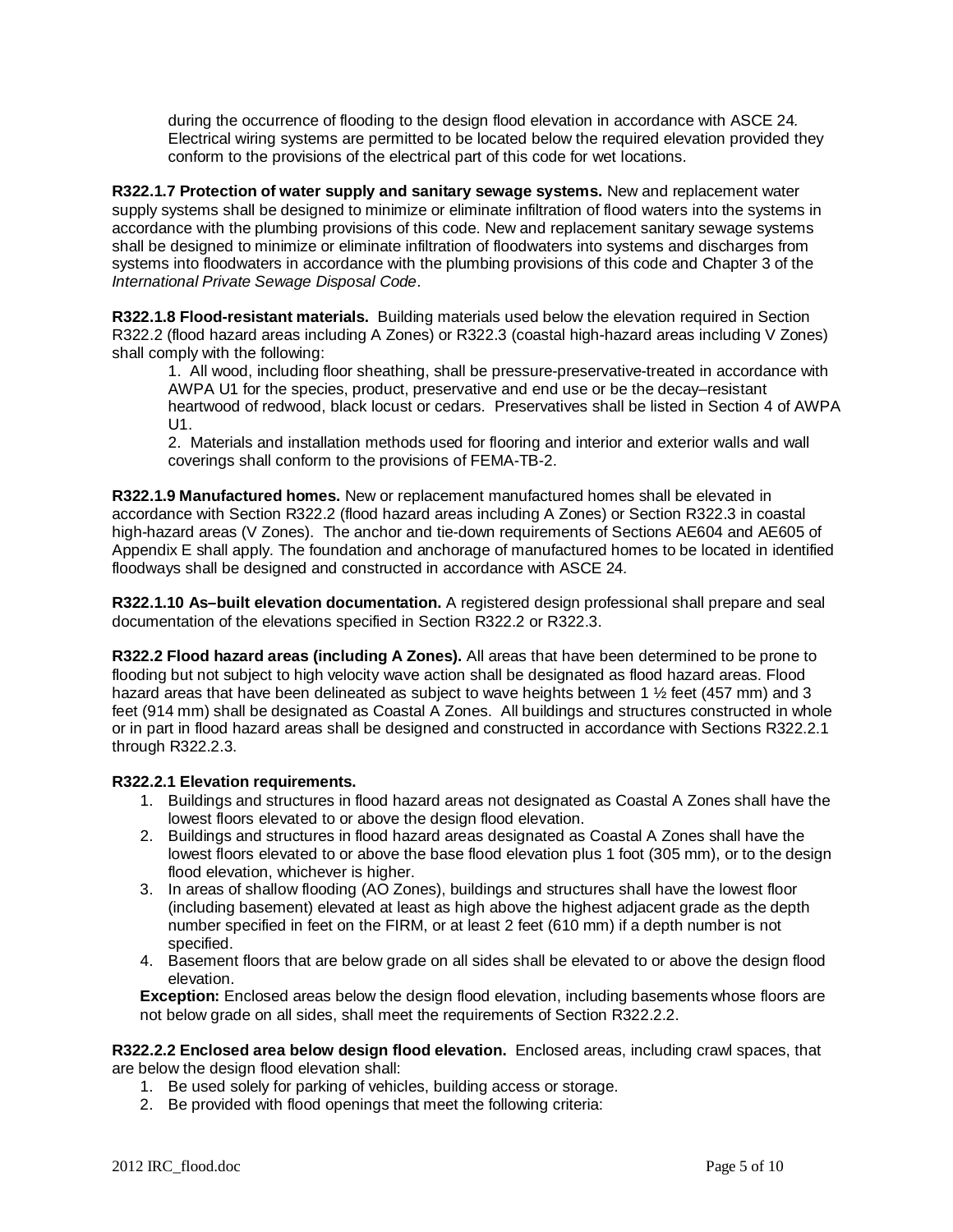2.1. There shall be a minimum of two openings on different sides of each enclosed area; if a building has more than one enclosed area below the design flood elevation, each area shall have openings on exterior walls.

2.2. The total net area of all openings shall be at least 1 square inch (645 mm²) for each square foot (0.093 m²) of enclosed area, or the openings shall be designed and the construction documents shall include a statement by a registered design professional that the design of the openings will provide for equalization of hydrostatic flood forces on exterior walls by allowing for the automatic entry and exit of floodwaters as specified in Section 2.6.2.2 of ASCE 24.

2.3. The bottom of each opening shall be 1 foot (305 mm) or less above the adjacent ground level.

2.4. Openings shall be not less than 3 inches (76 mm) in any direction in the plane of the wall. 2.5. Any louvers, screens or other opening covers shall allow the automatic flow of floodwaters into and out of the enclosed area.

2.6. Openings installed in doors and windows, that meet requirements 2.1 through 2.5, are acceptable; however, doors and windows without installed openings do not meet the requirements of this section.

**R322.2.3 Foundation design and construction.** Foundation walls for all buildings and structures erected in flood hazard areas shall meet the requirements of Chapter 4.

**Exception:** Unless designed in accordance with Section 404:

- 1. The unsupported height of 6-inch (152 mm) plain masonry walls shall be no more than 3 feet (914 mm).
- 2. The unsupported height of 8-inch (203 mm) plain masonry walls shall be no more than 4 feet (1219 mm).
- 3. The unsupported height of 8-inch (203 mm) reinforced masonry walls shall be no more than 8 feet (2438 mm).

For the purpose of this exception, unsupported height is the distance from the finished grade of the under-floor space to the top of the wall.

**R322.3 Coastal high-hazard areas (including V Zones).** Areas that have been determined to be subject to wave heights in excess of 3 feet (914 mm) or subject to high-velocity wave action or wave–induced erosion shall be designated as coastal high-hazard areas. All buildings and structures constructed in whole or in part in coastal high-hazard areas shall be designed and constructed in accordance with Sections R322.3.1 through R322.3.6.

## **R322.3.1 Location and site preparation.**

- 1. New buildings and buildings that are determined to be substantially improved pursuant to Section R105.3.1.1 shall be located landward of the reach of mean high tide.
- 2. For any alteration of sand dunes and mangrove stands the building official shall require submission of an engineering analysis which demonstrates that the proposed alteration will not increase the potential for flood damage.

#### **R322.3.2 Elevation requirements.**

- 1. All buildings and structures erected within coastal high-hazard areas shall be elevated so that the lowest portion of all structural members supporting the lowest floor, with the exception of piling, pile caps, columns, grade beams and bracing, is:
	- 1.1 Located at or above the design flood elevation, if the lowest horizontal structural member is oriented parallel to the direction of wave approach, where parallel shall mean less than or equal to 20 degrees (0.35 rad) from the direction of approach, or
	- 1.2 Located at the base flood elevation plus 1 foot (305 mm), or the design flood elevation, whichever is higher, if the lowest horizontal structural member is oriented perpendicular to the direction of wave approach, where perpendicular shall mean greater than 20 degrees (0.35 rad) from the direction of approach.
- 2. Basement floors that are below grade on all sides are prohibited.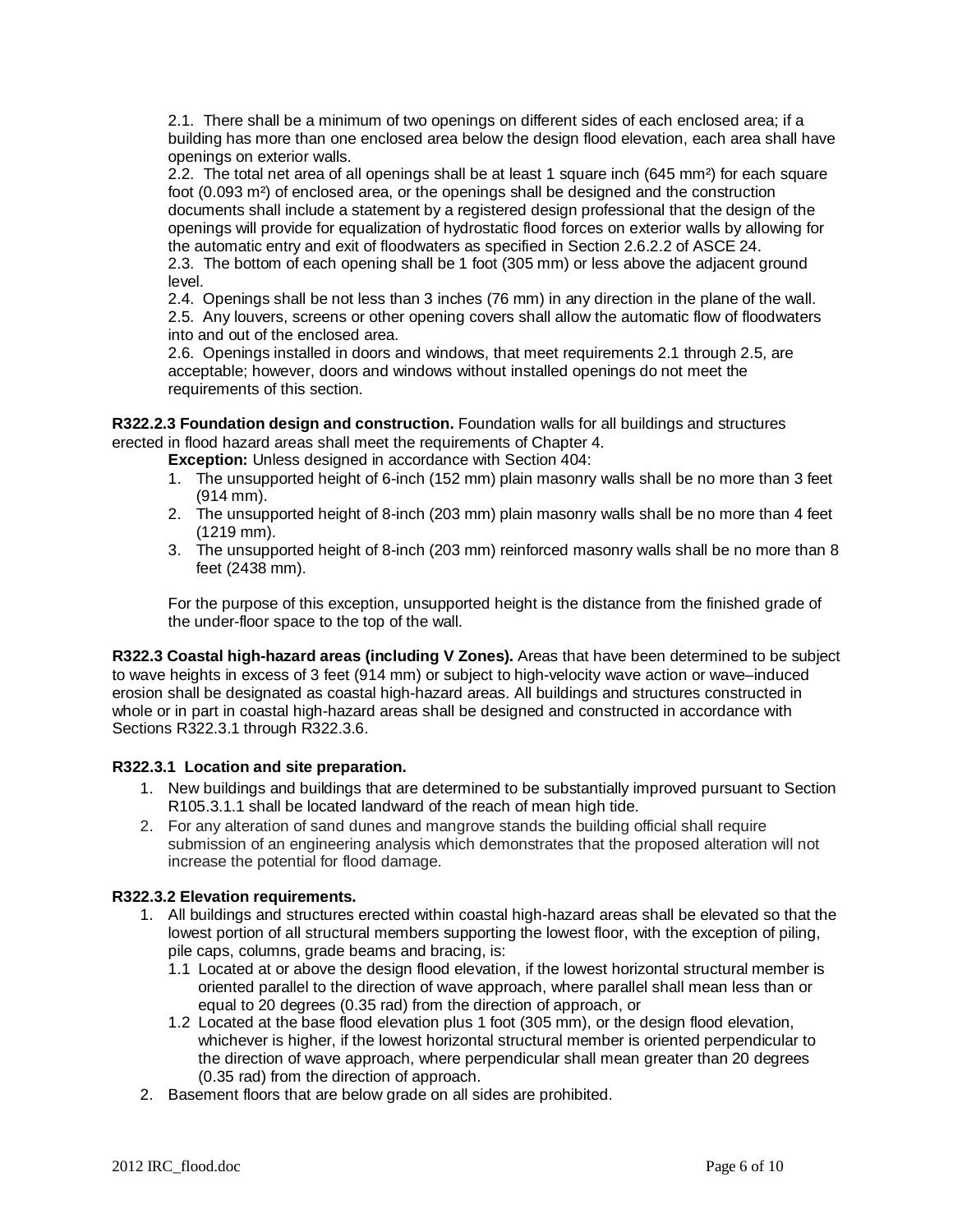- 3. The use of fill for structural support is prohibited.
- 4. Minor grading, and the placement of minor quantities of fill, shall be permitted for landscaping and for drainage purposes under and around buildings and for support of parking slabs, pool decks, patios and walkways.
- **Exception:** Walls and partitions enclosing areas below the design flood elevation shall meet the requirements of Sections R322.3.4 and R322.3.5.

**R322.3.3 Foundations.** All buildings and structures erected in coastal high-hazard areas shall be supported on pilings or columns and shall be adequately anchored to such pilings or columns. The space below the elevated building shall be either free of obstruction or, if enclosed with walls, the walls shall meet the requirements of Section R322.3.4. Pilings shall have adequate soil penetrations to resist the combined wave and wind loads (lateral and uplift). Water loading values used shall be those associated with the design flood. Wind loading values shall be those required by this code. Pile embedment shall include consideration of decreased resistance capacity caused by scour of soil strata surrounding the piling. Pile systems design and installation shall be certified in accordance with Section R322.3.6. Spread footing, mat, raft or other foundations that support columns shall not be permitted where soil investigations that are required in accordance with Section 401.4 indicate that soil material under the spread footing, mat, raft or other foundation is subject to scour or erosion from wave-velocity flow conditions. If permitted, spread footing, mat, raft or other foundations that support columns shall be designed in accordance with ASCE 24. Slabs, pools, pool decks and walkways shall be located and constructed to be structurally independent of buildings and structures and their foundations to prevent transfer of flood loads to the buildings and structures during conditions of flooding, scour or erosion from wave-velocity flow conditions, unless the buildings and structures and their foundation are designed to resist the additional flood load.

**R322.3.4 Walls below design flood elevation.** Walls and partitions are permitted below the elevated floor, provided that such walls and partitions are not part of the structural support of the building or structure and:

- 1. Electrical, mechanical, and plumbing system components are not to be mounted on or penetrate through walls that are designed to break away under flood loads; and
- 2. Are constructed with insect screening or open lattice; or
- 3. Are designed to break away or collapse without causing collapse, displacement or other structural damage to the elevated portion of the building or supporting foundation system. Such walls, framing and connections shall have a design safe loading resistance of not less than 10 (470 Pa) and no more than 20 pounds per square foot (958 Pa); or
- 4. Where wind loading values of this code exceed 20 pounds per square foot (958 Pa), the construction documents shall include documentation prepared and sealed by a registered design professional that:

4.1. The walls and partitions below the design flood elevation have been designed to collapse from a water load less than that which would occur during the design flood.

4.2. The elevated portion of the building and supporting foundation system have been designed to withstand the effects of wind and flood loads acting simultaneously on all building components (structural and nonstructural). Water loading values used shall be those associated with the design flood. Wind loading values used shall be those required by this code.

**R322.3.5 Enclosed areas below design flood elevation.** Enclosed areas below the design flood elevation shall be used solely for parking of vehicles, building access or storage.

**R322.3.6 Construction documents.** The construction documents shall include documentation that is prepared and sealed by a registered design professional that the design and methods of construction to be used meet the applicable criteria of this section.

**R401.1 [Foundations] Application.** The provisions of this chapter shall control the design and construction of the foundation and foundation spaces for all buildings. In addition to the provisions of this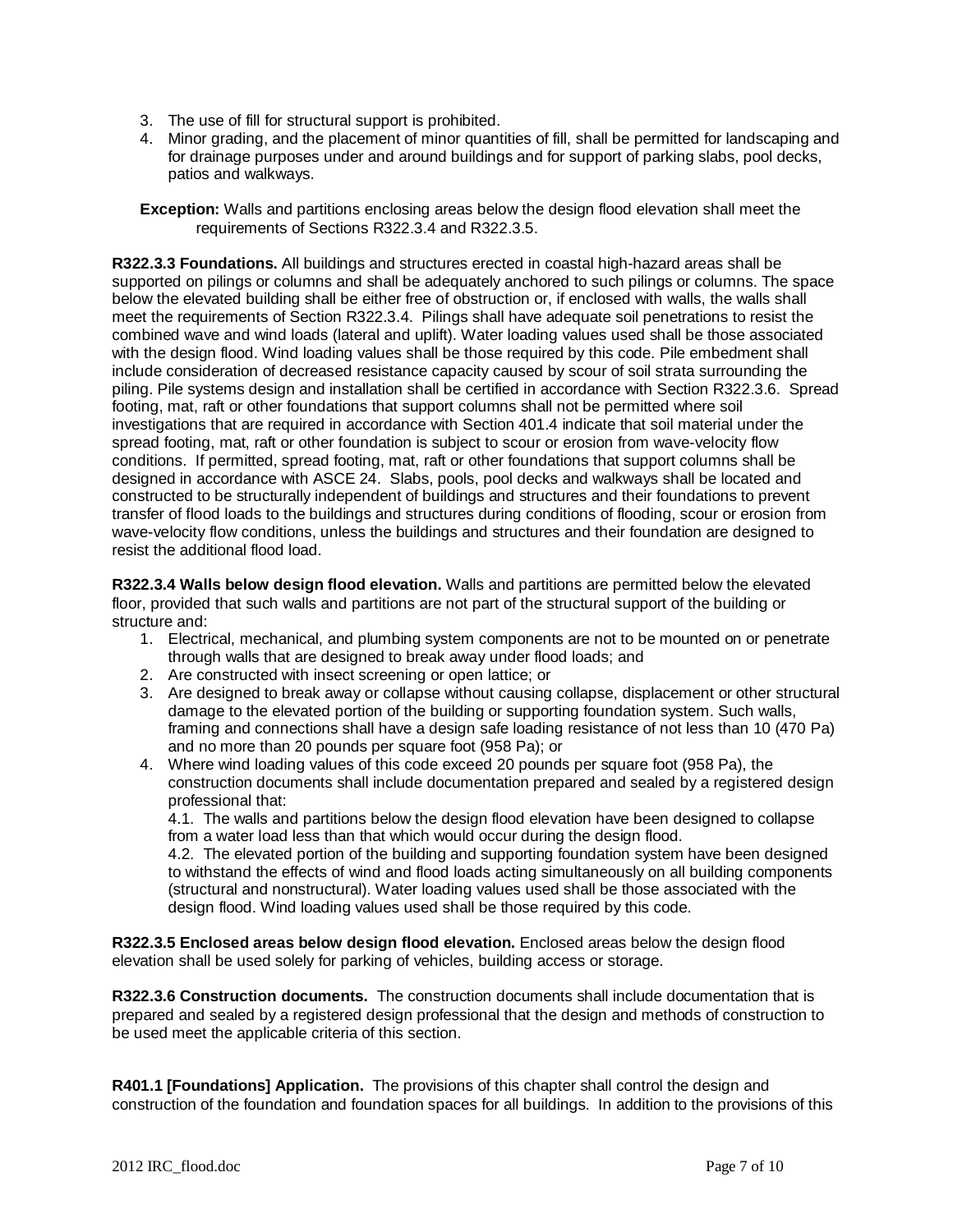chapter, the design and construction of foundations in flood hazard areas as established by Table R301.2(1) shall meet the provisions of Section R322. Wood foundations shall be designed and installed in accordance with AF&PA PWF.

**R401.2 [Foundations] Requirements.** Foundation construction shall be capable of accommodating all loads according to Section R301 and of transmitting the resulting loads to the supporting soil. Fill soils that support footings and foundations shall be designed, installed and tested in accordance with accepted engineering practice. Gravel fill used as footings for wood and precast concrete foundations shall comply with Section R403.

**R401.3 [Foundations] Drainage.** Surface drainage shall be diverted to a storm sewer conveyance or other approved point of collection so as to not create a hazard. Lots shall be graded so as to drain surface water away from foundation walls. . . .

**R404.1.9.5 [Isolated masonry piers] Masonry piers in flood hazard areas.** Masonry piers for dwellings in flood hazard areas shall be designed in accordance with Section R322.

**R408.6 [Under-Floor Space] Finished grade.** The finished grade of under-floor surface may be located at the bottom of the footings; however, where there is evidence that the groundwater table can rise to within 6 inches (152 mm) of the finished floor at the building perimeter or where there is evidence that the surface water does not readily drain from the building site, the grade in the under-floor space shall be as high as the outside finished grade, unless an approved drainage system is provided.

**R408.7 [Under-Floor Space] Flood resistance.** For buildings located in flood hazard areas as established in Table R301.2(1):

- 1. Walls enclosing the under-floor space shall be provided with flood openings in accordance with Section R322.2.2.
- 2. The finished ground level of the under-floor space shall be equal to or higher than the outside finished ground level on at least one side.

**Exception:** Under-floor spaces that meet the requirements of FEMA-TB-11.

**R506.2.1 [Concrete Floors (on Ground)] Fill.** Fill material shall be free of vegetation and foreign material. The fill shall be compacted to assure uniform support of the slab, and except where approved, the fill depths shall not exceed 24 inches (610 mm) for clean sand or gravel and 8 inches (203 mm) for earth.

**M1301.1.1 [General Mechanical System Requirements] Flood-resistant installation.** In flood hazard areas as established by Table R301.2(1), mechanical appliances, equipment and systems shall be located or installed in accordance with Section R322.1.6

**M1401.5 [Heating and Cooling Equipment] Flood hazard.** In flood hazard areas as established by Table R301.2(1), heating and cooling equipment and appliances shall be located or installed in accordance with Section R322.1.6

**M1601.4.9 [Duct Construction] Flood hazard areas.** In flood hazard areas as established by Table R301.2(1), duct systems shall be located or installed in accordance with Section R322.1.6.

**M1701.2 [Combustion air] Opening location.** In flood hazard areas as established by Table R301.2(1), openings shall be located at or above the elevation required in Section R322.2.1 or R322.3.2.

**M2001.4 [Boilers and Water Heaters] Flood-resistant installation.** In flood hazard areas as established in Table R301.2(1), boilers, water heaters and their control systems shall be located or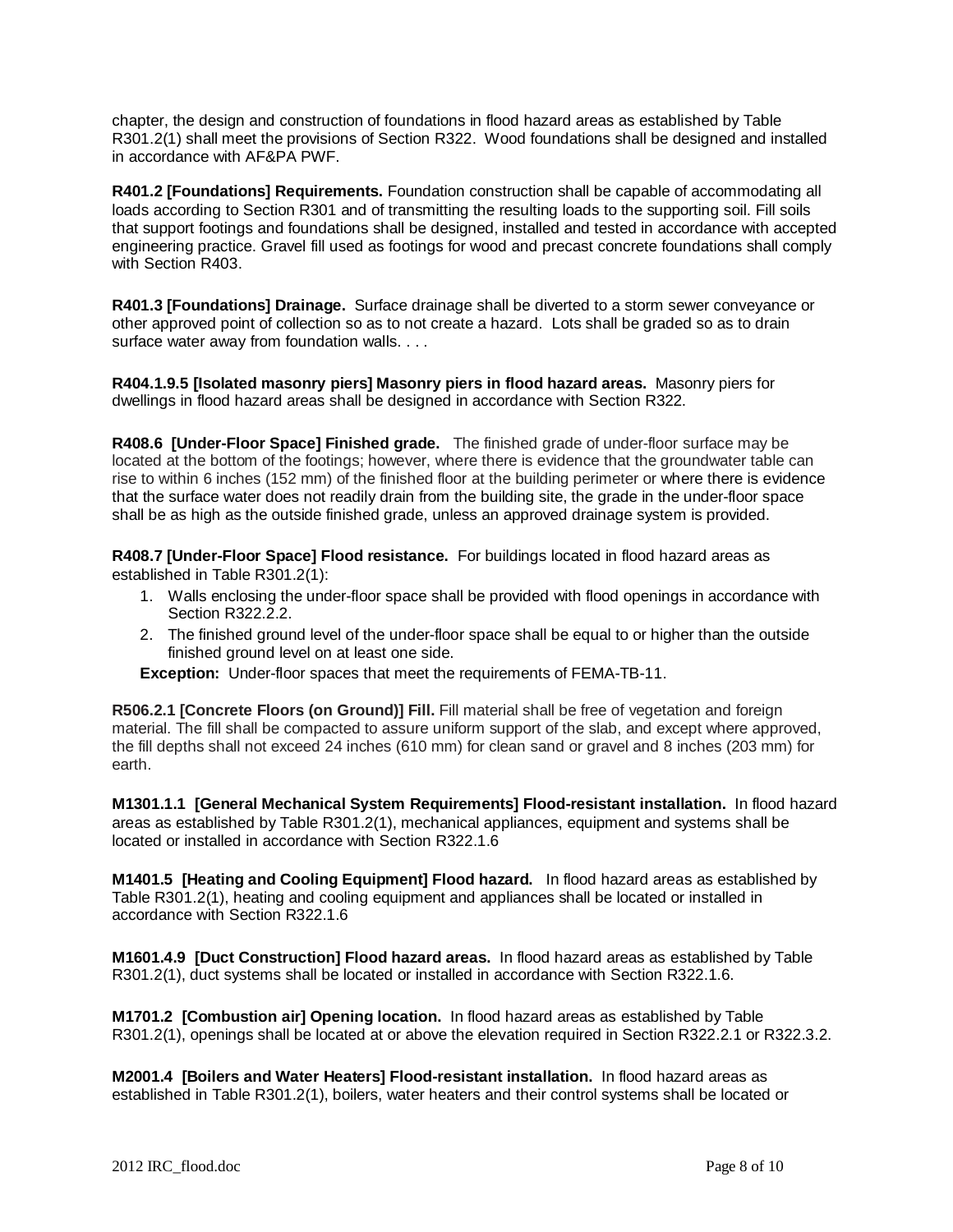installed in accordance with Section R322.1.6.

**M2201.6 [Special Piping and Storage Systems] Flood resistant installation.** In flood hazard areas as established by Table R301.2(1), tanks shall be installed at or above the elevation required in Section R322.2.1 or R322.3.2 or shall be anchored to prevent flotation, collapse and lateral movement under conditions of the design flood.

**G2404.7 (301.11) [Fuel Gas] Flood hazard.** For structures located in flood hazard areas, the appliance, equipment and system installations regulated by this code shall be located at or above the design flood elevation and shall comply with the flood-resistant construction requirement of Section R322.

**Exception:** The appliance, equipment and system installations regulated by this code are permitted to be located below the design flood elevation provided that they are designed and installed to prevent water from entering or accumulating within the components and to resist hydrostatic and hydrodynamic loads and stresses, including the effects of buoyancy, during the occurrence of flooding to the design flood elevation and shall comply with the flood-resistant construction requirements of Section R322.

**P2601.3 [General Plumbing Requirements] Flood hazard area.** In flood hazard areas as established by Table R301.2(1), plumbing fixtures, drains, and appliances shall be located or installed in accordance with Section R322.1.6.

**P2602.2 [Individual Water Supply and Sewage Disposal] Flood resistant installation.** In flood hazard areas as established by Table R301.2(1):

- 1. Water-supply systems shall be designed and constructed to prevent infiltration of floodwaters.
- 2. Pipes for sewage disposal systems shall be designed and constructed to prevent infiltration of floodwaters into the systems and discharges from the systems into floodwaters.

#### **P2705.1 [Plumbing Fixtures, Installation] General.**

7. In flood hazard areas as established by Table R301.2(1), plumbing fixtures shall be located or installed in accordance with Section R322.1.6.

**P3001.3 [Sanitary Drainage] Flood-resistant installation.** In flood hazard areas as established by Table R301.2(1), drainage, waste and vent systems shall be located and installed to prevent infiltration of floodwaters into the systems and discharges from the systems into floodwaters.

**P3101.5 [Vent Systems] Flood resistance.** In flood hazard areas as established by Table R301.2(1), vents shall be located at or above the elevation required in Section R322.2.1 (flood hazard areas including A Zones) or R322.3.2 (coastal high-hazard areas including V Zones).

#### **CHAPTER 44 REFERENCED STANDARDS**

FEMA Federal Emergency Management Agency Federal Center Plaza 500 C Street S.W. Washington, DC 20472

| Standard<br>Reference<br><b>Number</b> | Title                                                                                        | Referenced<br>in Code<br><b>Section Number</b> |
|----------------------------------------|----------------------------------------------------------------------------------------------|------------------------------------------------|
|                                        | FEMA-TB-2-08 Flood Damage-Resistant Materials Requirements                                   | R322.1.8                                       |
|                                        | FEMA-TB-11-01 Crawlspace Construction for Buildings<br>Located in Special Flood Hazard Areas | R408.7                                         |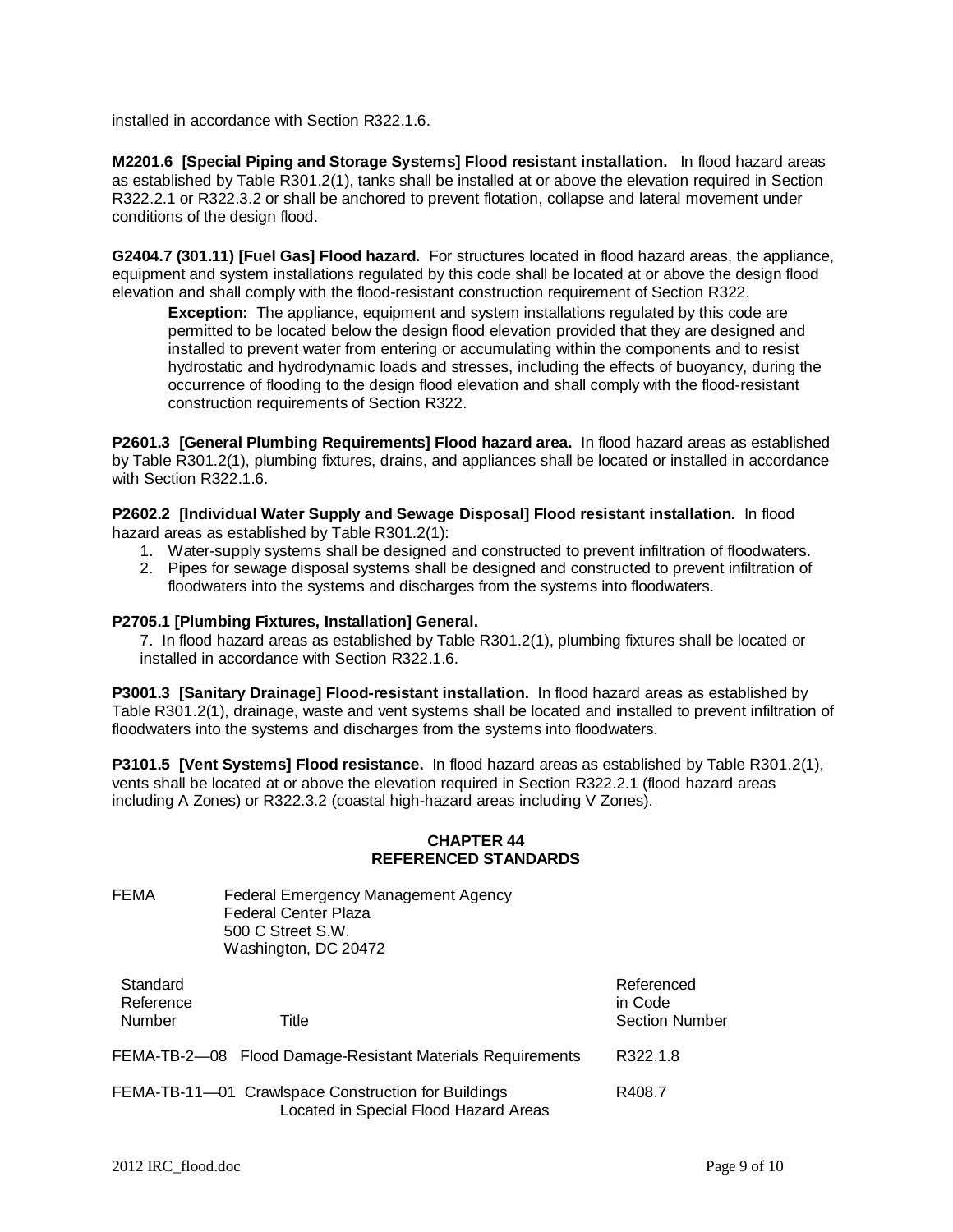## **Appendix E Manufactured Housing**

## **AE101 Scope.**

**Exception:** In addition to these provisions, new and replacement manufactured homes to be located in flood hazard areas as established by Table R301.2(1) of the *International Residential Code* shall meet the applicable requirements of Section R322 of the *International Residential Code.*

**AE502.3 Footings and foundations.** Footings and foundations, unless otherwise specifically provided, shall be constructed of materials specified by this code for the intended use and in all cases shall extend below the frost line. Footings of concrete and masonry shall be of solid material. Foundations supporting untreated wood shall extend at least 8 inches (203 mm) above the adjacent finish grade. Footings shall have a minimum depth below finished grade of 12 inches (305 mm) unless a greater depth is recommended by a foundation investigation.

Piers and bearing walls shall be supported on masonry or concrete foundations or piles, or other approved foundation systems which shall be of sufficient capacity to support all loads.

## **Appendix G, Swimming Pools, Spas and Hot Tubs**

**AG101.2 Pools in flood hazard areas.** Pools that are located in flood hazard areas established by Table R301.2(1), including above-ground pools, on-ground pools, and in-ground pools that involve placement of fill, shall comply with Sections AG101.2.1 or AG101.2.2.

**Exception:** Pools located in riverine flood hazard areas which are outside of designated floodways.

**AG101.2.1 Pools located in designated floodways.** Where pools are located in designated floodways, documentation shall be submitted to the building official, which demonstrates that the construction of the pool will not increase the design flood elevation at any point within the jurisdiction.

**AG101.2.2 Pools located where floodways have not been designated.** Where pools are located where design flood elevations are specified but floodways have not been designated, the applicant shall provide a floodway analysis that demonstrates that the proposed pool will not increase the design flood elevation more than 1 foot (305 mm) at any point within the jurisdiction.

**AG103.3 Pools in flood hazard areas.** In flood hazard areas established by Table R301.2(1), pools in coastal high-hazard areas shall be designed and constructed in conformance with ASCE 24.

#### **Appendix J Existing Buildings and Structures**

**AJ102.5 Flood hazard areas.** Work performed in existing buildings located in a flood hazard area as established by Table 301.2(1) shall be subject to the provisions of R105.3.1.1.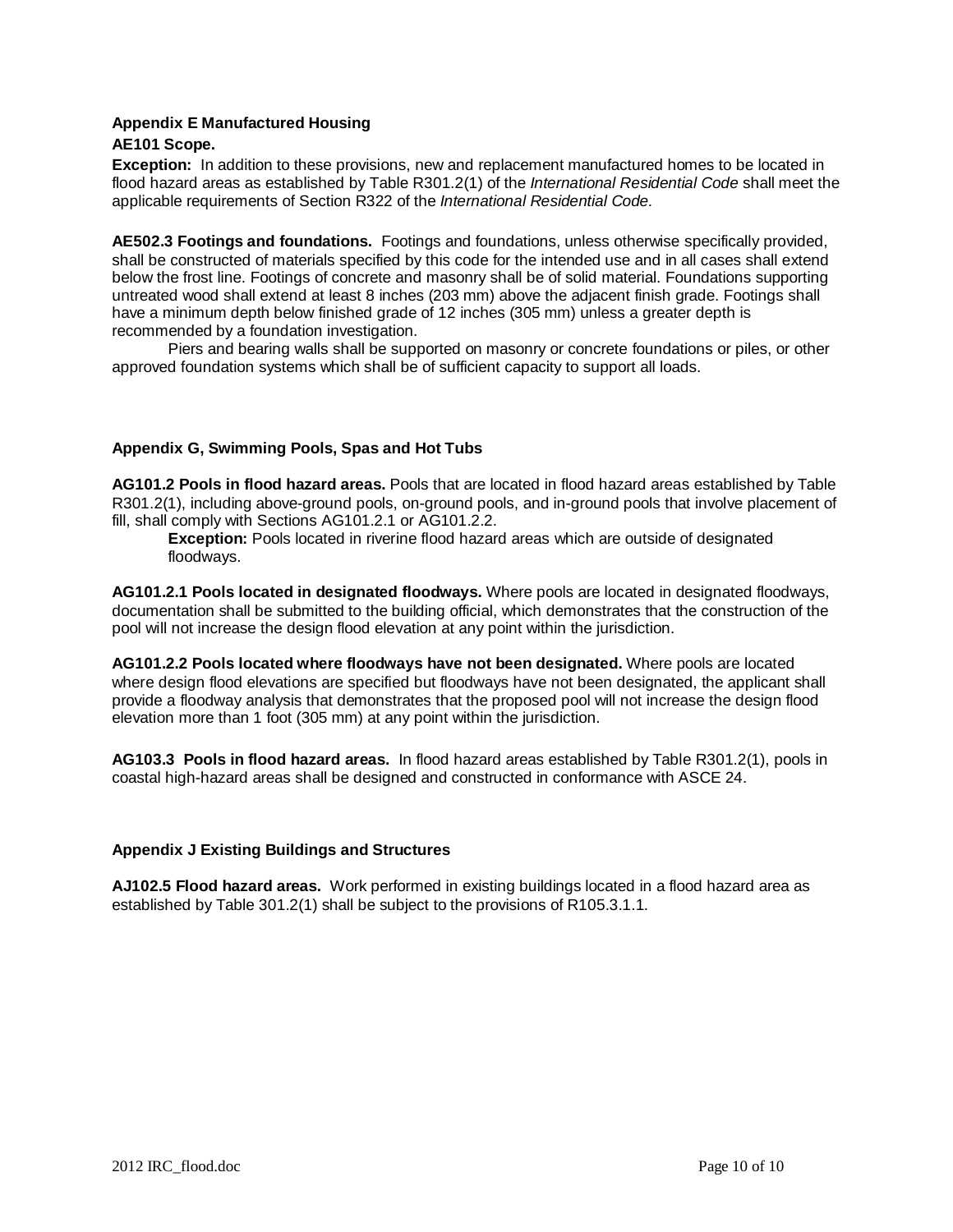## **2012 International Existing Building Code [a compilation of flood resistant provisions, prepared by FEMA]**

This publication reproduces excerpts from the *2012 International Existing Building Code*, International Code Council, Inc., Washington, D.C. Reproduced with permission. All rights reserved.

## **CHAPTER 1 SCOPE AND ADMINISTRATION**

**[A] 101.2 Scope.** The provisions of the International Existing Building Code shall apply to the repair, alteration, change of occupancy, addition, and relocation of existing buildings.

**[A] 101.3 Intent.** The intent of this code is to provide flexibility to permit the use of alternative approaches to achieve compliance with minimum requirements to safeguard the public health, safety, and welfare insofar as they are affected by the repair, alteration, change of occupancy, addition and relocation of existing buildings.

**[A] 104.10 Modifications.** Wherever there are practical difficulties involved in carrying out the provisions of this code, the code official shall have the authority to grant modifications for individual cases upon application of the owner or owner's representative, provided the code official shall first find that special individual reason makes the strict letter of this code impractical and the modification is in compliance with the intent and purpose of this code and that such modification does not lessen health, accessibility, life and fire safety, or structural requirements. The details of action granting modifications shall be recorded and entered in the files of the Department of Building Safety.

**[A] 104.10.1 Flood hazard areas.** For existing buildings located in flood hazard areas for which the repairs, alterations, and additions constitute substantial improvement, the code official shall not grant modifications to provisions related to flood resistance unless a determination is made that

1. The applicant has presented good and sufficient cause that the unique characteristics of the size, configuration or topography of the site render compliance with the flood-resistant construction provisions inappropriate.

2. Failure to grant the modification would result in exceptional hardship.

3. The granting of the modification will not result in increased flood heights, additional threats to public safety, extraordinary public expense nor create nuisances, cause fraud on or victimization of the public or conflict with existing laws or ordinances.

4. The modification is the minimum necessary to afford relief, considering the flood hazard. 5. A written notice will be provided to the applicant specifying, if applicable, the difference between the design flood elevation and the elevation to which the building is to be built, stating that the cost of flood insurance will be commensurate with the increased risk resulting from the reduced floor elevation and that construction below the design flood elevation increases risks to life and property.

**[A] 109.3.3 [Inspections] Lowest floor elevation.** For additions and substantial improvements to existing buildings in flood hazard areas, upon placement of the lowest floor, including basement, and prior to further vertical construction, the elevation documentation required in the *International Building Code*  shall be submitted to the code official.

**[B] FLOOD HAZARD AREA.** The greater of the following two areas:

- 1. The area within a flood plain subject to a 1-percent or greater chance of flooding in any year, or
- 2. The area designated as a flood hazard area on a community's flood hazard map, or otherwise legally designated.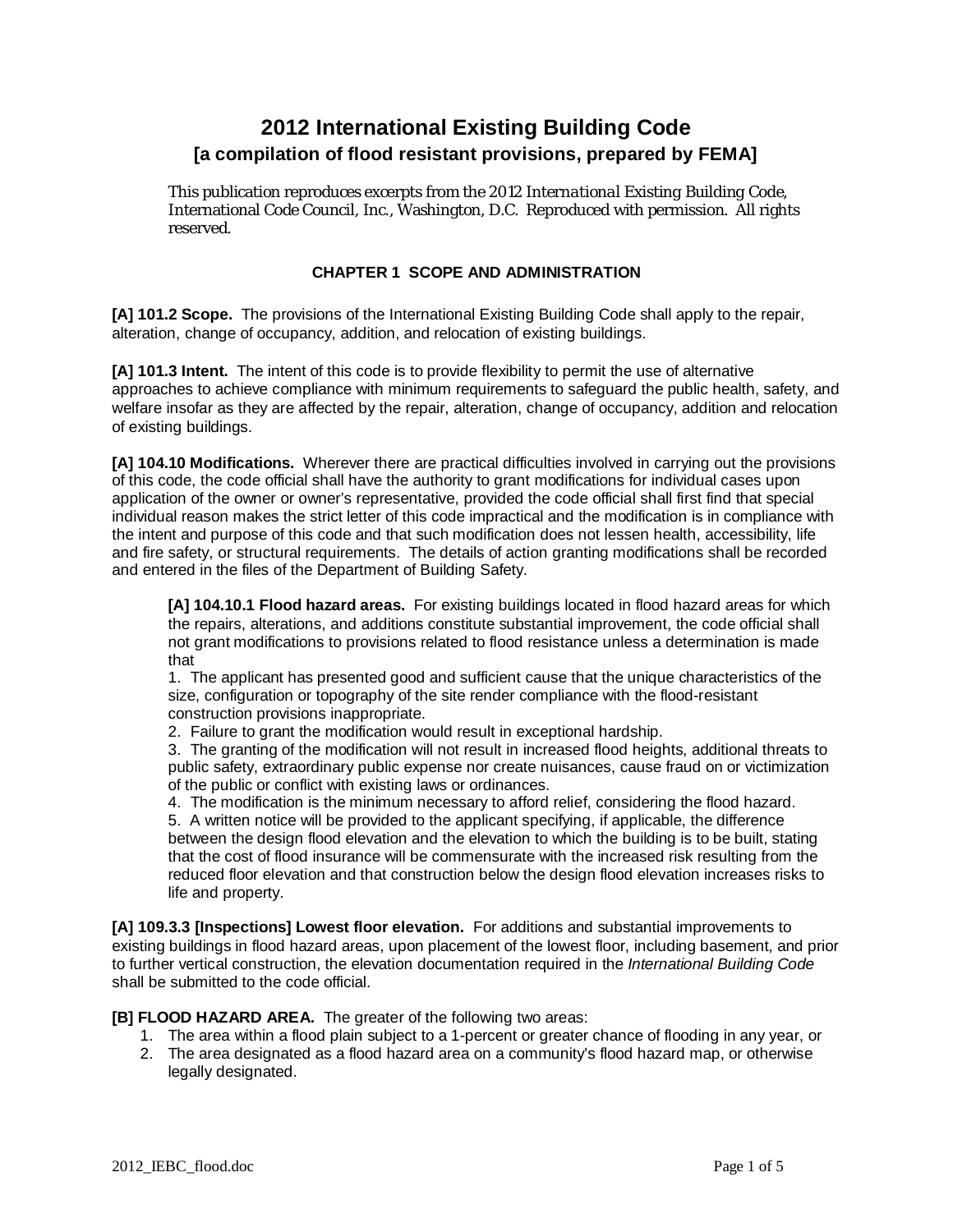**HISTORIC BUILDING.** Any building or structure that is listed in the State or National Register of Historic Places; designated as a historic property under local or state designation, law, or survey; certified as a contributing resource within a National Register listed or locally designated historic district; or with an opinion or certification that the property is eligible to be listed on the National or State Registers of Historic Places either individually or as a contributing building to a historic district by the State Historic Preservation Officer or the Keeper of the National Register of Historic Places.

**[B] SUBSTANTIAL DAMAGE.** For the purpose of determining compliance with the flood provisions of this code, damage of any origin sustained by a structure whereby the cost of restoring the structure to its before-damaged condition would equal or exceed 50 percent of the market value of the structure before the damage occurred.

**[B] SUBSTANTIAL IMPROVEMENT.** For the purpose of determining compliance with the flood provisions of this code, any repair, alteration, addition, or improvement of a building or structure, the cost of which equals or exceeds 50 percent of the market value of the structure, before the improvement or repair is started. If the structure has sustained substantial damage, any repairs are considered substantial improvement regardless of the actual repair work performed. The term does not, however, include either:

- 1. Any project for improvement of a building required to correct existing health, sanitary, or safety code violations identified by the code official and that is the minimum necessary to assure safe living conditions, or
- 2. Any alteration of a historic structure, provided that the alteration will not preclude the structure's continued designation as a historic structure.

## **CHAPTER 3 COMPLIANCE METHODS**

**301.1 [Compliance Methods] General.** The *repair*, *alteration*, *change of occupancy*, *addition* or relocation of all *existing buildings* shall comply with one of the methods listed in Sections 301.1.1 through 301.1.3 as selected by the applicant. Application of a method shall be the sole basis for assessing the compliance of work performed under a single permit unless otherwise approved by the *code official*. Sections 301.1.1 through 301.1.3 shall not be applied in combination with each other. Where this code requires consideration of the seismic force-resisting system of an *existing building* subject to *repair*, *alteration*, *change of occupancy*, *addition* or relocation of *existing buildings*, the seismic evaluation and design shall be based on Section 301.1.4 regardless of which compliance method is used.

**Exception:** Subject to the approval of the *code official*, *alterations* complying with the laws in existence at the time the building or the affected portion of the building was built shall be considered in compliance with the provisions of this code unless the building is undergoing more than a limited structural *alteration* as defined in Section 907.4.3. New structural members added as part of the *alteration* shall comply with the *International Building Code*. *Alteration*s of *existing buildings* in *flood hazard areas* shall comply with Section 701.3.

## **CHAPTER 4 PRESCRIPTIVE COMPLIANCE METHOD**

**[B] 402.2 [Additions] Flood hazard areas.** For buildings and structures in flood hazard areas established in Section 1612.3 of the *International Building Code,* any addition that constitutes substantial improvement of the existing structure, as defined in Section 202*,* shall comply with the flood design requirements for new construction and all aspects of the existing structure shall be brought into compliance with the requirements for new construction for flood design.

For buildings and structures in flood hazard areas established in Section 1612.3 of the *International Building Code*, any *additions* that do not constitute *substantial improvement* of the existing structure, as defined in Section 202, are not required to comply with the flood design requirements for new construction.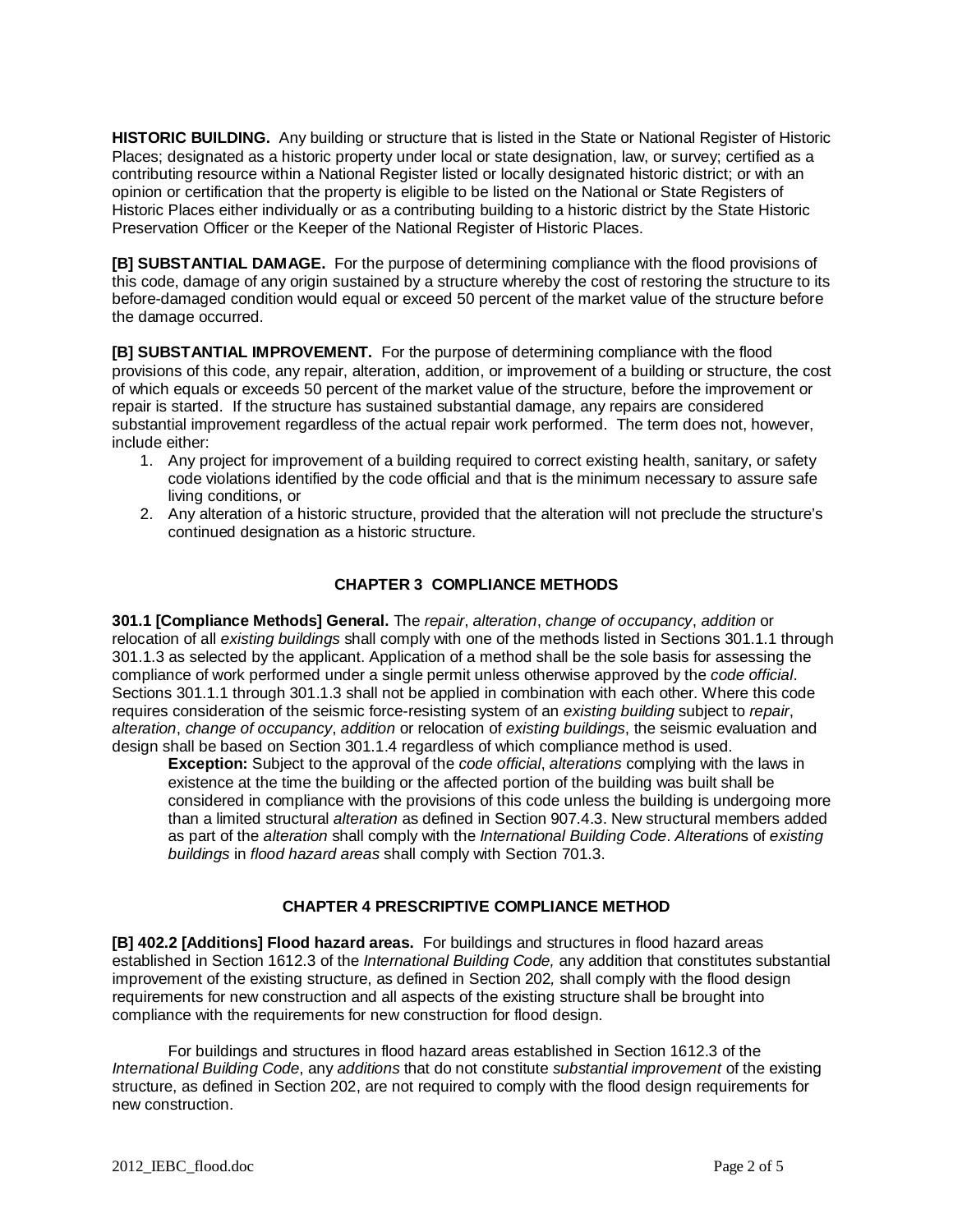**[B] 403.2 [Alterations] Flood hazard areas.** For buildings and structures in flood hazard areas established in Section 1612.3 of the *International Building Code*, any *alteration* that constitutes *substantial Improvement* of the existing structure, as defined in Section 202, shall comply with the flood design requirements for new construction, and all aspects of the existing structure shall be brought into compliance with the requirements for new construction for flood design.

For buildings and structures in flood hazard areas established in Section 1612.3 of the *International Building Code*, any alterations that do not constitute *substantial improvement* or *substantial damage* of the existing structure, as defined in Section 202, are not required to comply with the flood design requirements for new construction.

**[B] 404.5 [Repairs] Flood hazard areas.** For buildings and structures in flood hazard areas established in Section 1612.3 of the *International Building Code*, any *repair* that constitutes *substantial improvement*  of the existing structure, as defined in Section 202, shall comply with the flood design requirements for new construction, and all aspects of the existing structure shall be brought into compliance with the requirements for new construction for flood design.

For buildings and structures in flood hazard areas established in Section 1612.3 of the *International Building Code*, any repairs that do not constitute *substantial improvement* of the existing structure, as defined in Section 202, are not required to comply with the flood design requirements for new construction.

**[B] 408.2 [Historic Buildings] Flood hazard areas.** Within flood hazard areas established in accordance with Section 1612.3 of the *International Building Code*, where the work proposed constitutes substantial improvement as defined in Section 202, the building shall be brought into conformance with Section 1612 of the *International Building Code*.

**Exception:** Historic buildings that are:

- 1. Listed or preliminarily determined to be eligible for listing in the National Register of Historic Places;
- 2. Determined by the Secretary of the U.S. Department of Interior as contributing to the historical significance of a registered historic district or a district preliminarily determined to qualify as an historic district; or
- 3. Designed as historic under a state or local historic preservation program that is approved by the Department of Interior.

## **CHAPTER 6 REPAIRS**

**[B] 601.3 Flood hazard areas.** In flood hazard areas, repairs that constitute substantial improvement shall require that the building comply with Chapter 1612 of the *International Building Code*.

**[B] 606.2.4 [Structural] Flood hazard areas.** In flood hazard areas, buildings that have sustained substantial damage shall be brought into compliance with Section 1612 of the *International Building Code*.

## **CHAPTER 7 ALTERATIONS – LEVEL 1**

**[B] 701.3 Flood hazard areas.** In flood hazard areas, alterations that constitute substantial improvement shall require that the building comply with Section 1612 of the *International Building Code*.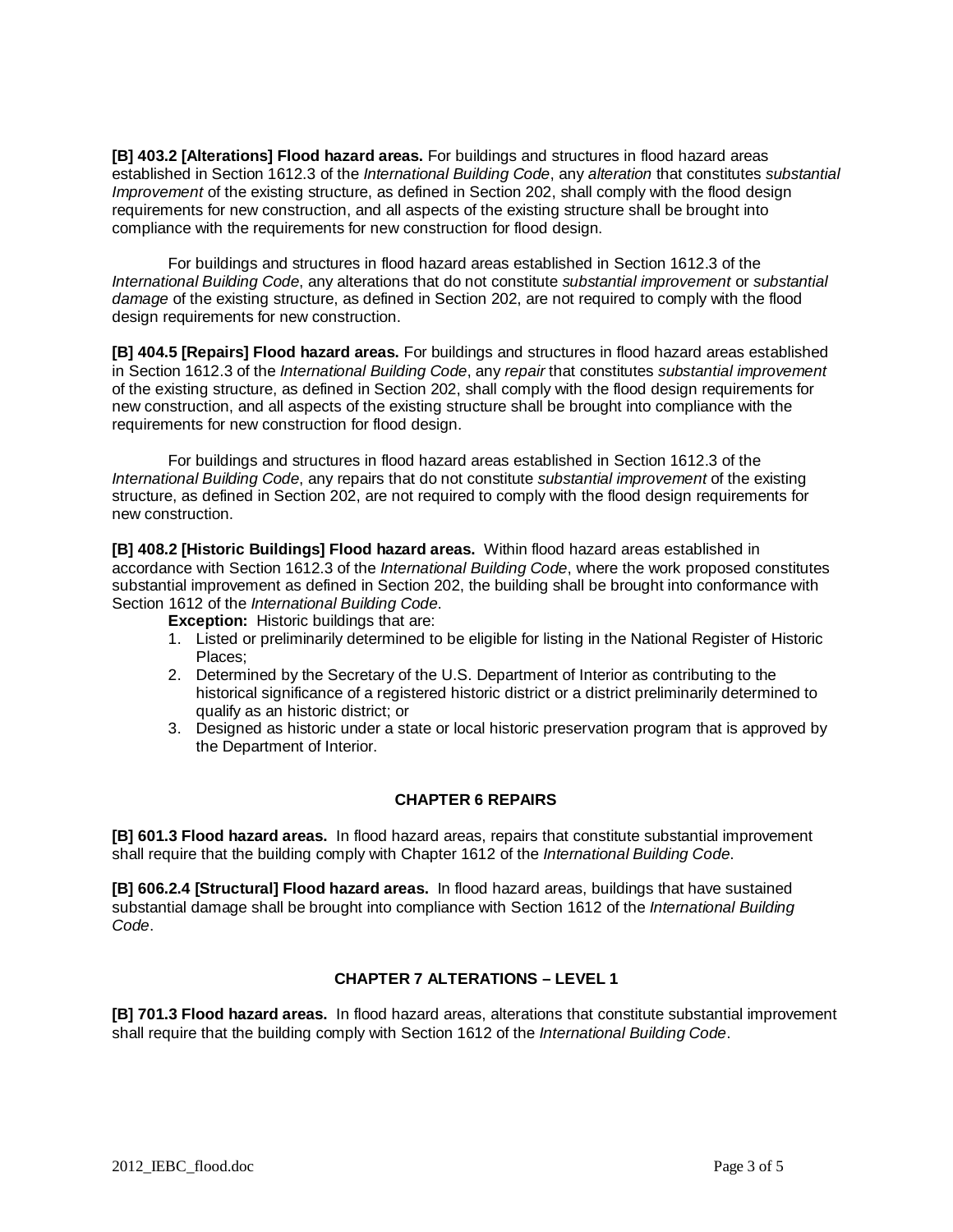#### **CHAPTER 8 ALTERATIONS – LEVEL 2**

**801.2 Alteration level 1 compliance.** In addition to the requirements of this chapter, all work shall comply with the requirements of Chapter 7.

## **CHAPTER 9 ALTERATIONS – LEVEL 3**

**901.2 Compliance.** In addition to the provisions of this chapter, work shall comply with the requirements of Chapters 7 and 8. The requirements of Sections 803, 804, and 805 shall apply within all work areas whether or not they include exits and corridors shared by more than one tenant and regardless of the occupant load.

**Exception:** Buildings in which the reconfiguration of space affecting exists or shared egress access is exclusively the result of compliance with the accessibility requirements of Section 705.2 shall not be required to comply with this chapter.

## **CHAPTER 10 CHANGE OF OCCUPANCY**

**1001.1 Scope.** The provisions of this chapter shall apply where a change of occupancy occurs, as defined in Section 202, including:

1. Where the occupancy classification is not changed, or

2. Where there is a change in occupancy classification or the occupancy group designation changes.

## **CHAPTER 11 ADDITIONS**

**1101.1 Scope.** An addition to a building or structure shall comply with the *international Codes* as adopted for new construction without requiring the existing building or structure to comply with any requirements of those codes or of these provisions, except as required by this chapter. Where an addition impacts the existing building or structure, that portion shall comply with this code.

**[B] 1103.5 Flood Hazard Areas.** Additions and foundations in flood hazard areas shall comply with the following requirements:

- 1. For horizontal additions that are structurally interconnected to the existing building:
	- 1.1 If the addition and all other proposed work, when combined, constitute substantial improvement, the existing building and the addition shall comply with Section 1612 of the *International Building Code*.
	- 1.2 If the addition constitutes substantial improvement, the existing building and the addition shall comply with Section 1612 of the *International Building Code*.
- 2. For horizontal additions that are not structurally interconnected to the existing building:
	- 2.1 The addition shall comply with Section 1612 of the *International Building Code*.
	- 2.2 If the addition and all other proposed work, when combined, constitute substantial improvement, the existing building and the addition shall comply with Section 1612 of the *International Building Code*.
- 3. For vertical additions and all other proposed work, when combined, that constitute substantial improvement, the existing building shall comply with Section 1612 of the *International Building Code*.
- 4. For a new, replacement, raised, or extended foundation, if the foundation work and all other proposed work, when combined, constitute substantial improvement, the existing building shall comply with Section 1612 of the *International Building Code*.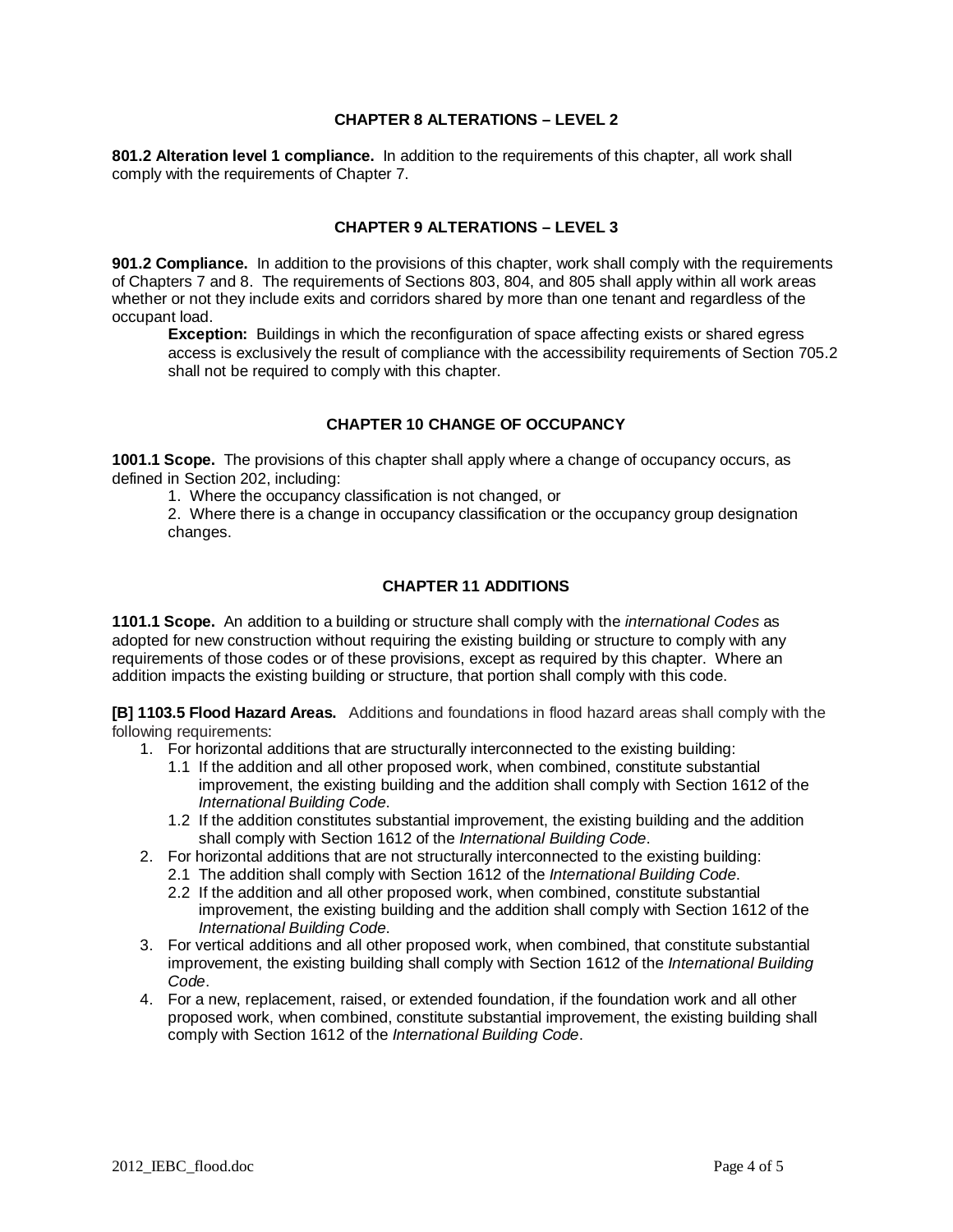## **CHAPTER 12 HISTORIC BUILDINGS**

**[B] 1201.4 Flood hazard areas.** In flood hazard areas, if all proposed work, including repairs, work required because of a change of occupancy, and alterations, constitutes substantial improvement, then the existing building shall comply with Section 1612 of the *International Building Code*.

**Exception:** If a historic building will continue to be a historic building after the proposed work is completed, then the proposed work is not considered to be a substantial improvement. For the purposes of this exception, a historic building is:

1. Listed or preliminarily determined to be eligible for listing in the National Register of Historic Places; or

2. Determined by the Secretary of the U.S. Department of Interior as contributing to the historical significance of a registered historic district or a district preliminarily determined to qualify as an historic district; or

3. Designated as historic under a state or local historic preservation program that is approved by the Department of Interior.

## **CHAPTER 13 RELOCATED OR MOVED BUILDINGS**

**[B] 1302.6 Flood hazard areas.** If relocated or moved into a flood hazard area, structures shall comply with Section 1612 of the *International Building Code*.

## **CHAPTER 14 PERFORMANCE COMPLIANCE METHOD**

**[B] 1401.3 Acceptance.** For repairs, alterations, additions, and changes of occupancy to existing buildings that are evaluated in accordance with this section, compliance with this section shall be accepted by the code official.

**[B] 1401.3.3 Compliance with flood hazard provisions.** In flood hazard areas, buildings that are evaluated in accordance with this section shall comply with Section 1612 of the *International Building Code* if the work covered by this section constitutes substantial improvement.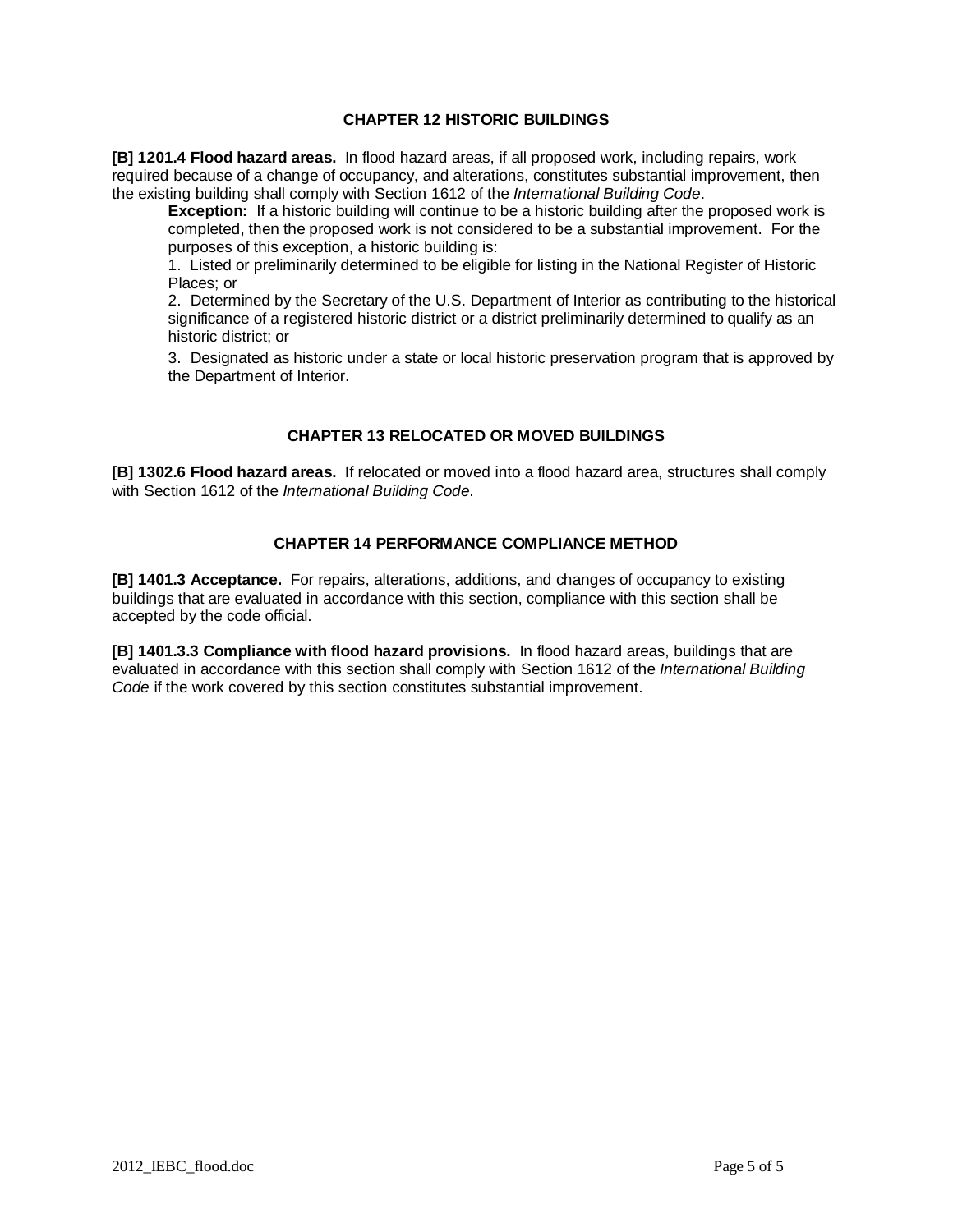# **2012 Editions of IMC, IPC, IFGC, IPSDC, IFC**

**[a compilation of flood resistant provisions, prepared by FEMA]**

## **2012 International Plumbing Code**

## **[a compilation of flood resistant provisions, prepared by FEMA]**

This publication reproduces excerpts from the *2012 International Plumbing Code*, International Code Council, Inc., Washington, D.C. Reproduced with permission. All rights reserved.

**BASE FLOOD ELEVATION.** A reference point, determined in accordance with the building code, based on the depth or peak elevation of flooding, including wave height, which has a 1 percent (100-year flood) or greater chance of occurring in any given year.

**[B] DESIGN FLOOD ELEVATION.** The elevation of the "design flood," including wave height, relative to the datum specified on the community's legally designated flood hazard map.

**[B] FLOOD HAZARD AREA**. The greater of the following two areas:

- 1. The area within a flood plain subject to a 1-percent or greater chance of flooding in any given year.
- 2. The area designated as a *flood hazard area* on a community's flood hazard map, or otherwise legally designated.

## **P309 FLOOD HAZARD RESISTANCE**

**P309.1 General**. Plumbing systems and equipment in structures erected in flood hazard areas shall be constructed in accordance with the requirements of this section and the *International Building Code*.

**P309.2 Flood hazard.** For structures located in flood hazard areas, the following systems and equipment shall be located and installed as required by Section 1612 of the *International Building Code*:

**Exception:** The following systems are permitted to be located below the elevation required by Section 1612 of the *International Building Code* for utilities and attendant equipment provided that the systems are designed and installed to prevent water from entering or accumulating within their components and the systems are constructed to resist hydrostatic and hydrodynamic loads and stresses, including the effects of buoyancy, during the occurrence of flooding up to such elevation. 1. All water service pipes.

2. Pump seals in individual water supply systems where the pump is located below the *design flood elevation*.

3. Covers on potable water wells shall be sealed, except where the top of the casing well or pipe sleeve is elevated to at least 1 foot (305 mm) above the *design flood elevation*.

- 4. All sanitary drainage piping.
- 5. All storm drainage piping.
- 6. Manhole covers shall be sealed, except where elevated to or above the *design flood elevation*.
- 7. All other plumbing fixtures, faucets, fixture fittings, piping systems and equipment. [P18-01]
- 8. Water heaters.
- 9. Vents and vent systems.

**[B] P309.3 Flood hazard areas subject to high-velocity wave action.** Structures located in flood hazard areas subject to high-velocity wave action shall meet the requirements of Section 309.2. The plumbing systems, pipes and fixtures shall not be mounted on or penetrate through walls intended to break away under flood loads.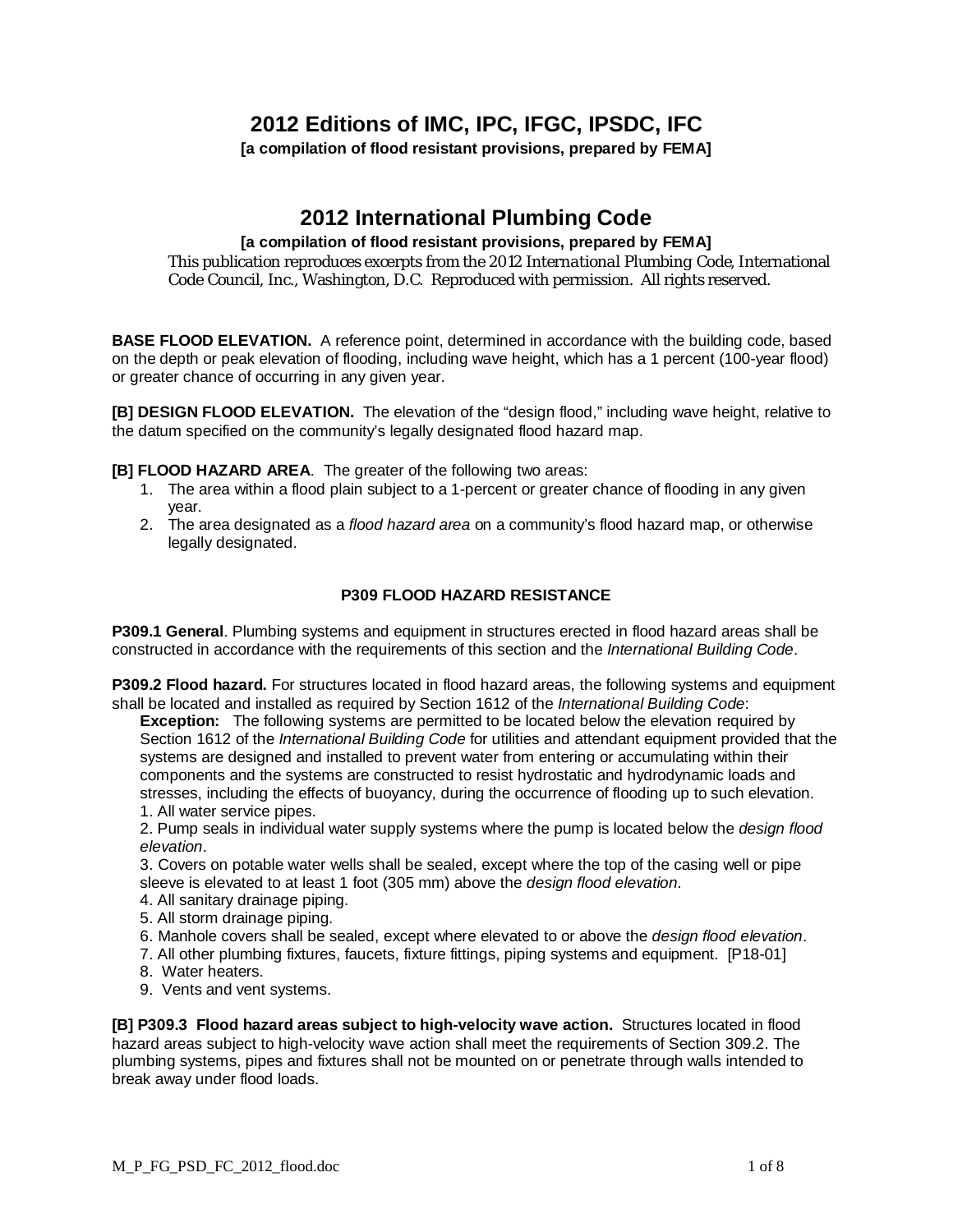# **2012 International Mechanical Code**

**[a compilation of flood resistant provisions, prepared by FEMA]**

This publication reproduces excerpts from the *2012 International Mechanical Code*, International Code Council, Inc., Washington, D.C. Reproduced with permission. All rights reserved.

**[B] DESIGN FLOOD ELEVATION.** The elevation of the "design flood," including wave height, relative to the datum specified on the community's legally designated flood hazard area map.

**[B] M301.16 [General Regulations] Flood hazard**. For structures located in flood hazard areas, mechanical systems, equipment and appliances shall be located at or above the elevation required by Section 1612 of the *International Building Code* for utilities and attendant equipment.

**Exception:** Mechanical systems, equipment and appliances are permitted to be located below the elevation required by Section 1612 of the *International Building Code* for utilities and attendant equipment provided that they are designed and installed to prevent water from entering or accumulating within the components and to resist hydrostatic and hydrodynamic loads and stresses, including the effects of buoyancy, during the occurrence of flooding to such elevation*.*

**[B] M301.16.1 High-velocity wave action.** In flood hazard areas subject to high-velocity wave action, mechanical systems and *equipment* shall not be mounted on or penetrate walls intended to break away under flood loads.

**M401.4 [Ventilation, General] Intake opening location.** Air intake openings shall comply with all of the following:

4. Intake openings on structures in flood hazard areas shall be at or above the elevation required by Section 1612 of the *International Building Code* for utilities and attendant equipment.

**M501.3.1 [Exhaust Systems, General] Location of exhaust outlets.** The termination point of exhaust outlets and ducts discharging to the outdoors shall be located with the following minimum distances: 4. Exhaust outlets serving structures in flood hazard areas shall be installed at or above the elevation required by Section 1612 of the *International Building Code* for utilities and attendant equipment.

**[B] M602.4 [Duct Systems, General] Flood hazard.** For structures located in flood hazard areas, plenum spaces shall be located above the elevation required by Section 1612 of the *International Building Code* for utilities and attendant equipment or shall be designed and constructed to prevent water from entering or accumulating within the plenum spaces during floods up to such elevation. If the plenum spaces are located below the elevation required by Section 1612 of the *International Building Code* for utilities and attendant equipment, they shall be capable of resisting hydrostatic and hydrodynamic loads and stresses, including the effects of buoyancy, during the occurrence of flooding up to such elevation.

**[B} M603.13 [Duct Construction and Installation] Flood hazard areas.** For structures in flood hazard areas, ducts shall be located above the elevation required by Section 1612 of the *International Building Code* for utilities and attendant equipment or shall be designed and constructed to prevent water from entering or accumulating within the ducts during floods up to such elevation. If the ducts are located below the elevation required by Section 1612 of the *International Building Code* for utilities and attendant equipment, the ducts shall be capable of resisting hydrostatic and hydrodynamic loads and stresses, including the effects of buoyancy, during the occurrence of flooding up to such elevation.

**M1206.9.1 [Hydronic Piping, Piping installation] Flood hazard.** Piping located in a flood hazard area shall be capable of resisting hydrostatic and hydrodynamic loads and stresses, including the effects of buoyancy, during the occurrence of flooding to the *design flood elevation*.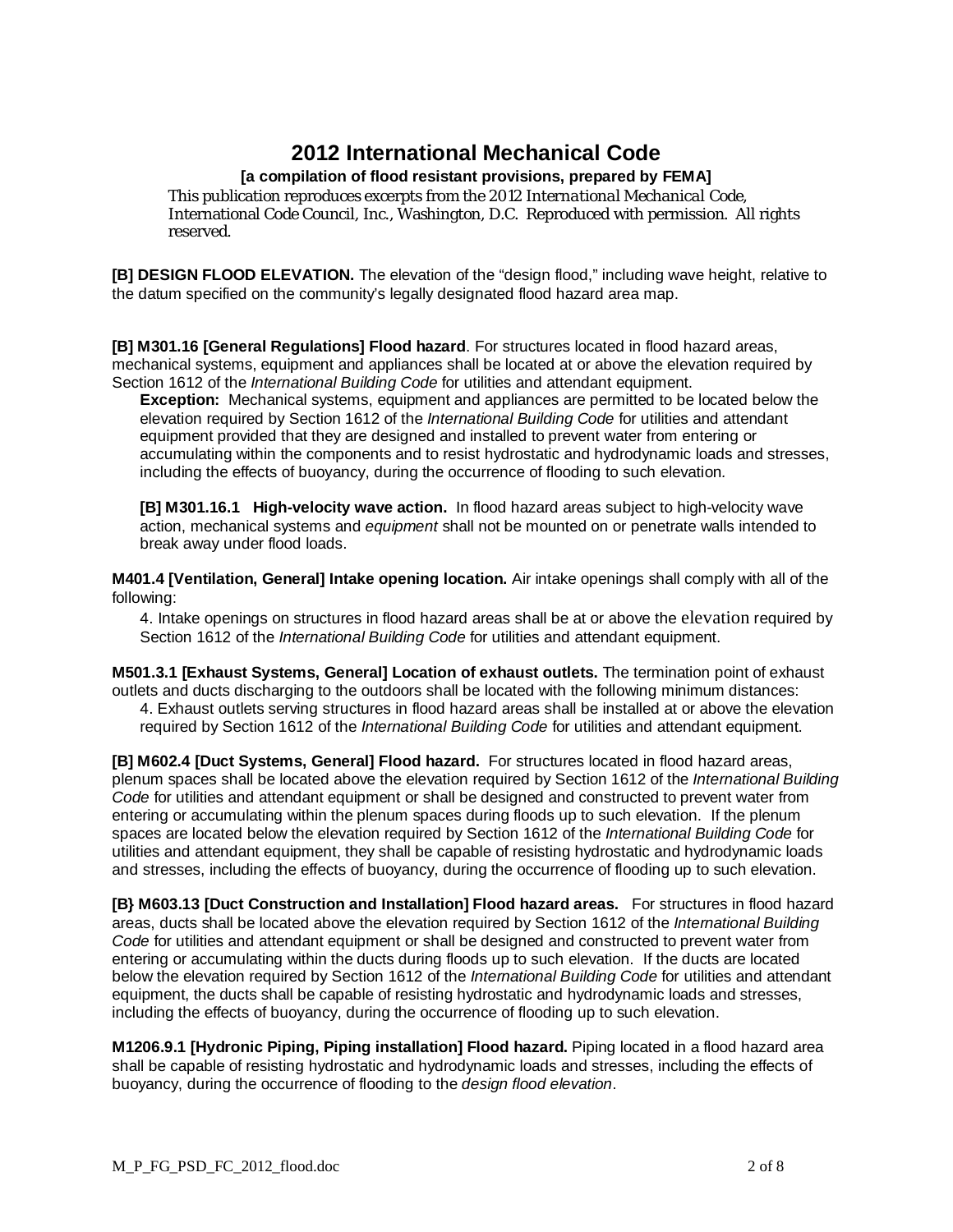**M1305.2.1 [Fuel Oil System Installation] Flood hazard.** All fuel oil pipe, equipment and appliances located in flood hazard areas shall be located above the elevation required by Section 1612 of the *International Building Code* for utilities and attendant equipment or shall be capable of resisting hydrostatic and hydrodynamic loads and stresses, including the effects of buoyancy, during the occurrence of flooding up to such elevation.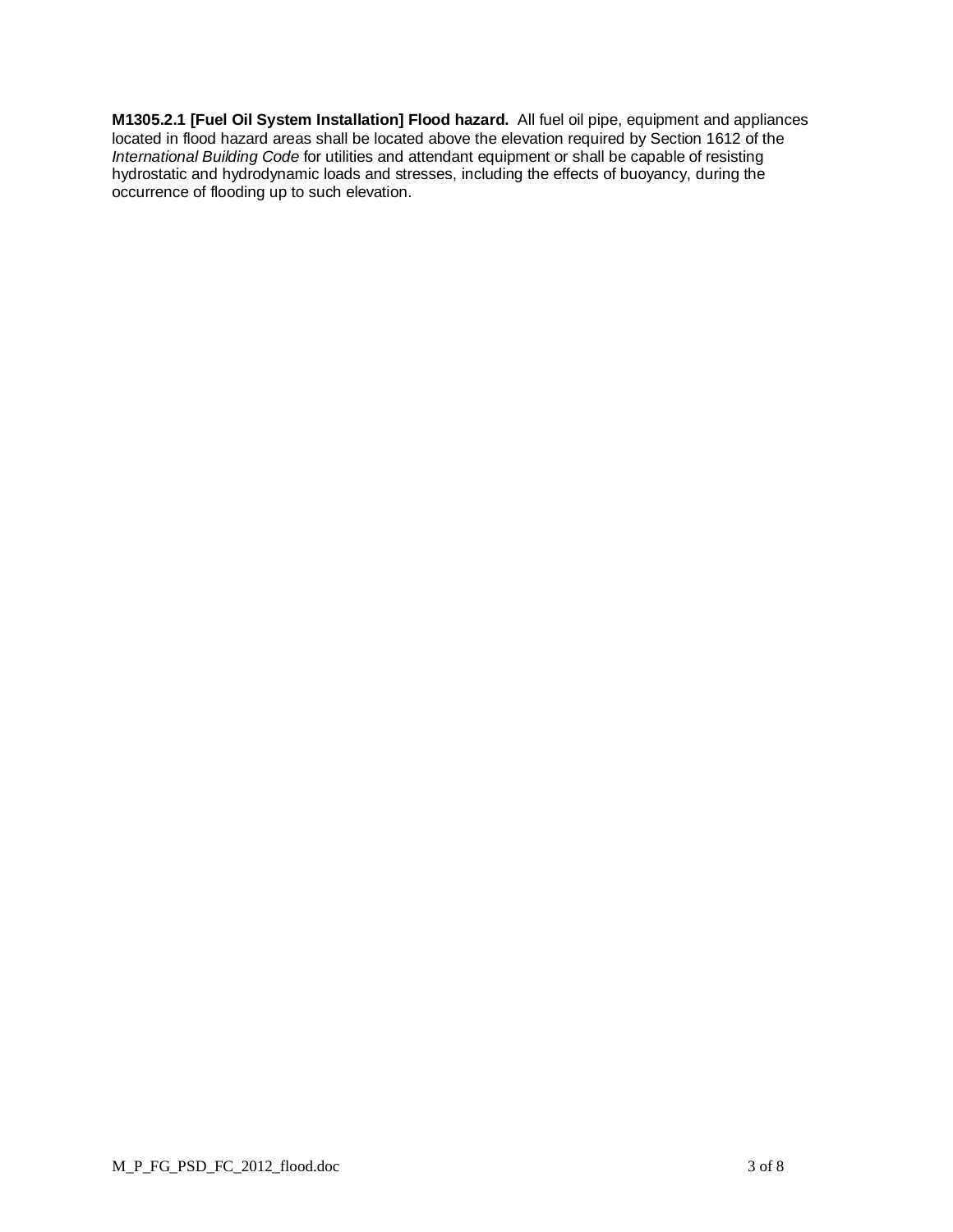# **2012 International Fuel Gas Code**

## **[a compilation of flood resistant provisions, prepared by FEMA]**

This publication reproduces excerpts from the *2012 International Fuel Gas Code*, International Code Council, Inc., Washington, D.C. Reproduced with permission. All rights reserved.

## **SECTION 202 (IFGC) GENERAL DEFINITIONS**

**[B] DESIGN FLOOD ELEVATION.** The elevation of the "design flood," including wave height, relative to the datum specified on the community's legally designated flood hazard map.

**[B] FLOOD HAZARD AREA**. The greater of the following two areas:

- 1. The area within a floodplain subject to a 1 percent or greater chance of flooding in any given year.
- 2. This area designated as a *flood hazard area* on a community's flood hazard map, or otherwise legally designated.

**[B] FG301.11 [General] Flood hazard.** For structures located in flood hazard areas, the appliance, equipment and system installations regulated by this code shall be located at or above the elevation required by Section 1612 of the *International Building Code* for utilities and attendant equipment.

**Exception:** The appliance, equipment and system installations regulated by this code are permitted to be located below the elevation required by Section 1612 of the *International Building Code* for utilities and attendant equipment provided that they are designed and installed to prevent water from entering or accumulating within the components and to resist hydrostatic and hydrodynamic loads and stresses, including the effects of buoyancy, during the occurrence of flooding to such elevation.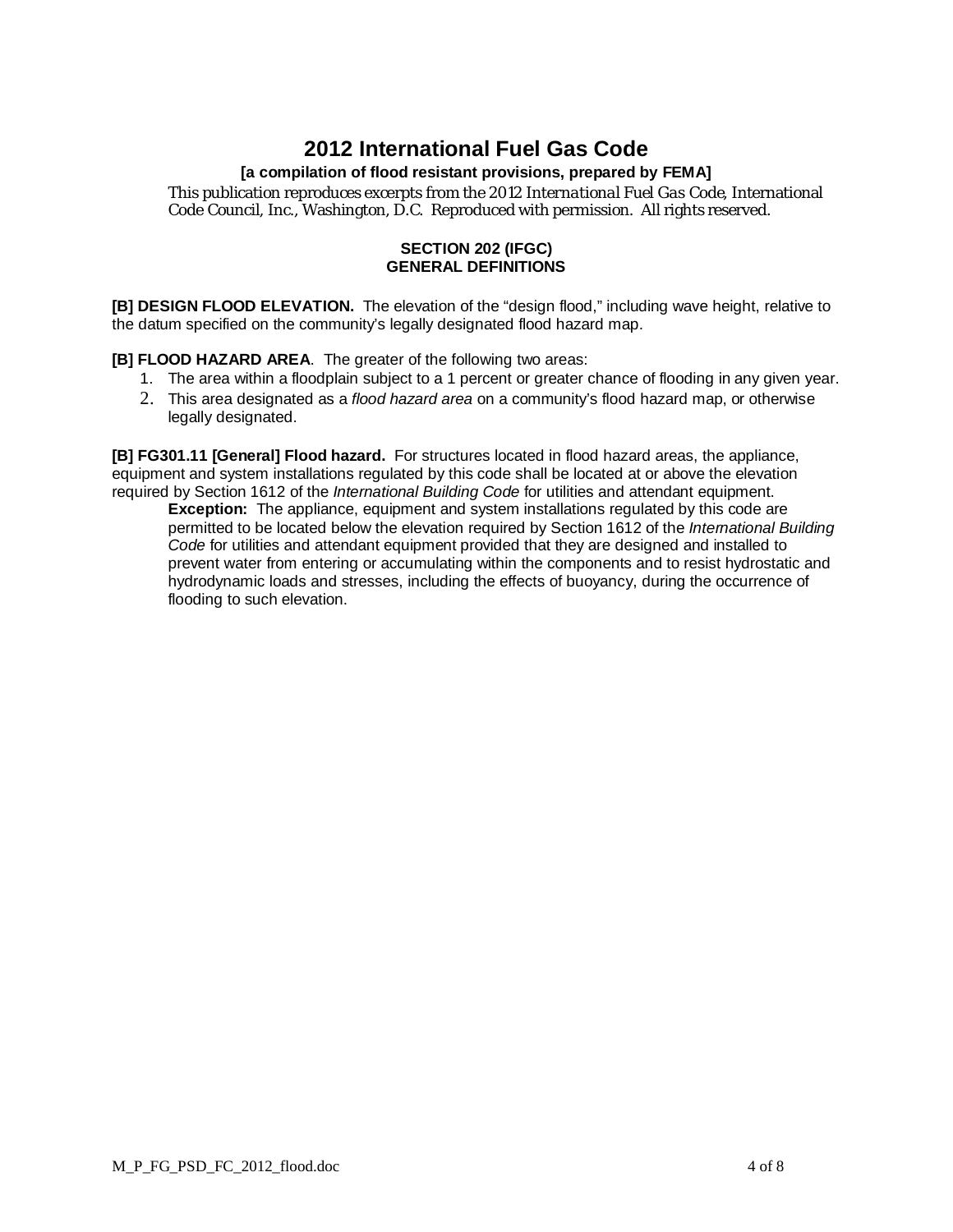# **2012 International Private Sewage Disposal Code**

**[a compilation of flood resistant provisions, prepared by FEMA]**

This publication reproduces excerpts from the *2012 International Private Sewage Development Code*, International Code Council, Inc., Washington, D.C. Reproduced with permission. All rights reserved.

**[A] 106.2.6 Site plan.** A site plan shall be filed showing to scale the location of all septic tanks, holding tanks or other treatment tanks; building sewers; wells; water mains; water service; streams and lakes; *flood hazard areas*; dosing or pumping chambers; distribution boxes; effluent systems; dual disposal systems; replacement system areas; and the location of all buildings or structures. All separating distances and dimensions shall be shown, including any distance to adjoining property. A vertical elevation reference point and a horizontal reference point shall be indicated. For other than single-family dwellings, grade slope with contours shall be shown for the grade elevation of the entire area of the soil absorption system and the area on all sides for a distance of 25 feet (7620 mm).

**[A] 108.7 Unsafe systems.** Any *private sewage disposal system* regulated by this code that is unsafe or that constitutes a health hazard, insanitary condition or is otherwise dangerous to human life is hereby declared unsafe. Any use of *private sewage disposal systems* regulated by this code constituting a hazard to safety, health or public welfare by reason of inadequate maintenance, dilapidation, obsolescence, disaster, damage or abandonment is hereby declared an unsafe use. Any such unsafe equipment is hereby declared to be a *public nuisance* and shall be abated by repair, rehabilitation, demolition or removal.

**[B] DESIGN FLOOD ELEVATION.** The elevation of the "design flood," including wave height, relative to the datum specified on the community's legally designated flood hazard map.

**[B] FLOOD HAZARD AREA.** The greater of the following two areas:

- 1. The area within a floodplain subject to a 1-percent or greater chance of flooding in any given year.
- 2. The area designated as a flood hazard area on a community's flood hazard map or as otherwise legally designated.

#### **SECTION 303 FLOOD HAZARD AREAS**

**[B] 303.1 General.** Soil absorption sites shall be located outside of flood hazard areas. **Exception:** Where suitable soil absorption sites outside of the flood hazard area are not available, the soil absorption site is permitted to be located within the flood hazard area. The soil absorption site shall be located to minimize the effects of inundation under conditions of the design flood.

**[B] 303.2 Tanks.** In flood hazard areas, tanks shall be anchored to counter buoyant forces during conditions of the design flood. The vent termination and service manhole of the tank shall be not less than 2 feet (610 mm) above the design flood elevation or fitted with covers designed to prevent the inflow of floodwater or outflow of the contents of the tanks during conditions of the design flood.

**[B] 303.3 Mound systems.** Mound systems shall be prohibited in flood hazard areas.

**401.2 [General] Site evaluation.** Site evaluation shall include soil conditions, properties and permeability, depth to zones of soil saturation, depth to bedrock, slope, landscape positions, all setback requirements and the presence of flood hazard areas. Soil test data shall relate to the undisturbed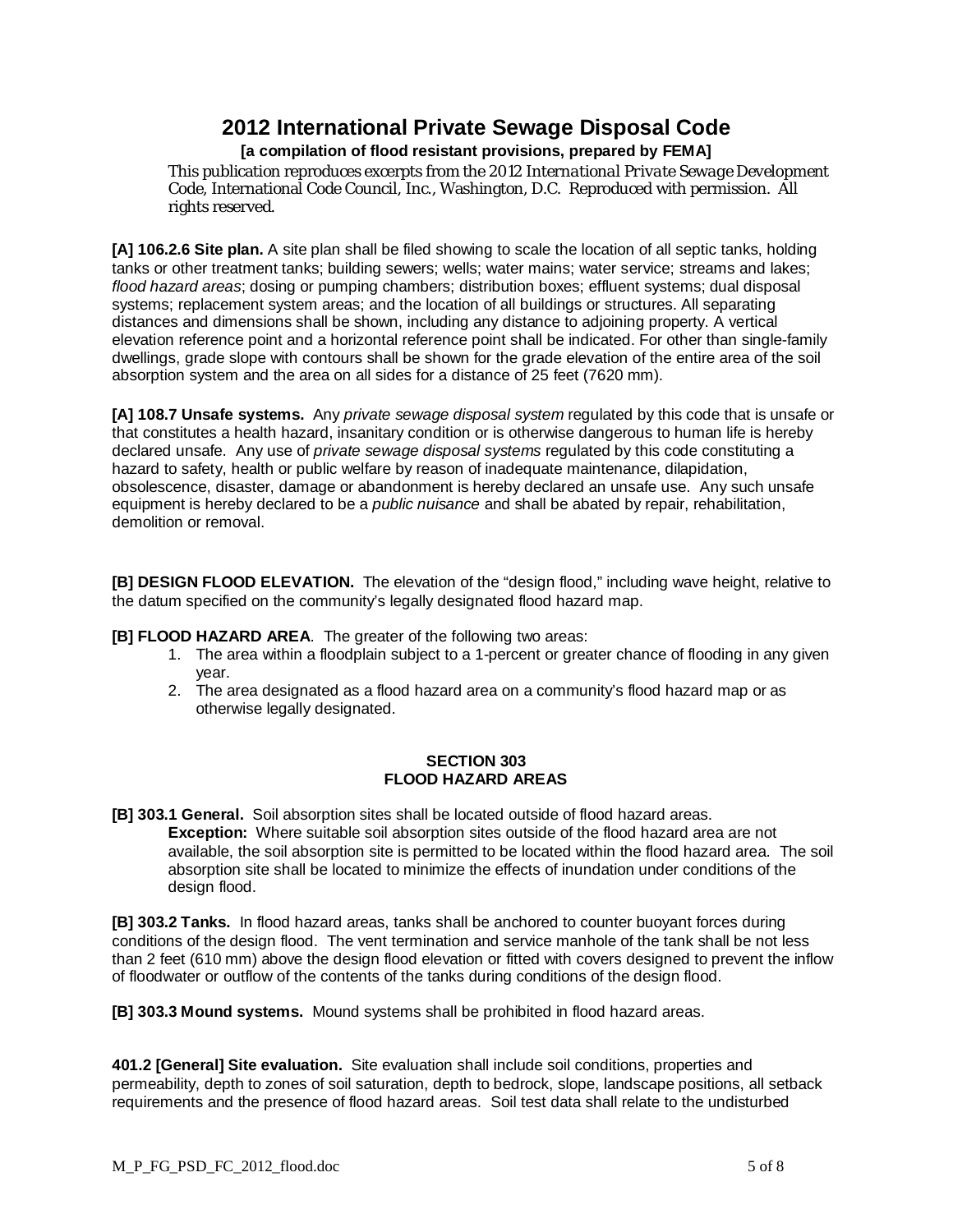elevations, and a vertical elevation reference point or benchmark shall be established. Evaluation data shall be reported on approved forms. Reports shall be filed within 30 days of the completion of testing for all sites investigated.

**403.4 [Soil Borings and Evaluation] Alluvial and colluvial deposits.** Subsurface soil absorption systems shall not be placed in alluvial and colluvial deposits with shallow depths, extended periods of saturation or possible flooding.

**406.1 [Site Requirements] Soil absorption site locations.** The surface grade of all soil absorption systems shall be located at a point lower than the surface grade of any nearby water well or reservoir on the same or adjoining property. Where this is not possible, the site shall be located so surface water drainage from the site is not directed toward a well or reservoir. The soil absorption system shall be located with a minimum horizontal distance between various elements as indicated in Table 406.1. Private sewage disposal systems in compacted areas, such as parking lots and driveways, are prohibited. Surface water shall be diverted away from any soil absorption site on the same or neighboring lots.

**406.1.1 Flood hazard areas.** The site shall be located outside of flood hazard areas. **Exception:** Where suitable sites outside of the *flood hazard area* are not available, it is permitted for the site to be located within the *flood hazard area*. The site shall be located to minimize the effects of inundation under conditions of the design flood.

**902.2 [Soil and Site Requirements] Prohibited locations.** A mound system shall be prohibited on sites not having the minimum depths of soil specified in Table 902.2. The installation of a mound in a filled area shall be prohibited. A mound shall not be installed in a compacted area or over a failing conventional system.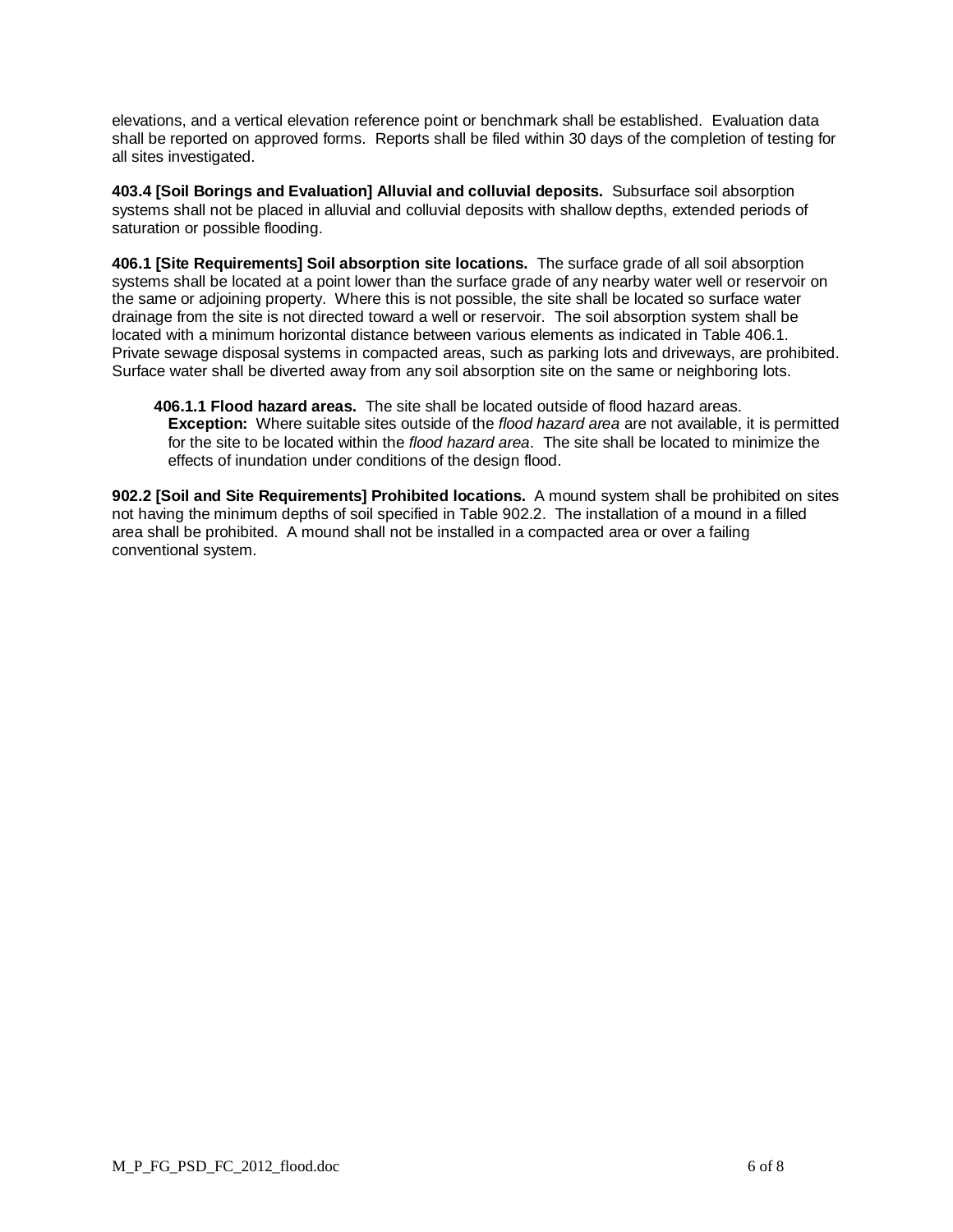## **2012 International Fire Code**

## **[a compilation of flood resistant provisions, prepared by FEMA]**

This publication reproduces excerpts from the *2012 International Fire Code*, International Code Council, Inc., Washington, D.C. Reproduced with permission. All rights reserved.

## **CHAPTER 53 COMPRESSED GASSES**

**5303.16 Vaults.** Generation, compression, storage and dispensing equipment for *compressed gases* shall be allowed to be located in either above- or below-grade vaults complying with Sections 5303.16.1 through 5303.16.14.

**5303.16.1 Listing required.** Vaults shall be *listed* by a nationally recognized testing laboratory. **Exception:** Where *approved* by the *fire code official*, below-grade vaults are allowed to be constructed on site, provided that the design is in accordance with the *International Building Code* and that special inspections are conducted to verify structural strength and compliance of the installation with the *approved* design in accordance with Section 1707 of the *International Building Code*. Installation plans for below-grade vaults that are constructed on site shall be prepared by, and the design shall bear the stamp of, a professional engineer. Consideration shall be given to soil and hydrostatic loading on the floors, walls and lid; anticipated seismic forces; uplifting by ground water or flooding; and to loads imposed from above, such as traffic and equipment loading on the vault lid.

**5303.16.5 Anchoring.** Vaults and equipment contained therein shall be suitably anchored to withstand uplifting by groundwater or flooding. The design shall verify that uplifting is prevented even when equipment within the vault is empty.

## **CHAPTER 55 CRYOGENIC FLUIDS**

**5504.3 Outdoor storage.** Outdoor storage of containers shall be in accordance with Sections 5504.3.1 through 5504.3.1.2.3.

**5504.3.1.1.4 Areas subject to flooding.** Stationary containers located in areas subject to flooding shall be securely anchored or elevated to prevent the containers from separating from foundations or supports.

## **CHAPTER 57 FLAMMABLE AND COMBUSTIBLE LIQUIDS**

**5704.2.7 Design, construction and general installation requirements for tanks.** The design, fabrication and construction of tanks shall comply with NFPA 30. Each tank shall bear a permanent nameplate or marking indicating the standard used as the basis of design.

**5704.2.7.8 Locations subject to flooding.** Where a tank is located in an area where it is subject to buoyancy because of a rise in the water table, flooding or accumulation of water from fire suppression operations, uplift protection shall be provided in accordance with Sections 22.14 and 23.14 of NFPA 30.

**5704.2.8 Vaults.** Vaults shall be allowed to be either above or below grade and shall comply with Sections 5704.2.8.1 through 5704.2.8.18.

#### **5704.2.8.1 Listing required.** Vaults shall be *listed* in accordance with UL 2245.

**Exception:** Where approved by the *fire code official*, below-grade vaults are allowed to be constructed on site, provided that the design is in accordance with the *International Building Code* and that special inspections are conducted to verify structural strength and compliance of the installation with the *approved* design in accordance with Section 1707 of the *International Building Code*. Installation plans for below-grade vaults that are constructed on site shall be prepared by, and the design shall bear the stamp of, a professional engineer. Consideration shall be given to soil and hydrostatic loading on the floors,